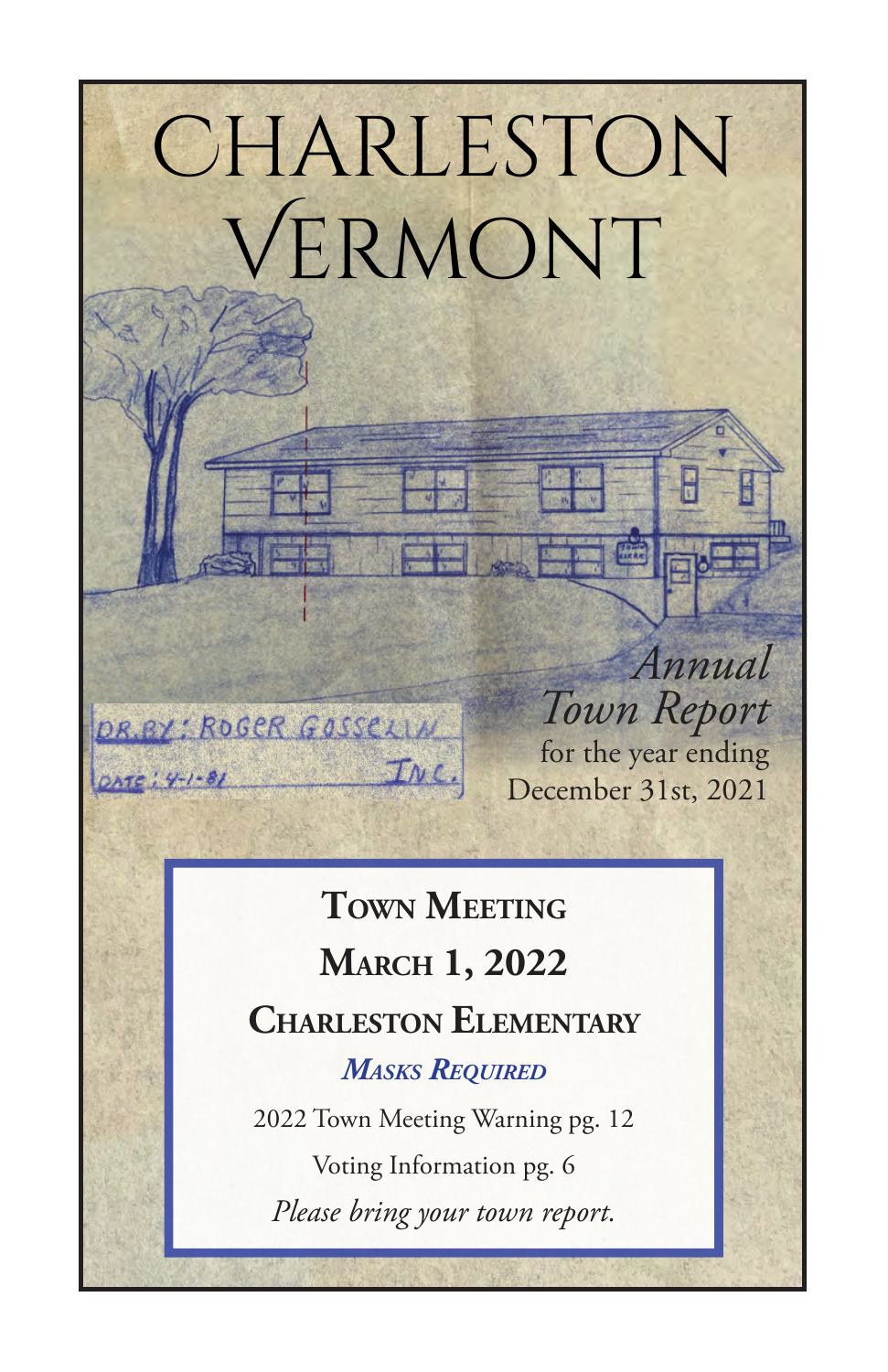### **Contacts**

Town Clerk.........................................................895-2814/ FAX 895-2714

### 5063 VT Route 105, West Charleston, Vermont 05872 townofcharlestonvt@comcast.net www.charlestonvt.org

Hours: Mon, Tues, Thurs 8:00 am – 3:00 pm, unless otherwise posted. Closed Wednesdays and Fridays. Other hours by appointment. *Special Hours Oct 17-21, 2022: Monday–Thursday 8-3; Friday 8–5*

| charlestonlisters@comcast.net |
|-------------------------------|
|                               |
|                               |
|                               |
|                               |
|                               |
|                               |
|                               |
|                               |

### **Selectboard**

Meetings are held at the Town Clerk's Office on the second and fourth Thursdays of each month at 6:00 pm. Open to the public. Minutes are available for inspection at the Town Clerk's and at www.charlestonvt.org. Business may be brought to the Selectboard at a meeting or by submitting written comments via the Town Clerk.

### **Planning Commission**

Meetings are held quarterly at the Town Clerk's Office at 5:30pm. 2022 schedule: March 24, June 23, September 22, and December 22. Business may be brought to the Planning Commission at a meeting or by submitting written comments via the Town Clerk.

### **Public Posting Locations**

Notices and agendas for regular and special meetings, elections and the like are posted at the Town Clerk's Office, East & West Charleston Post Offices, Charleston Elementary, Scampy's Deli and www.charlestonvt.org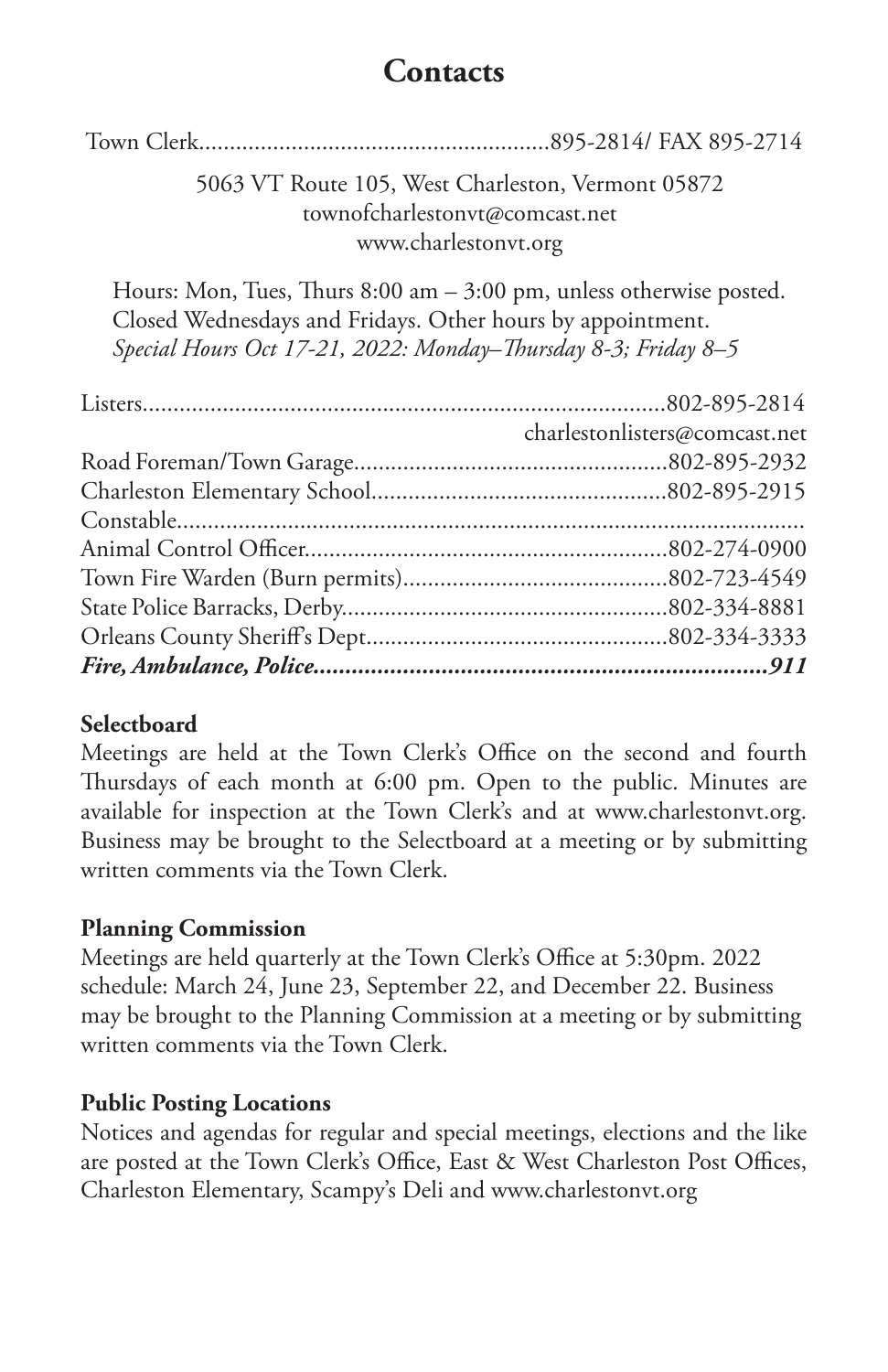# **Town of Charleston, VT Annual Report 2021**

*Dedicated to Robert H. Frizzell, see pg 45*

### **Table of Contents**

### **Municipal Resources**

### **2022 Town Meeting & Budget**

| Minutes of the 2021 Town Virtual Informational Meeting21 |  |
|----------------------------------------------------------|--|
|                                                          |  |
|                                                          |  |

### **2021 Balance Sheet**

### **2021 Revenue & Expense**

| Treasurer's Report: Statement of Receipts & Disbursements29 |  |
|-------------------------------------------------------------|--|
|                                                             |  |
|                                                             |  |
|                                                             |  |
|                                                             |  |
|                                                             |  |
|                                                             |  |
|                                                             |  |
|                                                             |  |

### **Emergency Services Reports**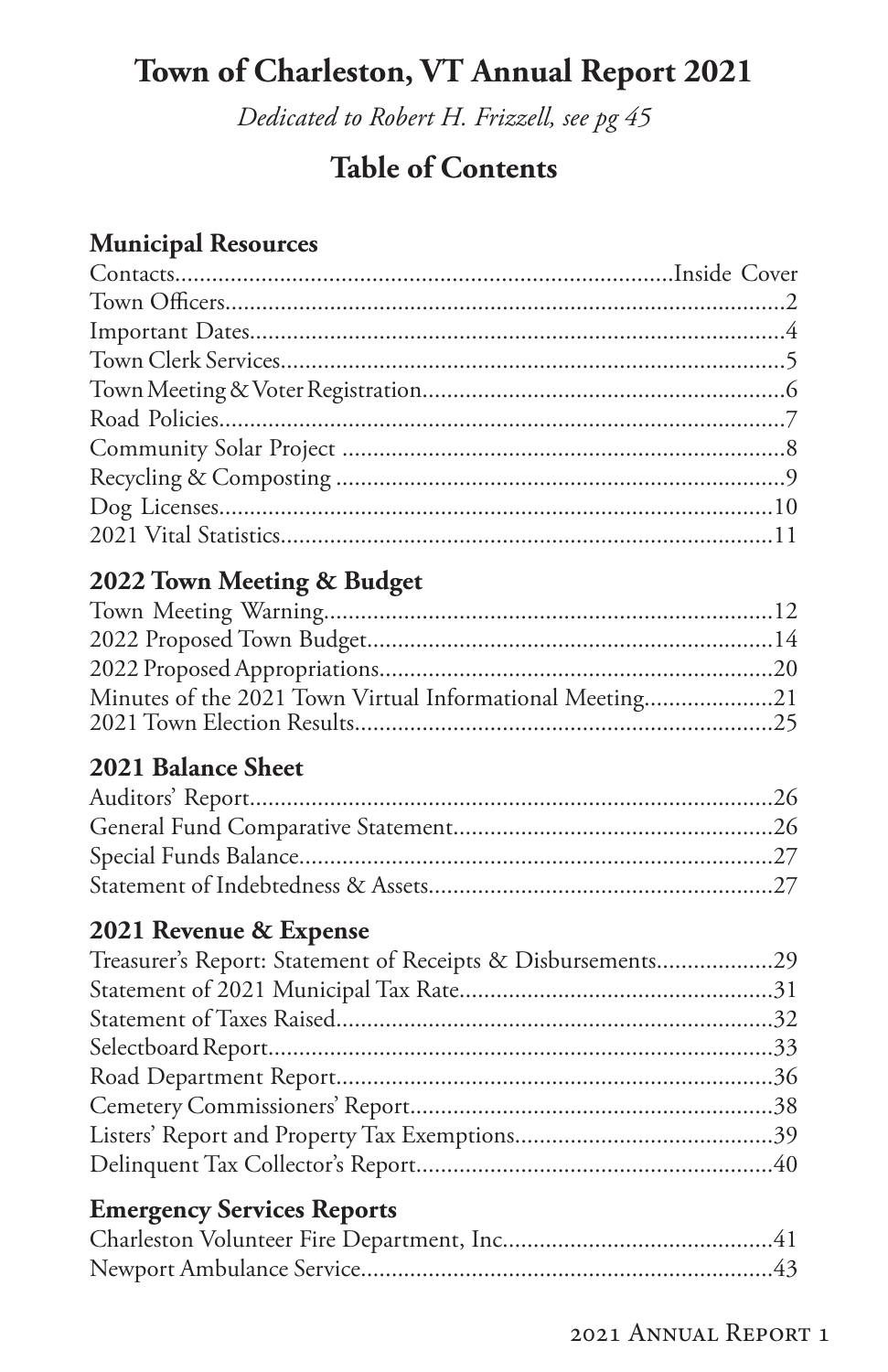# **Town Officers**

<span id="page-3-0"></span>

| <b>ELECTED POSITION</b>            | <b>TERM</b> | <b>OFFICER</b>           | <b>EXPIRES</b> |
|------------------------------------|-------------|--------------------------|----------------|
| Moderator                          | 1 Yr        | Jean Wilson              | 2022           |
| Town Clerk & Treasurer             | 3 Yrs       | Teri Gray                | 2022           |
| Selectboard                        | 3 Yrs       | Patrick Austin           | 2024           |
|                                    |             | Peter Moskovites         | 2022           |
|                                    |             | Larry Young              | 2023           |
| Listers                            | 3 Yrs       | Jean Wilson              | 2024           |
|                                    |             | Steve Wilson             | 2022           |
|                                    |             | John Westinghouse        | 2023           |
| <b>Town Auditors</b>               | 3 Yrs       | Michael Morelli          | 2024           |
|                                    |             | Diana Marckwardt         | 2022           |
|                                    |             | Janice Bowen             | 2023           |
| Delinquent Tax Collector           | 1 Yr        | <b>Grace Frizzell</b>    | 2022           |
| <b>First Constable</b>             | 2 Yrs       | (open seat)              |                |
| Second Constable                   | 1 Yr        | Sarah Jenness (resigned) | 2022           |
| <b>Cemetery Commissioners</b>      | 5 Yrs       | Darald Moulton           | 2026           |
|                                    |             | Martin Davis             | 2022           |
|                                    |             | Dean Bennett             | 2023           |
|                                    |             | Maurice Cerutti          | 2024           |
|                                    |             | Sherman Allen, Jr.       | 2025           |
| <b>School Directors</b>            | 3 Yrs       | Mary Esposito            | 2024           |
|                                    |             | Sarah Jenness            | 2022           |
|                                    |             | Ryan Besaw               | 2023           |
| N.C.U.H.S. Director                | 3 Yrs       | Peter Moskovites         | 2024           |
| <b>ELECTED AT GENERAL ELECTION</b> | <b>TERM</b> | <b>OFFICER</b>           | <b>EXPIRES</b> |
| Justices of the Peace              | 2 Yrs       | Benjamin Applegate       | 1/31/2023      |
|                                    |             | Carolyn Hannan           | 1/31/2023      |
|                                    |             | <b>Terry Rollins</b>     | 1/31/2023      |
|                                    |             | Samantha Stevens         | 1/31/2023      |
|                                    |             | Jean Wilson              | 1/31/2023      |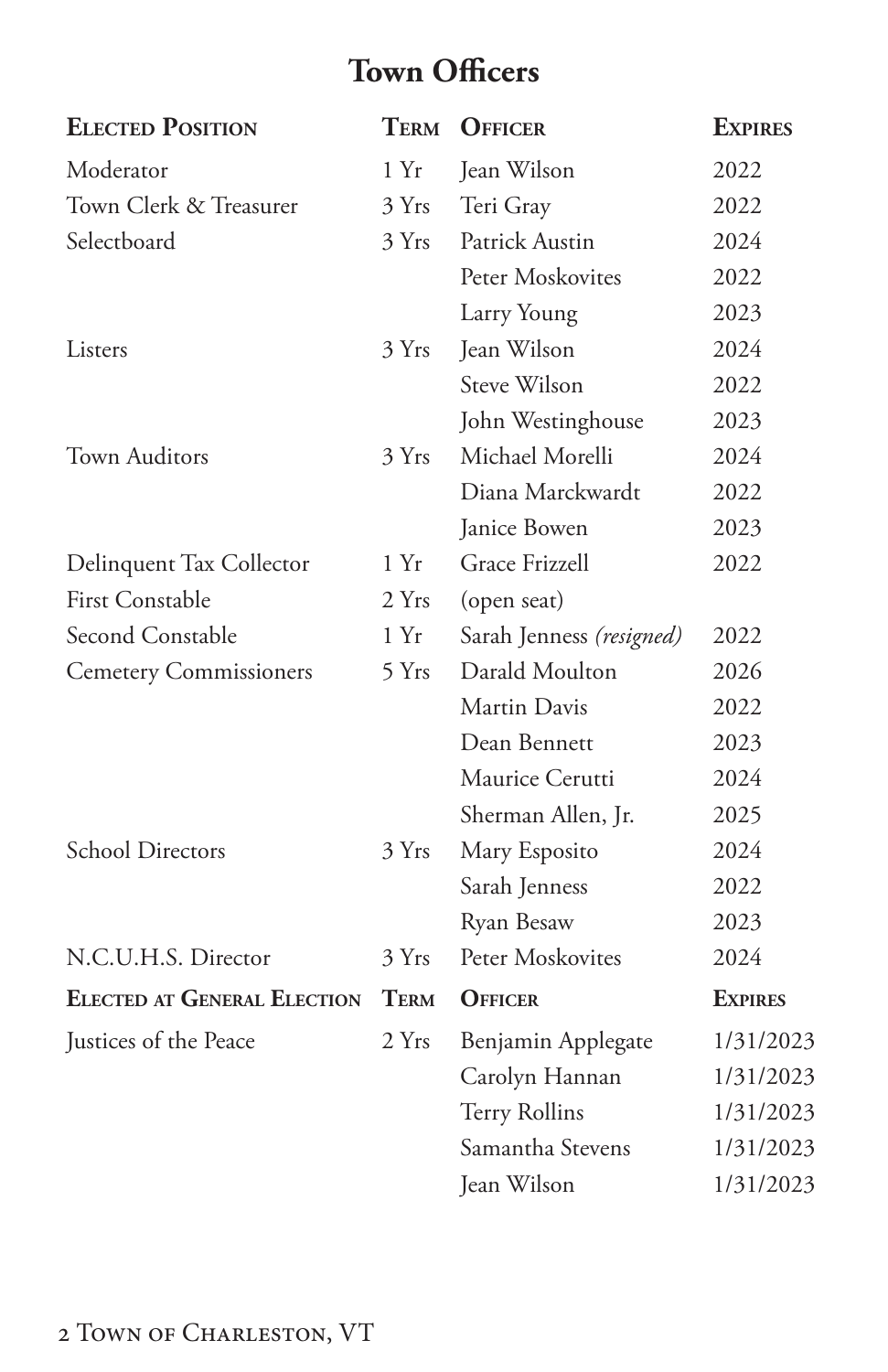# **Town Officers cont.**

### **Appointed Officers:**

| Road Commissioner                             | Peter Moskovites, Larry Young, Patrick Austin                                                                                                                                                                                                               |
|-----------------------------------------------|-------------------------------------------------------------------------------------------------------------------------------------------------------------------------------------------------------------------------------------------------------------|
| Road Foreman                                  | Bernie Pepin                                                                                                                                                                                                                                                |
| Assistant Clerk & Treasurer                   | Colleen Kellogg                                                                                                                                                                                                                                             |
| Town Fire Warden                              | <b>Blair Moulton</b>                                                                                                                                                                                                                                        |
| Tree Warden                                   | Justin Taft                                                                                                                                                                                                                                                 |
| <b>Fence Viewers</b>                          | <b>Blair Moulton</b>                                                                                                                                                                                                                                        |
|                                               | Darald Moulton                                                                                                                                                                                                                                              |
|                                               | (open seat)                                                                                                                                                                                                                                                 |
| Animal Control Officer/<br>Poundkeeper        | Sarah Jenness                                                                                                                                                                                                                                               |
| Surveyor of Wood & Coal                       | Michael Currie                                                                                                                                                                                                                                              |
| Health Officer                                | Patrick Austin                                                                                                                                                                                                                                              |
| 911 Coordinator                               | Jean Wilson                                                                                                                                                                                                                                                 |
| <b>NVDA</b> Representative                    | Michael Gonyaw                                                                                                                                                                                                                                              |
| NEKWMD Representative                         | Patrick Austin                                                                                                                                                                                                                                              |
| Planning Commission                           | John Kellogg, Chair                                                                                                                                                                                                                                         |
|                                               | Blair Moulton, Clerk                                                                                                                                                                                                                                        |
|                                               | Hap Eliason                                                                                                                                                                                                                                                 |
|                                               | Eleanor Leger                                                                                                                                                                                                                                               |
|                                               | Carmen Murray                                                                                                                                                                                                                                               |
| <b>Community Solar Oversight</b><br>Committee | Hap Eliason, Tom Jensen, Colleen Kellogg,<br>Diana Marckwardt, Terry Rollins                                                                                                                                                                                |
| Hazard Mitigation Plan<br>Committee           | Patrick Austin, Laurie Gee, Teri Gray, Mark<br>Hinton, John Kellogg, Christopher Lawson,<br>Phil Marquette, Patrick Mclaughlin, Bruce<br>Melendy, Duane Moulton, Peter Moskovites,<br>Bernie Pepin, Maria Young, Tom Wagner,<br>Kristen Watson, Larry Young |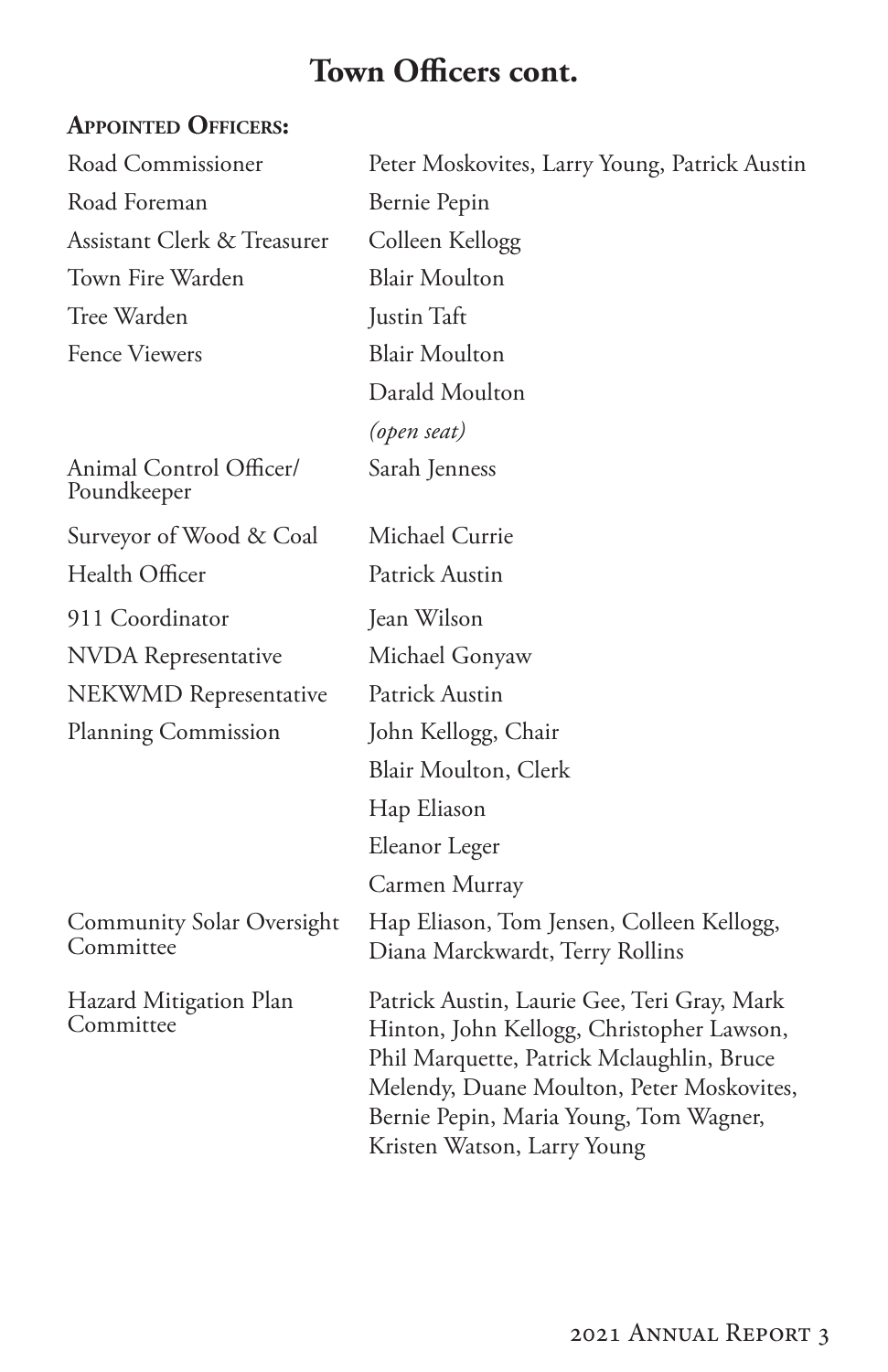### **Important Dates**

### <span id="page-5-0"></span>**2022**

- 1/17 MLK Day Town Office Closed
- 2/21 Presidents' Day Town Office Closed
- 2/19 2021 Town Reports available
	- 3/1 Town & School District Annual Meeting, 10:00 am at Charleston Elementary
	- 4/1 Vermont Deadline to License Dogs w/o late penalty
- 4/15 Deadline: VT Income Tax Return, Homestead Declaration & Property Tax Adjustment Claim
	- 5/1 Deadline to apply to VT Office of Veterans Affairs for property tax exemption
	- 5/7 GreenUp Day, drop off bags at Town Office
- 5/30 Memorial Day Town Office Closed
	- 7/4 Independence Day Town Office Closed
	- 8/1 2022 Property Tax Bills mailed (approximate)
	- 8/9 Statewide Primary Election, Town Clerk's Office, 10 am to 7 pm
	- 9/5 Labor Day Town Office Closed
- 10/10 Indigenous Peoples Day Town Office Closed
- 10/19 Town Office OPEN 8-3 for payment of property taxes
- 10/21 Property Tax payments due to Town Clerk by 5 pm, (Office OPEN 8-5)
	- 11/8 General Election, Town Clerk's Office, 10 am to 7 pm
- 11/24 Thanksgiving Town Office Closed NO Selectboard Mtg
- 12/26 Christmas Day Observed Town Office Closed

### **2023**

- 1/16 MLK Day Town Office Closed
- 2/20 Presidents' Day Town Office Closed
	- 3/7 2023 Town Meeting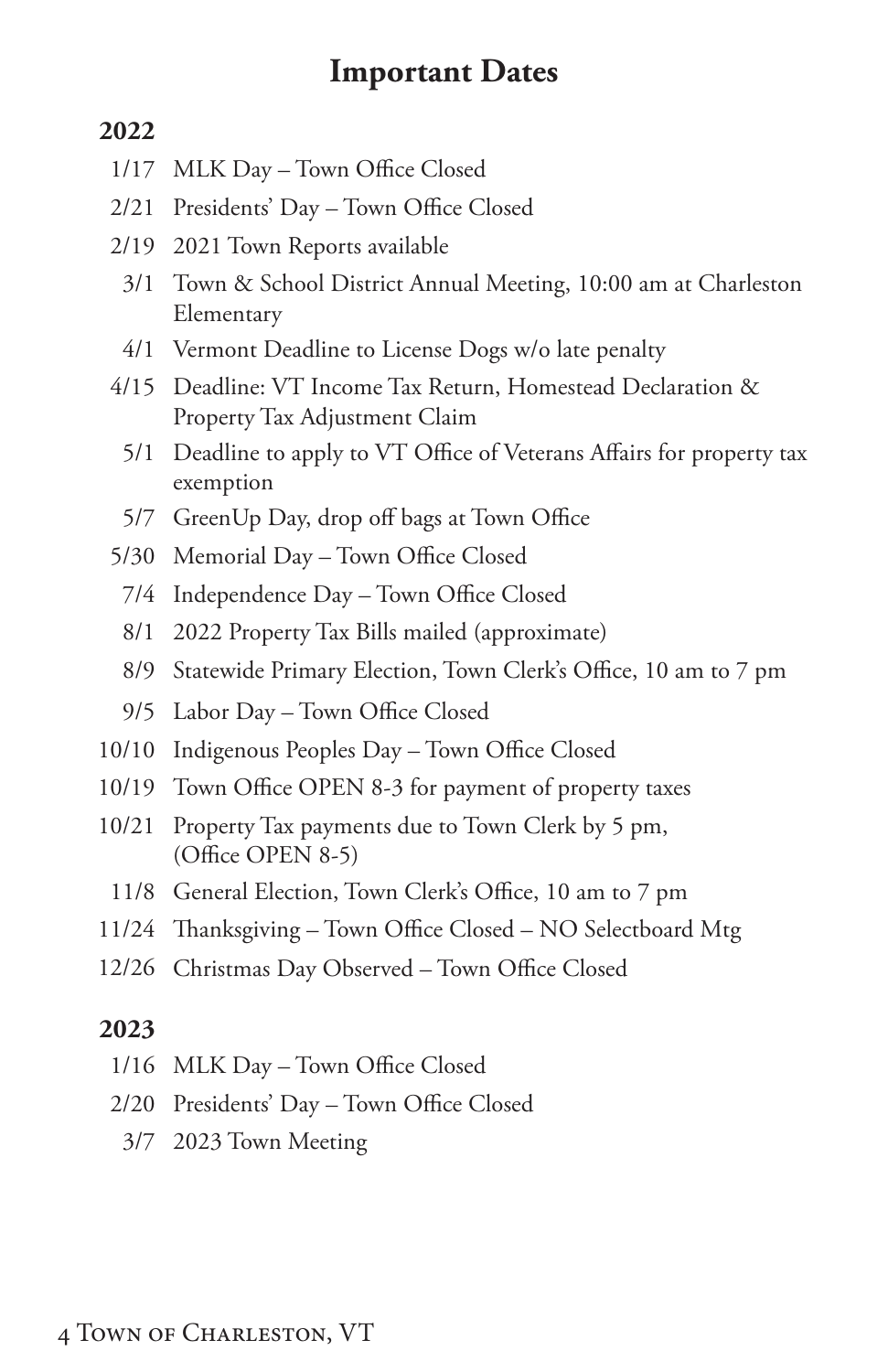# **Town Clerk Services**

<span id="page-6-0"></span>**Dog Licenses:** Licenses are available by Feb 1st of each year, and ALL dogs must be licensed by April 1st. Fee is \$9.00 for spayed/neutered dogs and \$13.00 for intact dogs. Must present certificate of current rabies vaccination and proof of spay/neuter. Late fees apply after April 1st. To license by mail, print the form online at https://bit.ly/3dsq82U

**Green Mountain Passports:** Persons 62 or older are eligible to apply for a Green Mountain Passport, which provides free admission to Vermont State Parks and Historic Sites. Contact the office for further information.

**Land Posting:** If you wish to post your land you must file a form at the Clerk's office annually for a cost of \$5.00. If you post your land for the first time in March, your posting expires the following March, and you must file a new form. Guidelines for "legal posting" are available with sign location and size.

**Land and Historical Records:** Property and other official records are available for self-service viewing during normal business hours. If you require assistance, please call ahead.

**Marriage Licenses:** Marriage licenses can be issued up to 60 days prior to the event for a fee of \$60, plus \$10 for your own copy. For questions about getting married in Vermont, contact Dept. of Health at 802-863-7200 or 800-439-5008.

**Notary:** Notary services are available to Charleston taxpayers and residents at no cost. Please call ahead.

**Property Tax Payments:** The Clerk will accept tax payments in person or by mail up to the 5:00pm October 21, 2022 deadline. At that time, unpaid taxes are placed in the hands of the delinquent tax collector, subject to penalties. Please note that post markings are not acceptable as payable dates.

**Recording:** Documents for recording in the Charleston Land Records can be mailed or presented in person along with the \$15 per page fee. \$25 for plat maps.

**Vehicle Registration Renewals:** The Town Clerk's Office is able to renew selected registrations and give out temporary "R" stickers. If you received a renewal notice in the mail and there are no changes other than address change, you may renew at the Town Clerk's Office during regular hours. Payment by check to the VT Department of Motor Vehicles for renewal fee, as well as a \$3.00 payment to the Town is required.

**Vital Records:** Certified copies of Birth, Marriage and Death Certificates are available for \$10 each. Beginning July 1, 2019, an application must be filled out to obtain certified copies of a birth or death certificate.

Teri Gray, Town Clerk & Treasurer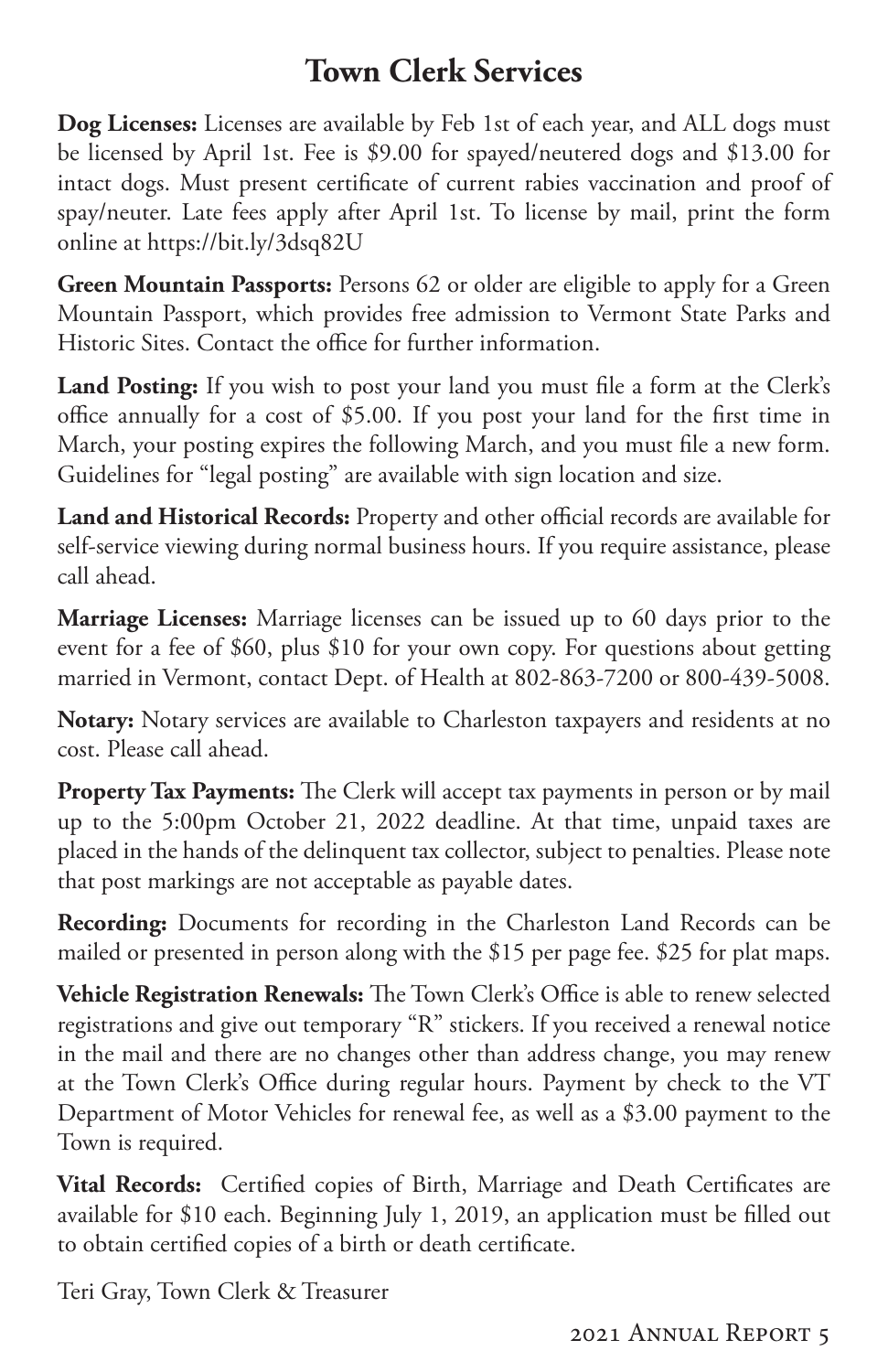# **Town Meeting & Voter Registration**

### **2022 Charleston Elections**

### **Mar 1 Town & School District Annual Meeting -** MASK REQUIRED

Charleston Elementary School, 255 Center School Rd, 10:00 am until all business is concluded. All offices and articles are voted from the floor. Local ballot voting such as North Country Union High School District will continue at the School until 7:00 pm.

Charleston residents and property owners who are not registered voters are encouraged to attend Town Meeting, however, you may not vote on any measure. Non-voters may not comment on any business unless they are given permission by a majority of voters present.

**Aug 9 Statewide Primary Election,** Town Clerk's Office, 10:00 am to 7:00 pm. Absentee/ early ballots available upon request from the Town Clerk or mvp.vermont.gov.

**Nov 8 General Election,** Town Clerk's Office, 10:00 am to 7:00 pm. The Secretary of State's Office will mail ballots to all active voters. Check your voter registration and mailing address at mvp.vermont.gov or by calling the Town Clerk.

### **Register to Vote**

Applicants must register to vote in the town where they currently reside. Eligible residents are able to register to vote at the Town Clerk's office on any day up to and including Election Day during regular hours.

You may also register to vote online at **olvr.vermont.gov**

#### First Time Registering by Mail or Online

If you are registering to vote in Vermont for the first time by mail or online, you must include a scan or photocopy of an acceptable form of ID. Acceptable forms of ID are:

- Valid photo ID (driver's license or passport)
- Current utility bill
- Current bank statement
- Another government document containing your residential address

Once you are registered to vote, you may update your information, request an absentee ballot, or print a voter registration certificate online at My Voter Page **mvp.vermont.gov**

#### Am I eligible to register to vote?

To be eligible to vote in Vermont you must: (Eligibility requirements are in 17 V.S.A. § 2121, 2122)

- 1. be a citizen of the United States;
- 2. be a resident of Vermont and a resident of the town in which you apply to be added to the checklist; (OR be a military or overseas voter qualified under the federal Uniformed and Overseas Citizens Absentee Voting Act whose last place of residence in the United States immediately prior to moving overseas was in a Vermont town or city);
- 3.take, or have previously taken, the Voter's Oath; and
- 4. be 18 years of age or older or will be 18 on or before the day of election.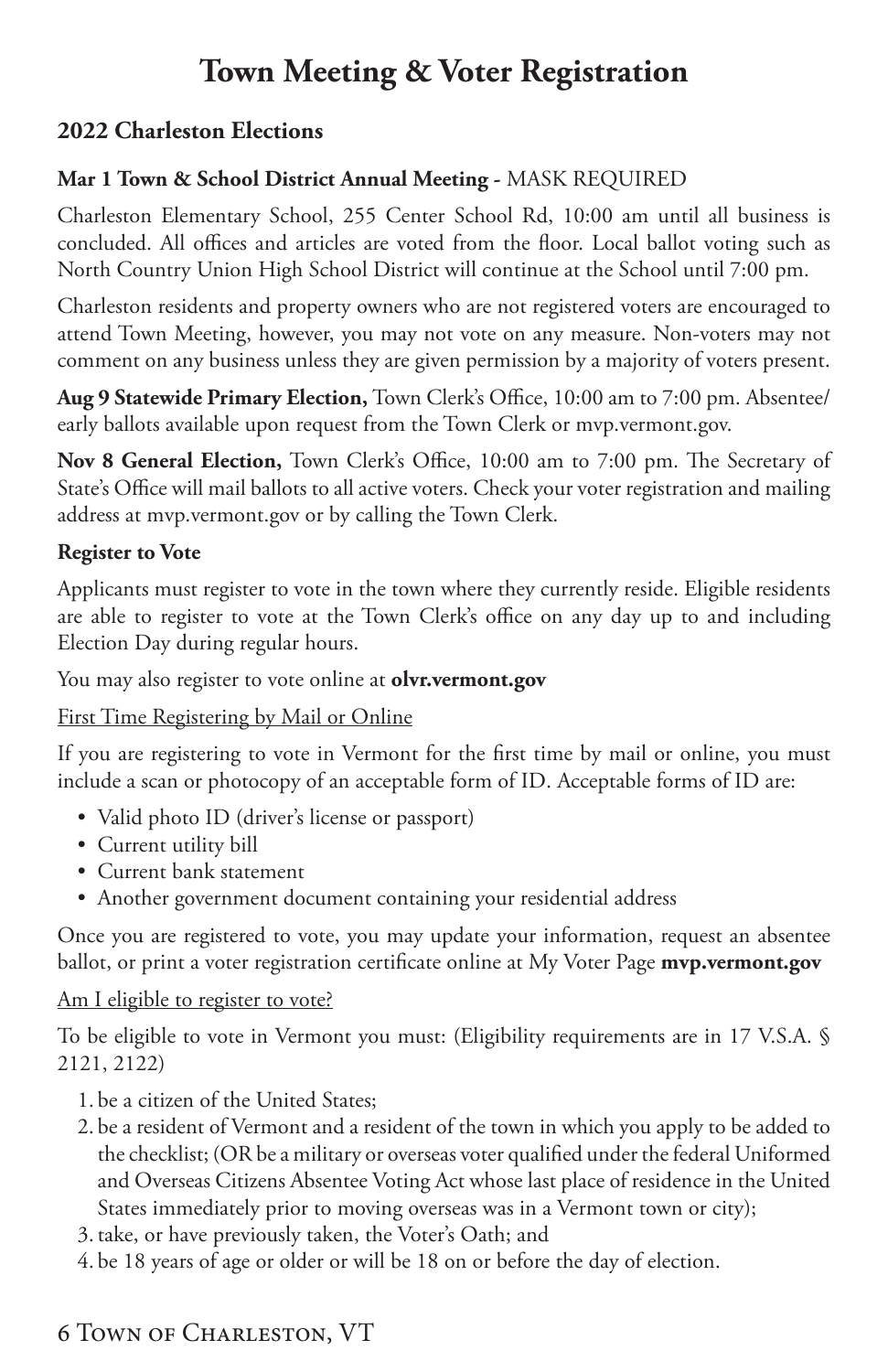# **Highway Right-of-Way (ROW) & Policies**

<span id="page-8-0"></span>**The Town's ROW.** Vermont law gives towns a legal maintenance right-of-way (ROW) on all Town highways, which extends 24.75 feet in either direction from the center of the road. Within the ROW, the Town has the authority to perform maintenance like ditching, cutting trees, and altering the roadbed as needed. State law also specifies that items are placed in the ROW at the owner's risk, and the Town assumes no responsibility for damage to these items—this includes mailboxes.

**State Mandates.** The Town is obligated to maintain road drainage networks—road crown, ditches, and culverts—according to new state standards. Proper drainage means fewer washouts, fewer costly repairs over time, and less road pollution and sediment in our waterways. The Selectboard has adopted the following policies to make sure the Town highway department can perform needed maintenance.

**Driveway Culvert Policy:** It is the responsibility of a property owner to buy, install, and maintain driveway culverts. For ANY driveway entering a town highway, property owners must consult with the Road Foreman, who will determine the required culvert specifications (never smaller than 15 inches in diameter per state standards). If a property owner fails to install the appropriately sized culvert, the town highway crew may cut a ditch across the driveway to maintain proper road drainage. *(adopted June 11, 2015)*

**ROW Fencing Policy:** Fencing in the Town ROW is installed at the owner's risk. Fencing installed in the ROW, or which blocks access to the ROW, must be removed upon request of the Road Foreman for maintenance and construction projects. In such cases, the Road Foreman will notify the property owner of the deadline to remove fencing. If fencing is not removed, it will be removed by the highway crew or contractor, and the Town is not responsible for damage incurred. Owners are responsible for reinstalling fencing and must install it outside of the ROW. The Town cannot take responsibility for damage caused by necessary snow-plowing, so it is strongly recommended that fences be taken down before winter.*(adopted 12/14/2017)*

**Policy on Utilities in the ROW:** Any cable or utilities installed under the road or within the Town's highway ROW must be buried at a minimum depth of four feet below the level of the road or ditch to allow the highway crew to perform routine ditching and culvert replacement without interrupting residents' services. Keep in mind that 'Dig Safe' does not detect low voltage cables, like telephone and television cables. *(adopted 12/14/2017)*

**No Plowing of Snow Across Highways.** State law prohibits plowing, blowing or shoveling of snow across or onto a Town or state highway. It also gives Towns authority to levy fines and penalties, and to hold violators liable for damage to property, vehicles, and any undue cost to the Town for removal of this snow. By law, the actual cost for the specific equipment and manpower used to remove this snow may be charged to the private property owners, with a minimum charge of one hour per Road Department personnel and equipment.

**WINTER SAND:** Use of sand from the Town's pile for any commercial purpose is prohibited; individual residents may take sand for the own use. The Selectboard currently permits residents to fill a 5-gallon pail or two for deicing your driveway. Please bring bucket(s) and a shovel.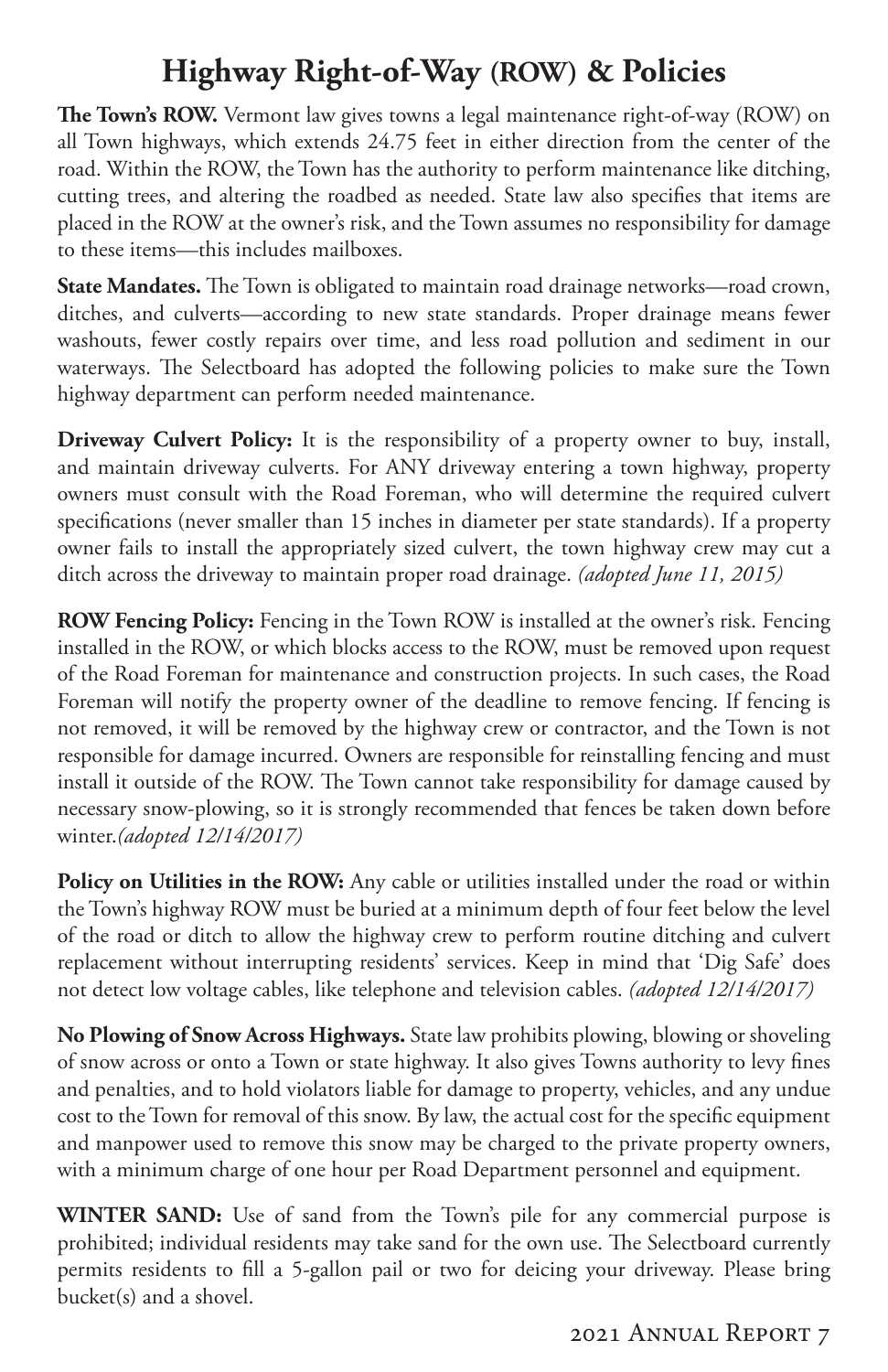# **Charleston Community Solar**

In its third full year of operation, the Charleston Community Solar array generated 96,300 MWh, compared with 110,159 MWh in 2020 and 104,106 MWh in 2019. Maintenance in 2021 included replacement of one broken panel, and one of the seven inverters was replaced under warranty. Work by Building Energy to restore full array remote monitoring functions was ongoing as of December 31st. To track array production, visit charlestonvt. org, and select 'Departments' then 'Community Solar.'

#### **Effect on Electricity Costs**

As total costs for electricity are only now surpassing pre-array totals, the array has buffered the town somewhat from increasing electrical costs thanks to favorable net metering rates. Long term, the town can expect a period of "free" electricity at the end of 20 years when the loan is paid off and the array is still in production.



### **Town Electricity Costs by Year**

### **Revenue & Expenses**

2021 Revenue for the project includes (1) net metering reimbursement from the school and fire department and (2) taxes raised for electricity. Expenses include the loan payment, maintenance costs, and payments to VEC for (1) account fees not eligible for credits and (2) electricity at times when no credits are available.

#### **Town Electricity & Solar Array - 2021 Revenue & Expense**

| <b>REVENUE</b>                                  |           |
|-------------------------------------------------|-----------|
| Net Metering Reimbursement from CES & CVFD      | 15,656.35 |
| Taxes Raised for Electricity & Solar Loan       | 13,192.74 |
| <b>Total Revenue</b>                            | 29,849.09 |
| <b>EXPENSE</b>                                  |           |
| Payments to VEC                                 | 5,633.72  |
| Annual Loan Payment                             | 20,873.62 |
| Panel Replacement, less insurance reimbursement | 1,000.00  |
| <b>Total Expense</b>                            | 27,507.34 |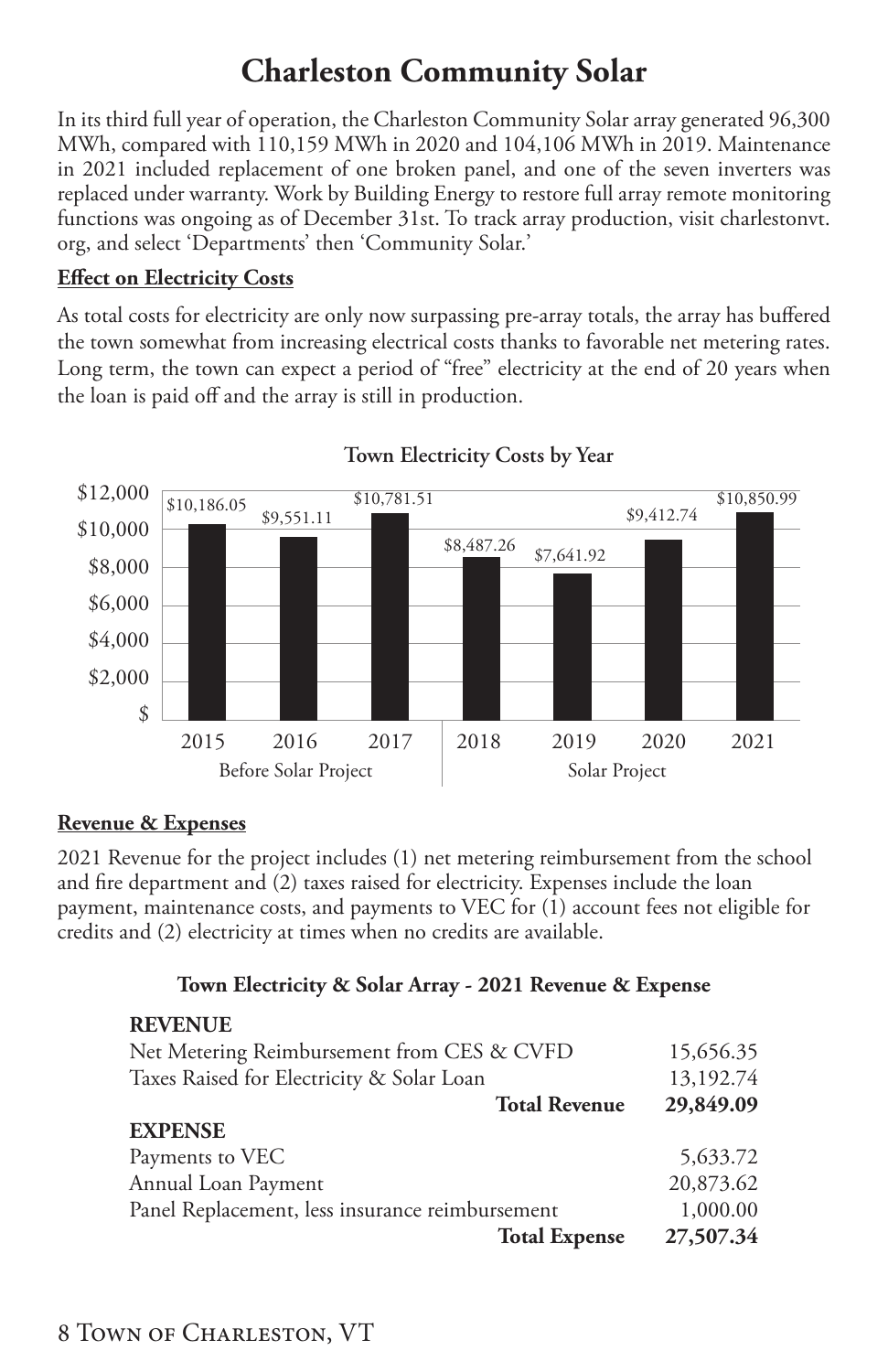# **Recycling & Composting Options**

### <span id="page-10-0"></span>**Remember: Food scraps CANNOT go in the trash (as of July 1, 2020)**

Please contact your trash hauler to find out about recycling services in your area. Local rubbish haulers include:

- **• Casella, 802-895-4889**
- **• Myers, 802-655-4312**

Charleston residents can also drop off recycling and food scraps at local facilities:

**• Northeast Kingdom Waste Management District, Lyndonville, 802-626-3532** Charleston is a NEKWMD member town. Sorted recycling and food scraps can be dropped off at the Lyndonville facility, 224 Church Street, on Wednesday from 8am – 4pm and Saturdays from 8am – 3pm. Additional hours Monday and Friday 8am – 4pm; closed Tuesday and Thursday. Detailed sorting guidelines available from the Town Clerk's Office or NEKWMD, online at nekwmd.org.

### **• Casella Waste, Coventry, 802-334-8300**

Zero-sort recycling can be dropped off during residential hours at a cost of \$1.00 for a 13-gallon bag and \$1.75 for a 30-gallon bag. Food scraps can also be dropped off for a fee. Detailed list of accepted and prohibited items available from Casella. Hours are M–F 7:00 am –3:30 pm, Sat 8:00 –11:30 am.

For a list of residential food scrap hauling companies, including Keep It Green Composting in Albany (802-673-6728), and resources for home composting, contact NEKWMD or visit www.nekwmd.org/compost.html

The Town of Charleston does not provide curbside rubbish or recycling pickup. The Town of Charleston does not provide curbside rubbish or recycling pickup.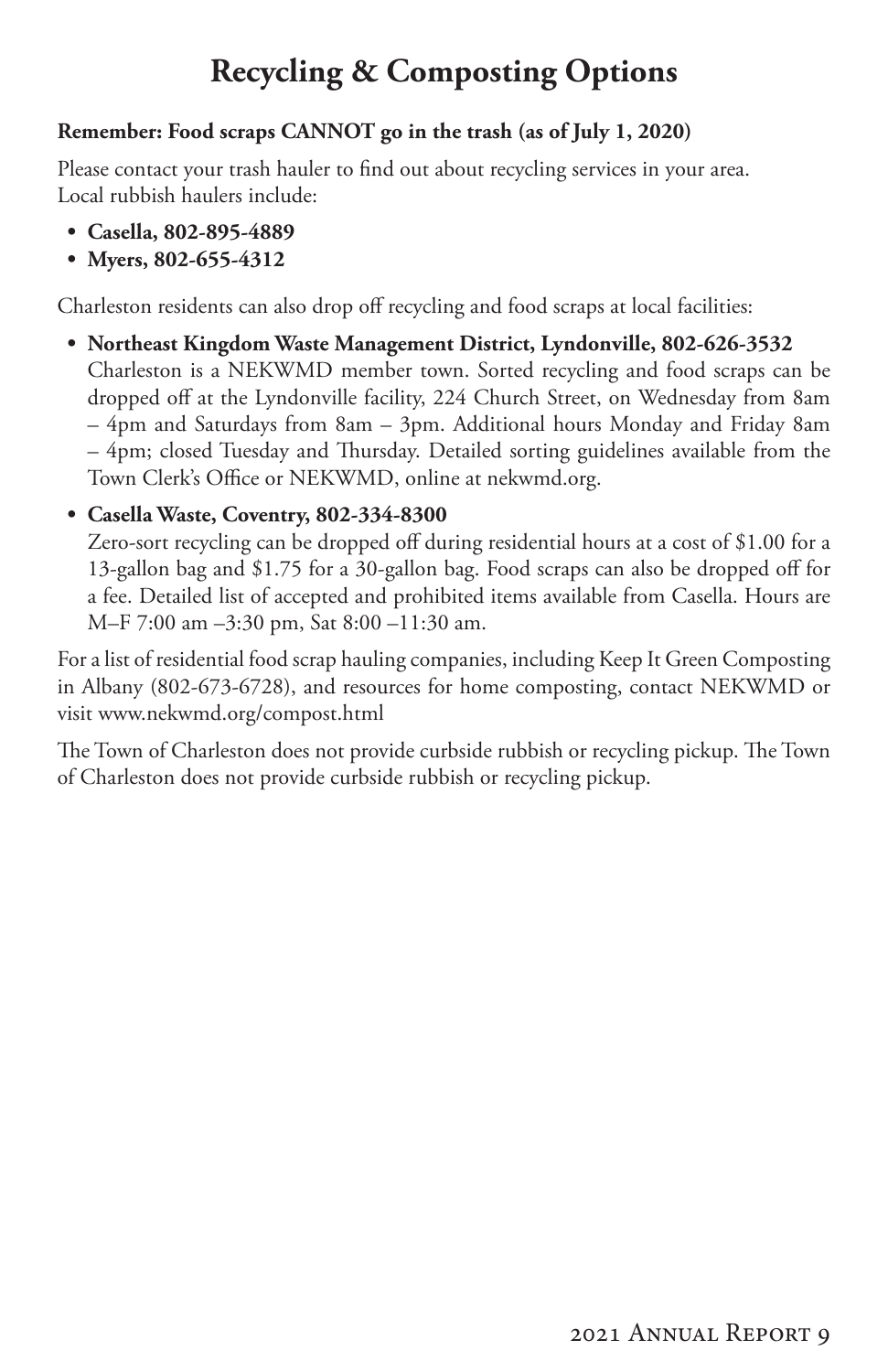# **Dog Licenses - It's the Law!**

Avoid late fees by licensing your dog on or before April 1st

<span id="page-11-0"></span>All dogs must be licensed in their town every year per state law. Dog licenses expire April 1st of each year. Please make sure your dog has a current rabies vaccination and certificate signed by a veterinarian. To license by mail, print the form online at https://bit.ly/3dsq82U

License fees:

- Spayed or Neutered dogs are \$9.00 on or before April 1st;
- Dogs not spayed or neutered are \$13.00 on or before April 1st.

**2021 Dog Licenses Sold** (134 dogs were licensed in 2021)

| By December 31                 | Cost  |    | <b>Qty</b> Total Fees |
|--------------------------------|-------|----|-----------------------|
| Spayed/Neutered Dogs           | 9.00  | 90 | 810.00                |
| Intact Dogs                    | 13.00 | 33 | 429.00                |
| Kennel License (up to 10 dogs) | 56.00 |    | 56.00                 |
| Kennel License (extra dog)     | 3.00  |    | 0.00                  |

**After April 1** *Note: Late fees were waived during the COVID-19 state of emergency*

| Spayed/Neutered Dogs              | 11.00 | $\theta$ | 0.00       |
|-----------------------------------|-------|----------|------------|
| Intact Dogs                       | 17.00 | $\theta$ | 0.00       |
| New Neutered Dogs                 | 9.00  | 3        | 27.00      |
| New Intact Dogs                   | 13.00 |          | 13.00      |
| <b>Total Due for Dog Licenses</b> |       |          | \$1,335.00 |
| <b>Total Collected</b>            |       |          |            |
| Town License Fees                 |       |          | 699.00     |
| <b>State License Fees</b>         |       |          | 636.00     |
| <b>Total Dog Fees Collected</b>   |       |          | \$1,335.00 |

### **Pet Dealers**

A breeder/kennel selling 3 or more litters per year is required to obtain a Pet Dealer permit.

### **Charleston Dog Ordinance**

A Town Dog Ordinance authorizes the Constable/Animal Control Officer to issue tickets and fines for failing to license, for having a dog running at large (on any street, school property, or on any land owned, used or occupied by another), or for otherwise allowing a dog to be a nuisance to others. These range from \$100 for a first offense up to \$500 with impoundment of the dog for repeat offenses. The full text of the Dog Ordinance can be viewed at the Town Clerk's Office.

### 10 TOWN OF CHARLESTON, VT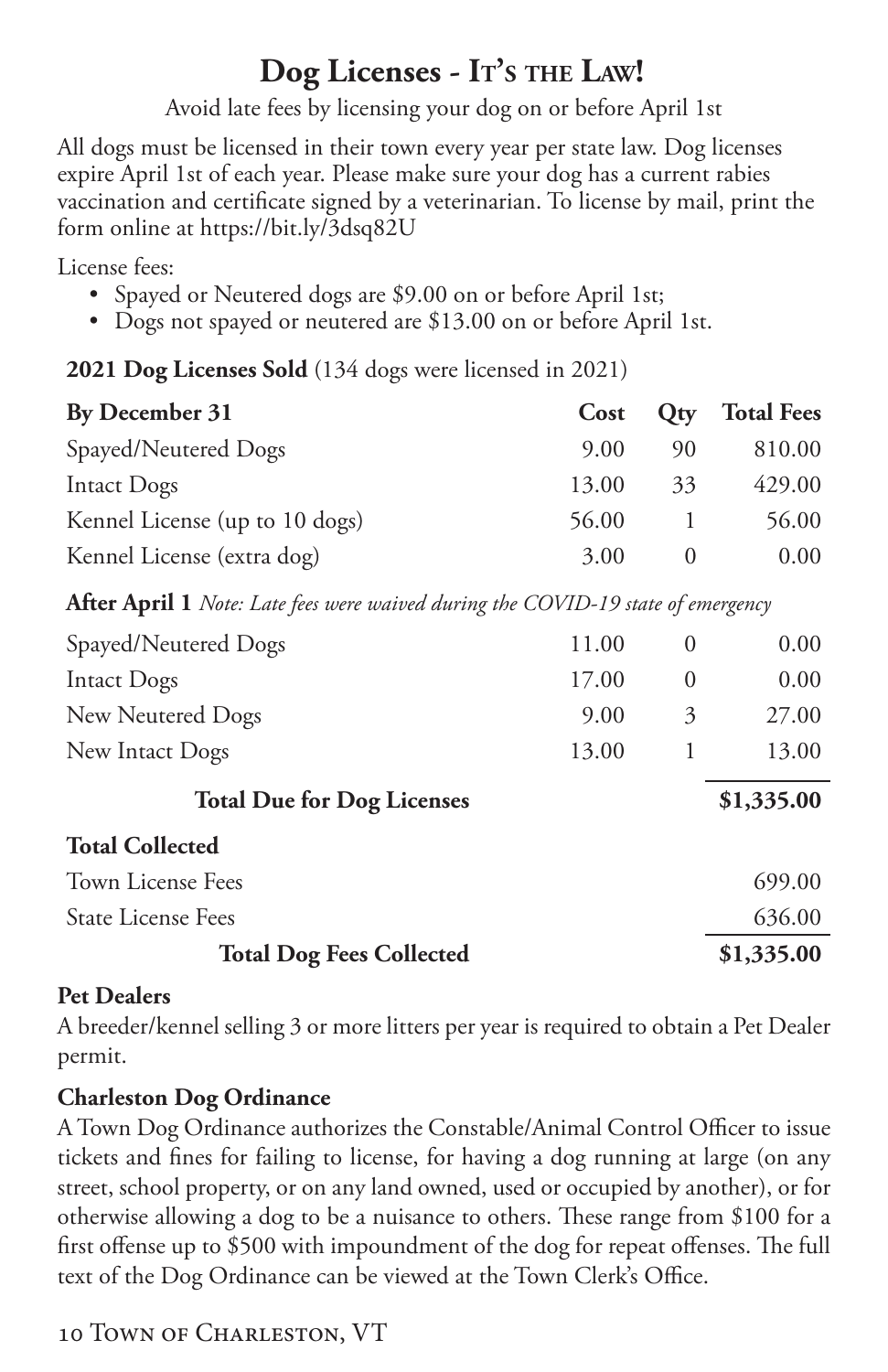### **2021 Vital Statistics**

### **Births**

<span id="page-12-0"></span>

| Genevieve Watson to Kristen & Skyler Watson               | February 2021    |
|-----------------------------------------------------------|------------------|
| Navy Aldrich to Desiree & Kyle Aldrich                    | May 2021         |
| Galaxia Uhlendorff to Sadie Chandler and Kevin Uhlendorff | <b>July 2021</b> |
| Maylani Shover to Shaynea & Nathan Shover                 | <b>July 2021</b> |
| June Justice to Lindsey & Tyler Justice                   | August 2021      |
| Nova McAllister to Casey Burke & Joshua McAllister        | August 2021      |
| Skylynn Lantagne to Giannamarie Silvestro & Chad Lantagne | September 2021   |
| Sean Kelley to Frankie Buffi & Tucker Kelley              | November 2021    |

### **Civil Marriages**

Richard Kenny to Diane Moore Nina Carpenter to Matthew Sloan Tonya Culver to David Wambolt Caitlin Smith to Joshua Sanville Kerry Wilson to Lucas Bayus Ashley Judge to Jacob Callister Gillian Perron to Aaron Williams David Bennett to Cynthia Dowland Lydia Hershberger to Levi Miller 11/4/2021



| 4/24/2021 |
|-----------|
| 6/26/2021 |
| 6/28/2021 |
| 8/28/2021 |
| 9/5/2021  |
| 9/18/2021 |
| 10/1/2021 |
| 10/9/2021 |
| 111110001 |

|--|

|                    | <b>Deaths</b> |            |
|--------------------|---------------|------------|
| Kathleen Brown     | age 69        | 1/10/2021  |
| Charles Heaton III | age 72        | 1/11/2021  |
| Sue Jacobs         | age 81        | 1/18/2021  |
| Charles Moulton    | age 86        | 1/21/2021  |
| Keith Breault      | age 68        | 1/30/2021  |
| Barbara Provencher | age $84$      | 3/1/2021   |
| Frank Amatruda     | age 77        | 5/12/2021  |
| Donna Cole         | age 75        | 5/28/2021  |
| Robert Calhoun     | age 88        | 5/30/2021  |
| Marcia Bloom       | age 83        | 6/14/2021  |
| Geraldine Moulton  | age 97        | 7/16/2021  |
| Lisa Willson       | age $62$      | 8/13/2021  |
| Robert Frizzell    | age 77        | 9/14/2021  |
| Corey Frost        | age 26        | 10/13/2021 |
| Patty-Sue McCarty  | age 54        | 10/2021    |
| Jordan Starr       | age 29        | 10/5/2021  |

#### 2021 Annual Report 11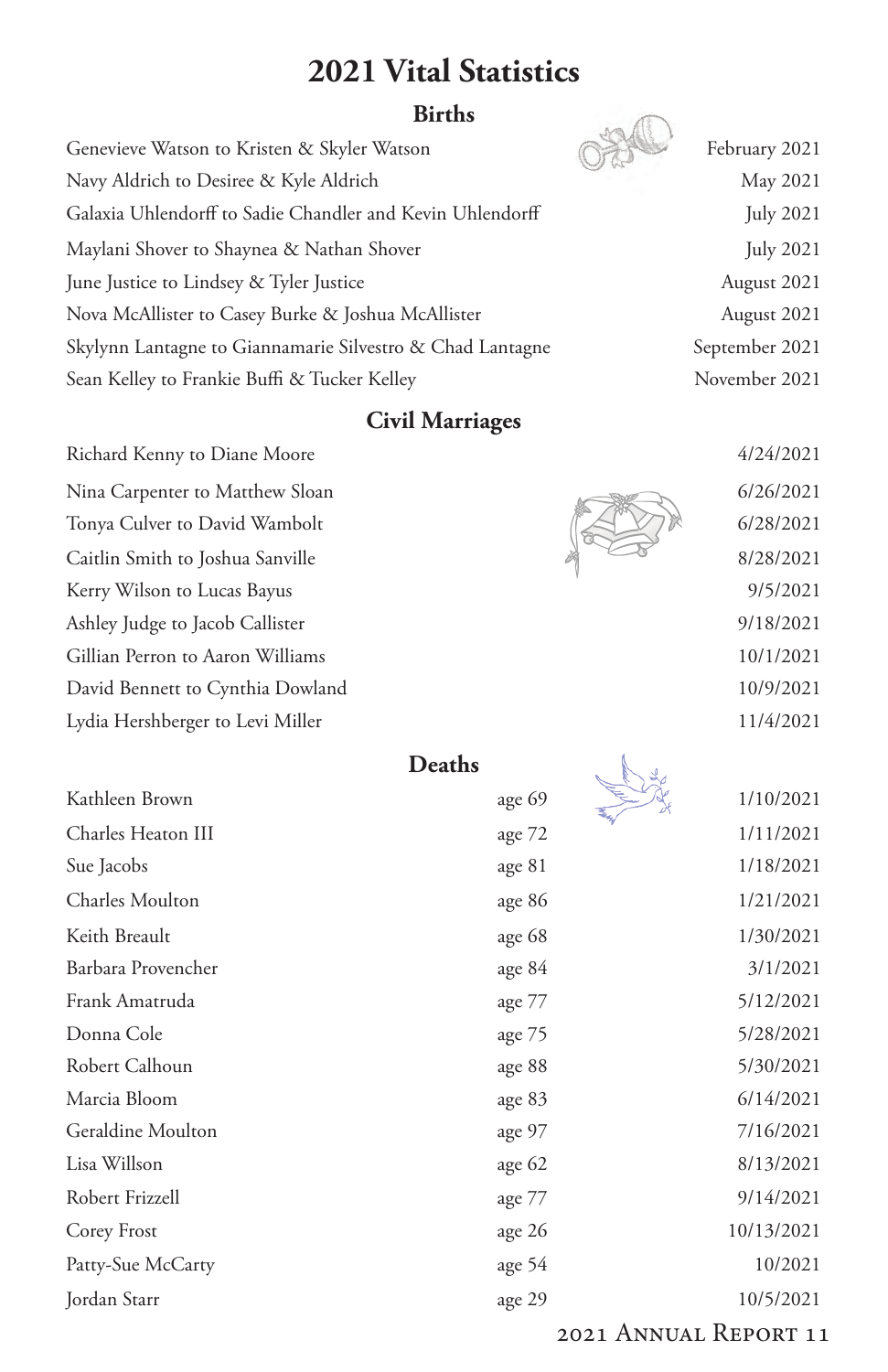# **2022 Town Meeting Warning**

<span id="page-13-0"></span>The legal voters of the Town of Charleston are hereby warned and notified to meet at the Charleston Elementary School Building on Tuesday, March 1, 2022 at 10:00 am to transact the following business from the floor.

**Article 1.** To elect a Town Moderator for the ensuing year.

**Article 2.** To elect all officers required by law:

- Town Clerk & Treasurer for a term of 3 years
- Selectboard member for a term of 3 years
- Lister for a term of 3 years
- Auditor for a term of 3 years
- Delinquent Tax Collector for a term of 1 year
- Constable for a term of 2 years
- Second Constable for a term of 1 year
- Cemetery Commissioner for a term of 5 years
- **Article 3.** Shall the voters authorize the Treasurer to collect current taxes with a final due date of Friday, October 21, 2022, with the policy of turning over to the delinquent tax collector taxes not physically received by the Treasurer in the Town Clerk's office by 5:00 pm on October 21, 2022, with postmarks not accepted as timely payment?
- **Article 4.** Shall the voters authorize total fund expenditures of \$896,555.13 for selectboard, highway, and cemetery operating expenses for the year beginning Jan. 1, 2022, of which \$663,562.06 shall be raised by taxes and \$232,993.07 by non-tax revenue?
- **Article 5.** Shall the voters authorize the Selectboard to transfer the 2021 Road Surplus of \$61,596.12 to the Road Equipment reserve fund?
- **Article 6.** Shall the voters appropriate the sum of \$50,000 to the Charleston Volunteer Fire Department and direct the Selectboard to assess a tax over and above the budget to meet the same?
- **Article 7.** Shall the voters renew a property tax exemption for the fire station parcel in East Charleston owned by the Charleston Volunteer Fire Department for a period of five years (through 2026 tax year)
- **Article 8.** Shall the voters appropriate the sum of \$12,374 to the following organizations, which received appropriations of the same amount in 2021, and direct the Selectboard to assess a tax over and above the budget to meet the same?
	- **a.** \$500 to Charleston Historical Society for support of the museum and collection
	- **b.** \$1,000 to Echo Lake Protective Association for milfoil prevention programs
	- **c.** \$800 to NorthWoods Stewardship Center for conservation and education services
- 12 Town of Charleston, VT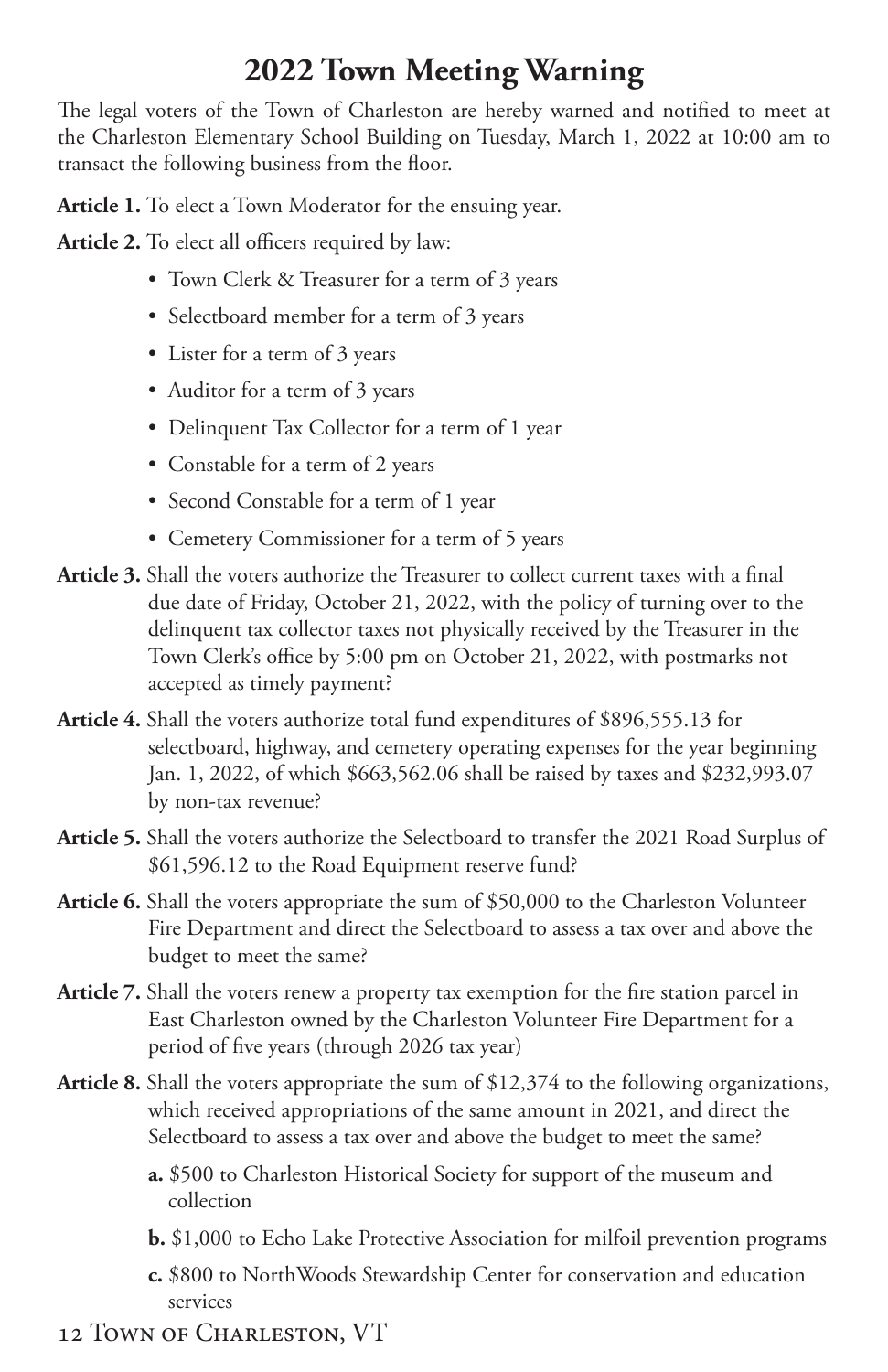### **2022 Town Meeting Warning**

- **d.** \$1,100 to Dailey Memorial Library for services to residents
- **e.** \$700 to Island Pond Library for services to residents
- **f.** \$1,650 to Rural Community Transportation for transportation services to residents
- **g.** \$500 to Orleans County Citizens Advocacy for mentoring individuals with developmental disabilities
- **h.** \$600 to Northeast Kingdom Council on Aging for services to elder and disabled Vermonters
- **i.** \$1,074 to Northeast Kingdom Human Services, Inc. for mental health, substance use, and intellectual disabilities services to residents
- **j.** \$500 to Pope Memorial Frontier Animal Shelter for care of unwanted pets
- **k.** \$3,000 to Orleans Essex VNA & Hospice for community nursing and health programs
- **l.** \$50 to GreenUp Vermont for the statewide cleanup event and bags
- **m.** \$100 to VT Rural Fire Protection Task Force for the Dry Hydrant Program
- **n.** \$100 to Vermont Symphony Orchestra Symphony Kids for performances for local students
- **o.** \$700 to Umbrella for domestic violence prevention and services to victims

**Article 9.** To transact any other business that may legally come before this meeting.

DATED AT CHARLESTON, VERMONT THIS 20th DAY OF January, 2022

 $\sim$ Patrick Austin

Peter Mohant

Larry 2 foung

Selectboard, Town of Charleston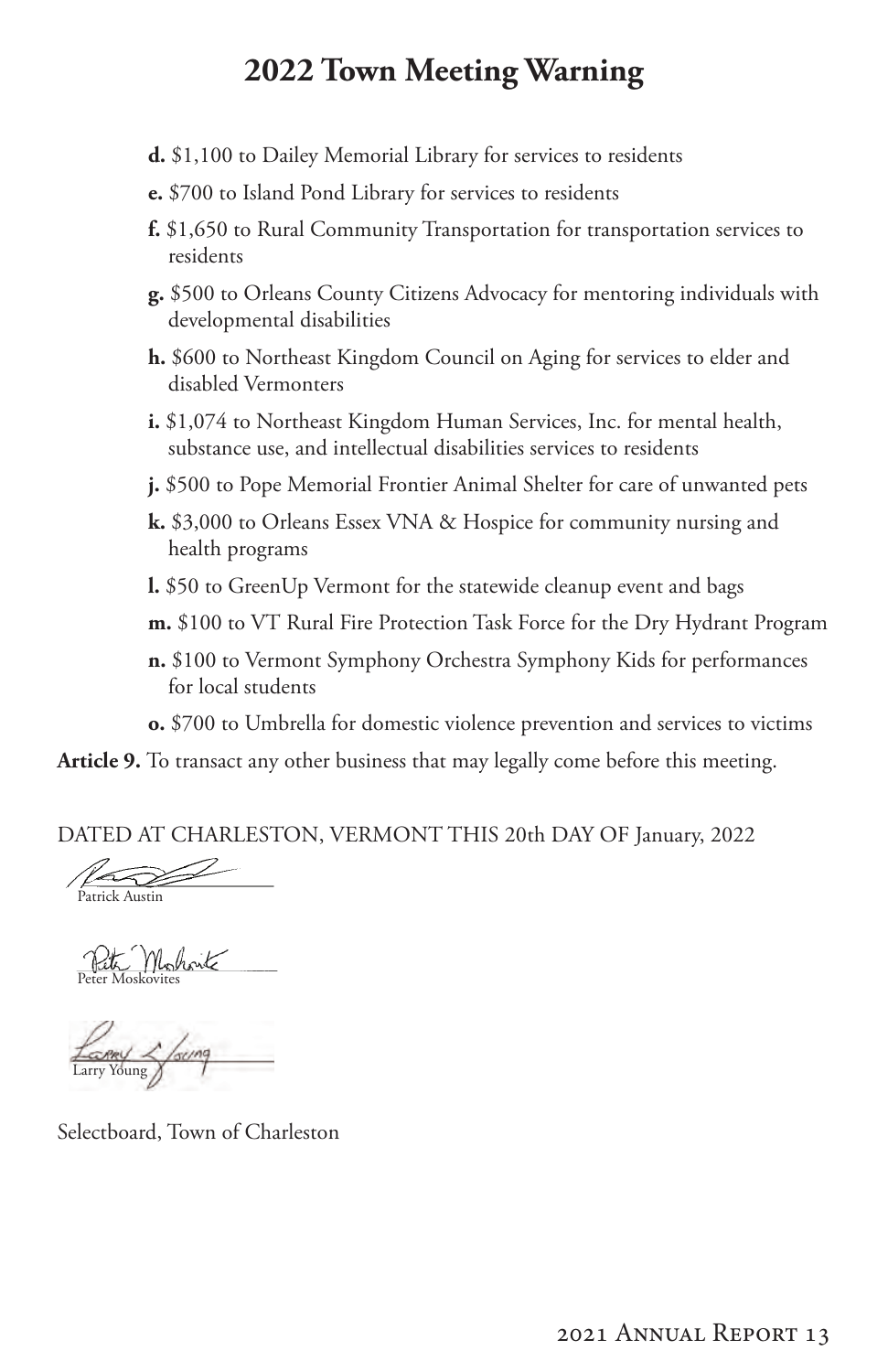<span id="page-15-0"></span>

| <b>REVENUES</b> |                                        | <b>FY 2021</b><br><b>Budget</b> | <b>FY 2021</b><br>Actual | <b>FY 2022</b><br><b>Budget</b> |
|-----------------|----------------------------------------|---------------------------------|--------------------------|---------------------------------|
| $00-6-10$       | <b>Tax Revenues</b>                    |                                 |                          |                                 |
| $00-6-10.05$    | <b>Current Property Taxes</b>          | 127,082.09                      | 104,623.24               | 135,424.93                      |
| $00-6-10.15$    | Land Use/Hold Harmless                 | 87,000.00                       | 88,100.00                | 90,000.00                       |
| $00-6-10.18$    | <b>Delinquent Taxes</b>                | 0.00                            | 92,671.63                | 0.00                            |
| $00-6-10.19$    | Delinquent Taxes Interest              | 0.00                            | 4,467.27                 | 0.00                            |
| $00-6-10.20$    | PILOT taxes                            | 1,181.13                        | 1,181.13                 | 1,181.13                        |
| $00-6-10.23$    | Tax overpays                           | 0.00                            | 21,019.68                | 0.00                            |
| 00-6-10.30      | Tax Collector Fees                     | 0.00                            | 7,449.83                 | 0.00                            |
|                 | <b>Total Tax Revenues</b>              | 215,263.22                      | 319,512.78               | 226,606.06                      |
| $00 - 6 - 20$   | <b>Permits Revenues</b>                |                                 |                          |                                 |
| $00-6-20.05$    | 2nd Class Liquor License               | 140.00                          | 140.00                   | 140.00                          |
| $00-6-20.10$    | Marriage Licenses (State)              | 200.00                          | 400.00                   | 200.00                          |
| $00-6-20.15$    | Marriage Licenses (Town)               | 40.00                           | 80.00                    | 40.00                           |
| $00-6-20.20$    | Dog Licenses                           | 800.00                          | 699.00                   | 800.00                          |
| $00-6-20.25$    | Dog License fees                       | 640.00                          | 636.00                   | 640.00                          |
|                 | <b>Total Permits Revenues</b>          | 1,820.00                        | 1,955.00                 | 1,820.00                        |
| $00 - 6 - 40$   | <b>Fees &amp; Other Revenues</b>       |                                 |                          |                                 |
| 00-6-40.05      | School Department                      | 3,750.00                        | 3,750.00                 | 3,750.00                        |
| $00-6-40.10$    | Town Clerk's Fees                      | 8,500.00                        | 15,558.00                | 10,000.00                       |
| $00-6-40.15$    | Records Preservation Fees              | 2,000.00                        | 4,660.00                 | 2,800.00                        |
| $00-6-40.20$    | Interest, Checking Acct.               | 1,500.00                        | 3,874.98                 | 1,500.00                        |
| 00-6-40.35      | Insurance Returns                      | 0.00                            | 500.00                   | 0.00                            |
| 00-6-40.62      | Prev. Yr School Tax Adjust.            | 0.00                            | 13,249.37                | 0.00                            |
| $00-6-40.80$    | DMV renewals                           | 30.00                           | 42.00                    | 30.00                           |
| 00-6-40.85      | Reappraisal Fund                       | 0.00                            | 7,248.50                 | 0.00                            |
| 00-6-40.89      | <b>ARPA</b>                            | 0.00                            | 148,865.16               | 0.00                            |
| 00-6-40.90      | Clerk Grants                           | 0.00                            | 6,900.00                 | 0.00                            |
| 00-6-40.91      | Aquatic Nuisance (Echo)                | 0.00                            | 4,453.60                 | 0.00                            |
| 00-6-40.92      | Water Quality Grant (Echo)             | 0.00                            | 4,000.00                 | 0.00                            |
| 00-6-40.97      | Net Metering                           | 12,000.00                       | 15,721.96                | 13,000.00                       |
| 00-6-40.99      | Misc. Fee Receipts                     | 0.00                            | 1,265.37                 | 0.00                            |
|                 | <b>Total Fees &amp; Other Revenues</b> | 27,780.00                       | 230,088.94               | 31,080.00                       |

# **2022 Proposed Town Budget**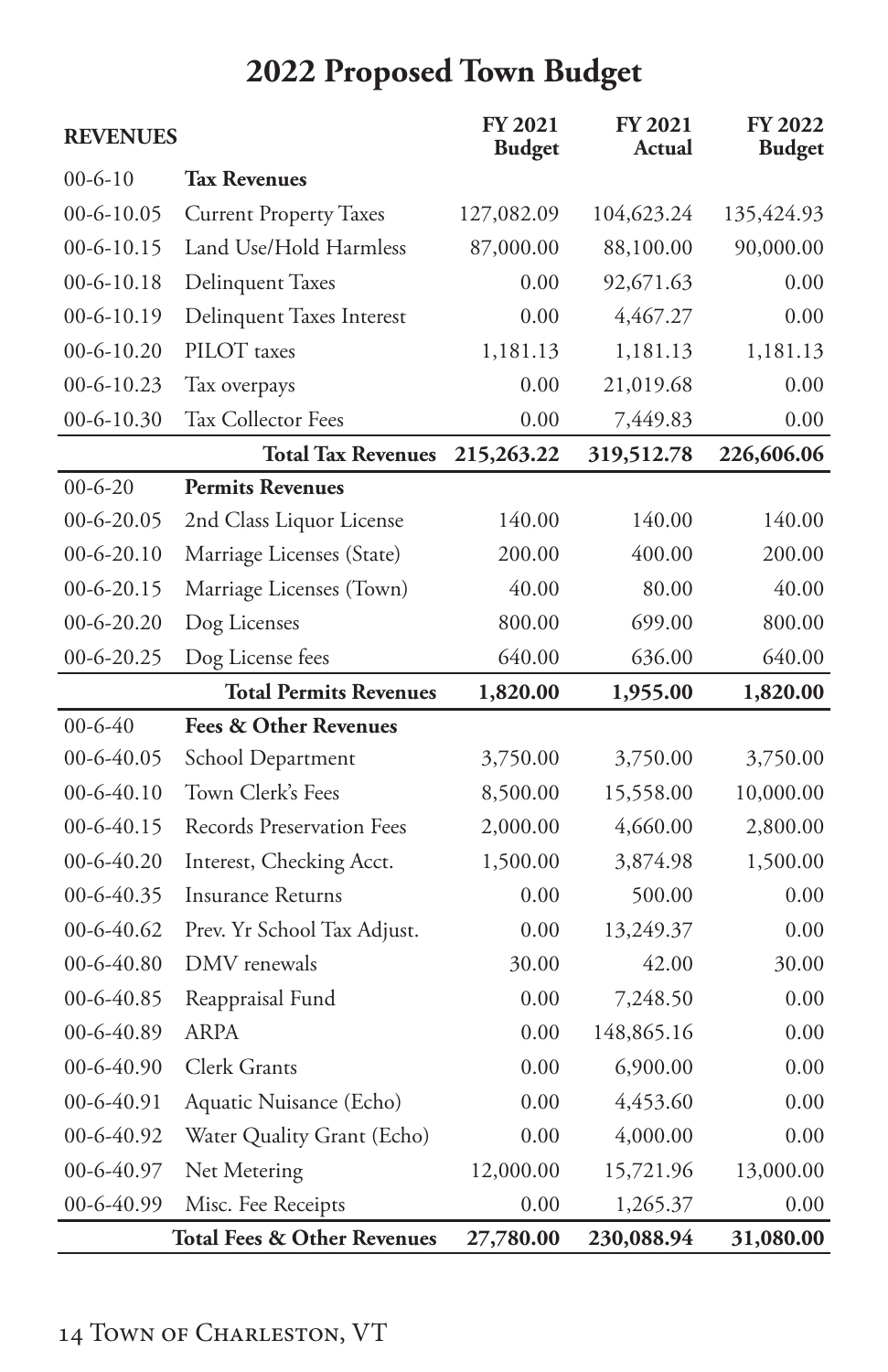| $00 - 6 - 50$    | <b>Road Dept Revenues</b>      | <b>FY 2021</b><br><b>Budget</b> | <b>FY 2021</b><br>Actual | <b>FY 2022</b><br><b>Budget</b> |
|------------------|--------------------------------|---------------------------------|--------------------------|---------------------------------|
| $00-6-50.10$     | State Aid, Highways            | 91,000.00                       | 96,512.15                | 96,391.94                       |
| 00-6-50.17       | Better Roads Grant             | 0.00                            | 20,000.00                | 0.00                            |
| $00-6-50.20$     | Special Highway Grants         | 8,800.00                        | 0.00                     | 10,920.00                       |
| 00-6-50.35       | Taxes for Roads (Hwy & CI IV)  | 511,812.92                      | 511,812.92               | 516,737.13                      |
| 00-6-50.99       | Misc. Road Receipts            | 0.00                            | 5,142.38                 | 0.00                            |
|                  | <b>Total Road Revenues</b>     | 611,612.92                      | 633,467.45               | 623,049.07                      |
| $00 - 6 - 60$    | <b>Cemetery Revenues</b>       |                                 |                          |                                 |
| $00-6-60.10$     | Sale of Lots                   | 0.00                            | 935.00                   | 0.00                            |
| $00-6-60.15$     | Interest (savings, inv.)       | 1,550.00                        | 1,772.77                 | 1,550.00                        |
| $00-6-60.20$     | Dividends (Dominion)           | 50.00                           | 45.36                    | 50.00                           |
| 00-6-60.25       | Perpetual Care                 | 0.00                            | 1,550.00                 | 0.00                            |
| 00-6-60.30       | Posts                          | 0.00                            | 315.00                   | 0.00                            |
| 00-6-60.37       | Taxes for Cemetery             | 10,000.00                       | 10,000.00                | 12,400.00                       |
|                  | <b>Total Cemetery Revenues</b> | 11,600.00                       | 14,618.13                | 14,000.00                       |
|                  | <b>TOTAL REVENUES</b>          | 868,076.14                      | 1,199,642.30             | 896,555.13                      |
|                  |                                |                                 |                          |                                 |
| <b>EXPENSES</b>  |                                |                                 |                          |                                 |
| $05 - 7$         | Selectboard                    |                                 |                          |                                 |
| $05 - 7 - 10.00$ | Salaries                       | 3,600.00                        | 3,600.00                 | 3,600.00                        |
| 05-7-12.00       | Social Sec. Exp. Board         | 223.20                          | 223.20                   | 223.20                          |
| 05-7-13.00       | Med Exp. Board                 | 52.20                           | 52.20                    | 52.20                           |
| 05-7-20.00       | Advertising & Printing         | 1,700.00                        | 1,419.75                 | 1,700.00                        |
| 05-7-26.00       | <b>Legal Services</b>          | 1,500.00                        | 252.00                   | 1,500.00                        |
| 05-7-50.00       | Water Quality Expenditure      | 0.00                            | 8,453.60                 | 0.00                            |
| 05-7-55.00       | Planning Commission            | 2,000.00                        | 6,900.00                 | 2,000.00                        |
| 05-7-99.00       | Misc. Select Board Expense     | 500.00                          | 0.00                     | 500.00                          |
|                  | <b>Total Selectboard</b>       | 9,575.40                        | 20,900.75                | 9,575.40                        |
| $10-7$           | <b>Election Unit</b>           |                                 |                          |                                 |
| $10 - 7 - 10.00$ | <b>Election Officers</b>       | 100.00                          | 0.00                     | 100.00                          |
| 10-7-12.00       | <b>Election Officers SS</b>    | 6.20                            | 0.00                     | 6.20                            |
| $10 - 7 - 13.00$ | Election Officers Medi         | 1.45                            | 0.00                     | 1.45                            |
| $10 - 7 - 21.00$ | <b>Election Supplies</b>       | 2,000.00                        | 2,060.51                 | 2,000.00                        |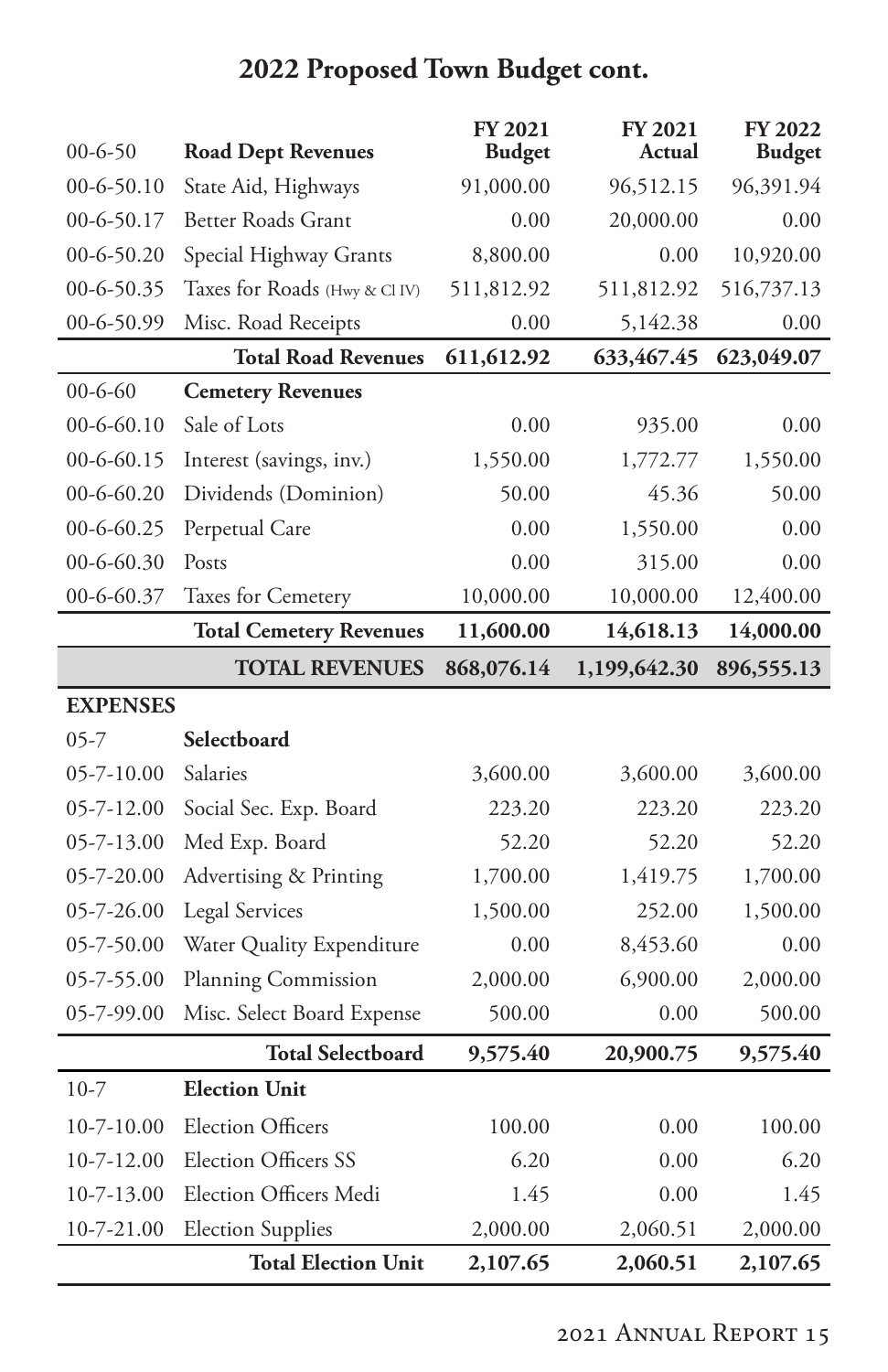| $15 - 7$         | <b>Finance Department</b>    | FY 2021<br><b>Budget</b> | <b>FY 2021</b><br>Actual | FY 2022<br><b>Budget</b> |
|------------------|------------------------------|--------------------------|--------------------------|--------------------------|
| 15-7-10.00       | Clerk/Treasurer Salary       | 40,500.00                | 40,500.00                | 41,715.00                |
| 15-7-10.05       | Asst. Clerk/Treasurer        | 19,500.00                | 20,026.64                | 22,687.00                |
| 15-7-10.10       | <b>Auditors Wages</b>        | 1,000.00                 | 558.00                   | 1,000.00                 |
| 15-7-10.20       | Health Officer               | 60.00                    | 0.00                     | 60.00                    |
| 15-7-10.25       | Fire Warden                  | 200.00                   | 200.00                   | 200.00                   |
| 15-7-12.00       | Social Security Expense      | 3,782.00                 | 3,799.64                 | 4,071.04                 |
| 15-7-13.00       | Medicare Expense             | 298.12                   | 888.65                   | 952.10                   |
| 15-7-14.00       | Retirement Expense           | 2,441.50                 | 7,826.06                 | 8,909.14                 |
| 15-7-16.00       | Workers Compensation Ins.    | 11,754.00                | 11,754.00                | 11,991.00                |
| 15-7-17.00       | Mileage, Clerk & Ass't.      | 950.00                   | 816.42                   | 950.00                   |
| 15-7-18.00       | Health Insurance             | 3,954.84                 | 3,931.44                 | 5,800.00                 |
| 15-7-19.00       | Training/Workshops/Dues      | 1,350.00                 | 842.00                   | 1,350.00                 |
| 15-7-21.00       | Office Supplies              | 2,000.00                 | 1,910.40                 | 2,000.00                 |
| 15-7-22.00       | Postage                      | 1,800.00                 | 1,802.80                 | 1,800.00                 |
| 15-7-23.00       | Telephone                    | 1,000.00                 | 1,355.57                 | 1,000.00                 |
| 15-7-24.00       | Office Equipment/Repairs     | 900.00                   | 750.91                   | 900.00                   |
| 15-7-24.50       | Records Preservation         | 1,000.00                 | 665.65                   | 1,000.00                 |
| 15-7-25.00       | Computer, Website, Support   | 7,000.00                 | 6,279.74                 | 7,000.00                 |
| 15-7-30.00       | Commercial Insurance Pkg     | 15,487.00                | 15,487.00                | 14,873.25                |
| 15-7-98.00       | Tax Refunds                  | 0.00                     | 21,017.54                | 0.00                     |
| 15-7-99.00       | Misc. Finance Dept Expense   | 50.00                    | 0.00                     | 50.00                    |
|                  | <b>Total Finance Dept</b>    | 115,027.46               | 140,412.46               | 128,308.54               |
| $17 - 7$         | <b>Listers</b>               |                          |                          |                          |
| $17 - 7 - 10.00$ | <b>Listers Salaries</b>      | 10,000.00                | 4,720.50                 | 10,000.00                |
| 17-7-12.00       | Soc. Sec. Exp. Listers       | 620.00                   | 292.68                   | 620.00                   |
| 17-7-13.00       | Medicare Exp. Listers        | 145.00                   | 68.44                    | 145.00                   |
| 17-7-17.00       | Listers Mileage              | 300.00                   | 205.70                   | 300.00                   |
| 17-7-19.00       | Listers Professional Dev.    | 200.00                   | 0.00                     | 200.00                   |
| 17-7-20.00       | Listers Postage              | 200.00                   | 177.24                   | 200.00                   |
| 17-7-21.10       | Listers Supplies & Equipment | 1,200.00                 | 22.31                    | 1,200.00                 |
| 17-7-22.00       | BCA Tax appeals/abatement    | 200.00                   | 0.00                     | 200.00                   |
| 17-7-23.00       | Computer support/maps        | 3,200.00                 | 3,379.68                 | 1,000.00                 |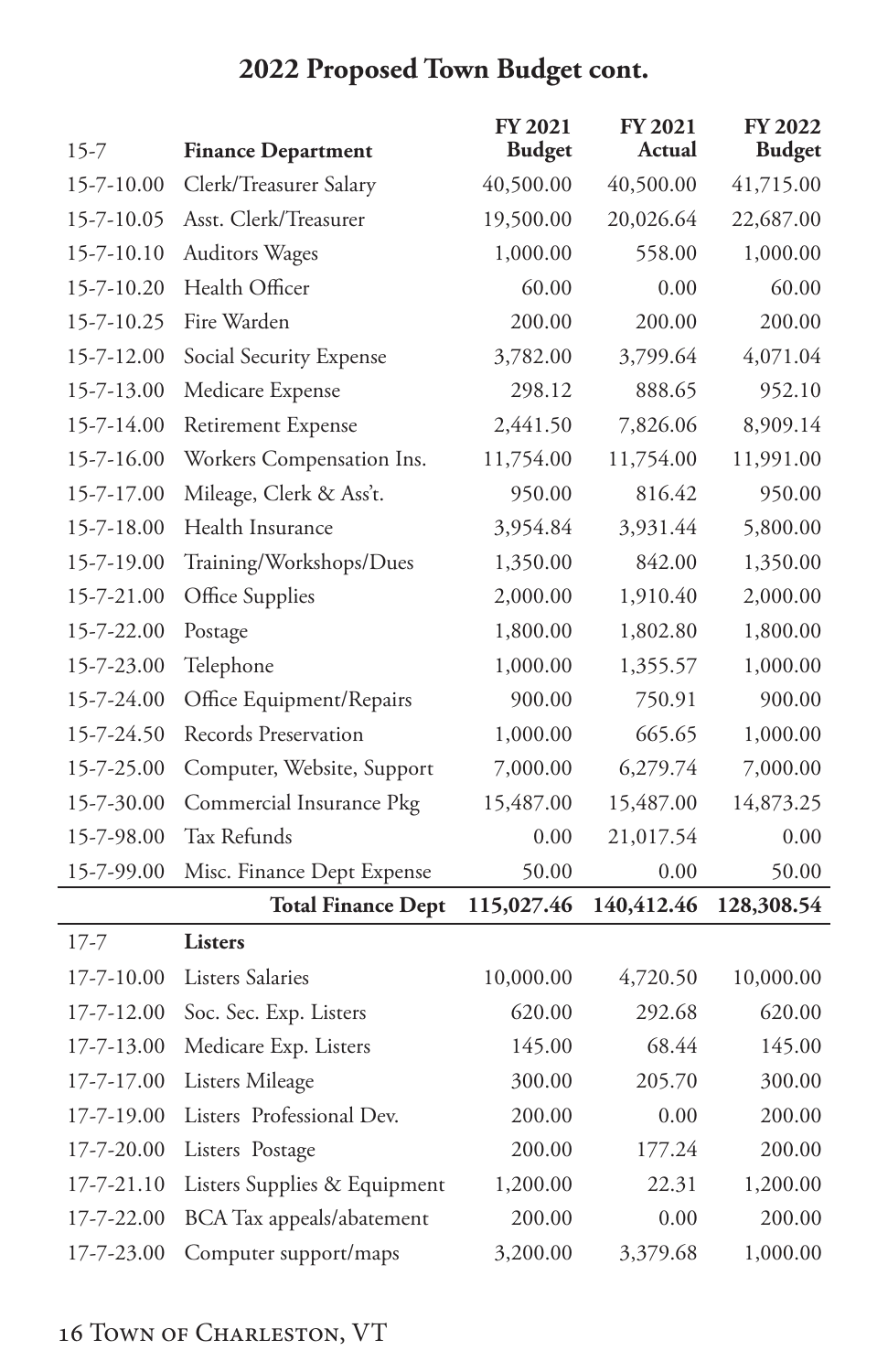|                      |                                       | <b>FY 2021</b> | <b>FY 2021</b><br>Actual | <b>FY 2022</b> |
|----------------------|---------------------------------------|----------------|--------------------------|----------------|
| <b>Listers Cont.</b> |                                       | <b>Budget</b>  |                          | <b>Budget</b>  |
| 17-7-25.00           | Reappraisal Expenses                  | 0.00           | 7,248.50                 | 0.00           |
|                      | <b>Total Listers</b>                  | 16,065.00      | 16,115.05                | 13,865.00      |
| $20 - 7$             | <b>Delinquent Tax Collector</b>       |                |                          |                |
| 20-7-10.00           | DTC Wages                             | 6,162.46       | 7,450.03                 | 5,674.20       |
| 20-7-12.00           | DTC Soc. Sec. Expense                 | 382.07         | 461.91                   | 351.80         |
| 20-7-13.00           | DTC Medicare Expense                  | 89.36          | 108.01                   | 82.28          |
| 20-7-17.00           | DTC Mileage/Expenses                  | 75.00          | 175.00                   | 75.00          |
|                      | <b>Total Delinquent Tax Collector</b> | 6,708.89       | 8,194.95                 | 6,183.27       |
| $30 - 7$             | Plant (Town Office)                   |                |                          |                |
| 30-7-21.00           | Janitor & Supplies                    | 650.00         | 510.18                   | 850.00         |
| 30-7-22.00           | Grounds Maintenance                   | 500.00         | 500.00                   | 500.00         |
| 30-7-28.00           | Repairs & Upkeep                      | 3,000.00       | 3,436.48                 | 3,000.00       |
| 30-7-30.00           | <b>Community Solar</b>                | 21,100.00      | 22,206.79                | 21,100.00      |
| 30-7-32.00           | Electricity                           | 1,200.00       | 1,835.34                 | 1,400.00       |
|                      | <b>Total Plant (Town Office)</b>      | 26,450.00      | 28,488.79                | 26,850.00      |
| $35 - 7$             | <b>Public Safety</b>                  |                |                          |                |
| 35-7-10.00           | Law Enforcement Salary                | 800.00         | 1,868.00                 | 800.00         |
| 35-7-12.00           | Law Enforcement Soc. Sec.             | 49.60          | 115.81                   | 49.60          |
| 35-7-13.00           | Law Enforcement Medicare              | 11.60          | 27.08                    | 11.60          |
| 35-7-16.00           | Law Enforcement mileage               | 250.00         | 355.58                   | 250.00         |
| 35-7-25.00           | 911 Road Signs                        | 1,000.00       | 560.04                   | 1,000.00       |
| 35-7-32.00           | <b>Street Lights</b>                  | 1,300.00       | 2,200.16                 | 1,700.00       |
| 35-7-34.00           | Ambulance Service                     | 42,056.00      | 42,055.92                | 45,445.00      |
| 35-7-44.00           | Solid Waste/Recycling                 | 961.62         | 961.62                   | 860.00         |
| 35-7-99.00           | Misc. Law Enforcement Exp             | 0.00           | 50.00                    | 0.00           |
|                      | <b>Total Public Safety</b>            | 46,428.82      | 48,194.21                | 50,116.20      |
| 45-7                 | Assessments                           |                |                          |                |
| 45-7-54.00           | County Tax                            | 17,100.00      | 17,394.65                | 17,100.00      |
| 45-7-56.00           | Westmore (Town Farm) Tax              | 160.00         | 147.95                   | 160.00         |
| 45-7-57.00           | <b>Barton Pit Tax</b>                 | 2,000.00       | 1,948.83                 | 2,000.00       |
| 45-7-58.00           | <b>VLCT</b> Dues                      | 2,400.00       | 2,339.00                 | 2,400.00       |
|                      | <b>Total Assessments</b>              | 21,660.00      | 21,830.43                | 21,660.00      |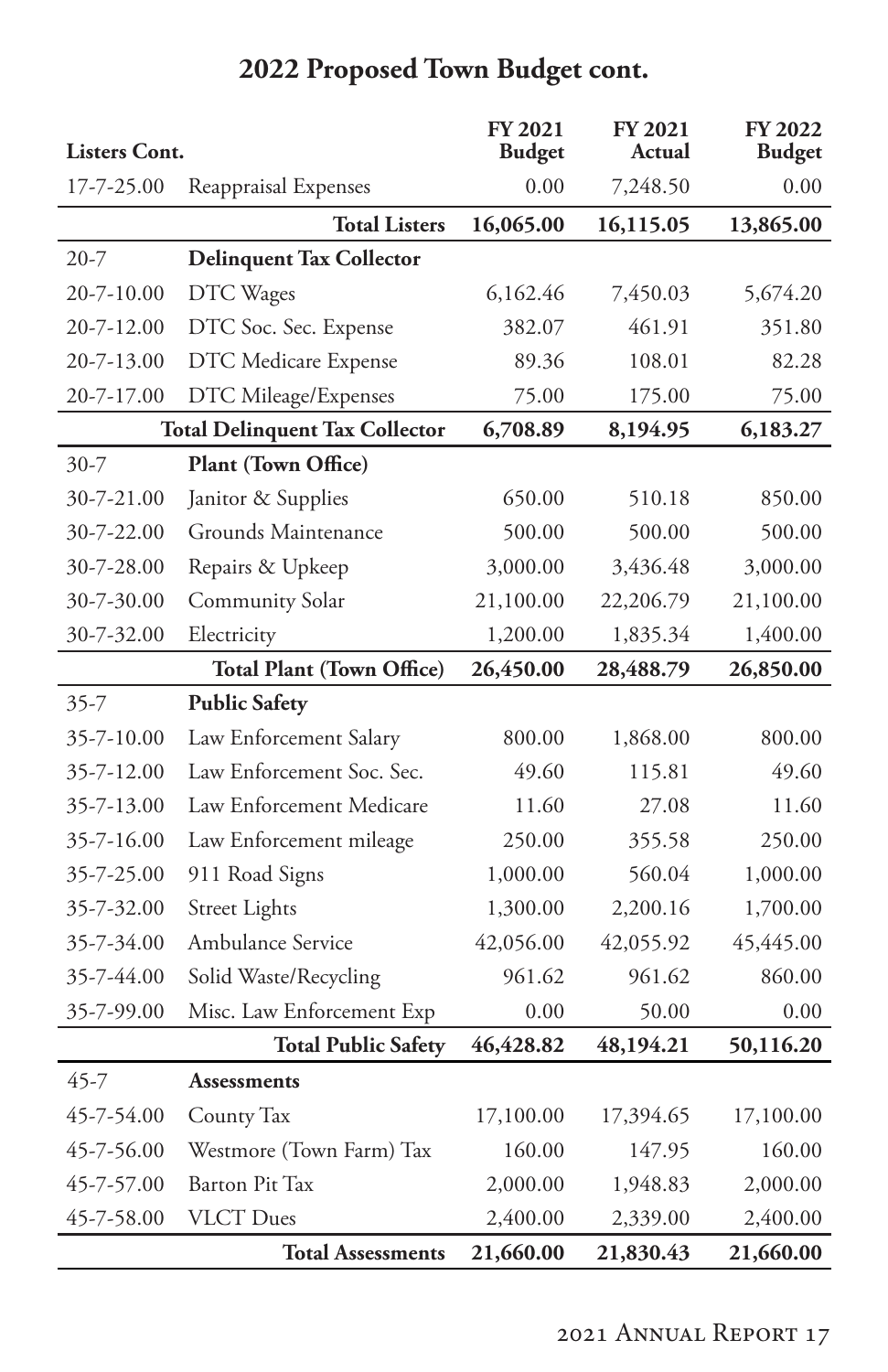| $90 - 7$   | <b>Fees Expenses</b>             | FY 2021<br><b>Budget</b> | <b>FY 2021</b><br>Actual | <b>FY 2022</b><br><b>Budget</b> |
|------------|----------------------------------|--------------------------|--------------------------|---------------------------------|
| 90-7-36.00 | Marriage Licenses (State)        | 200.00                   | 300.00                   | 200.00                          |
| 90-7-38.00 | Dog Licenses (State)             | 640.00                   | 616.00                   | 640.00                          |
|            | <b>Total Fees Expenses</b>       | 840.00                   | 916.00                   | 840.00                          |
|            | <b>Total Selectboard</b>         | 244,863.22               | 287,113.15               | 259,506.06                      |
| 50-7       | <b>Highway Department</b>        |                          |                          |                                 |
| 50-7-10.00 | Wages                            | 179,000.00               | 162,565.40               | 179,000.00                      |
| 50-7-10.05 | Road Admin                       | 6,500.00                 | 6,623.24                 | 7,562.00                        |
| 50-7-11.00 | Road Commissioner                | 3,600.00                 | 3,600.00                 | 3,600.00                        |
| 50-7-11.50 | Mileage                          | 200.00                   | 73.70                    | 200.00                          |
| 50-7-12.00 | Social Security Expense          | 11,724.20                | 10,728.48                | 11,790.04                       |
| 50-7-13.00 | Medicare Expense                 | 2,741.95                 | 2,509.04                 | 2,757.35                        |
| 50-7-14.00 | Retirement Expense               | 21,256.25                | 17,127.45                | 22,160.20                       |
| 50-7-15.00 | VLCT Unemployment Ins.           | 2,432.00                 | 2,432.00                 | 2,378.00                        |
| 50-7-18.00 | Health & Disability Insurance    | 23,729.04                | 23,697.53                | 23,372.00                       |
| 50-7-21.00 | Supplies                         | 8,500.00                 | 9,081.29                 | 8,500.00                        |
| 50-7-22.00 | Tools/Equipment                  | 3,500.00                 | 2,761.97                 | 3,500.00                        |
| 50-7-23.00 | Telephone                        | 800.00                   | 892.92                   | 800.00                          |
| 50-7-24.00 | Parts & Repairs                  | 30,000.00                | 24,709.83                | 30,000.00                       |
| 50-7-25.00 | Technology                       | 250.00                   | 0.00                     | 250.00                          |
| 50-7-30.00 | <b>Hired Services</b>            | 16,000.00                | 21,640.00                | 16,000.00                       |
| 50-7-31.00 | Waste Disposal                   | 0.00                     | 0.00                     | 900.00                          |
| 50-7-32.00 | Electricity                      | 1,600.00                 | 1,765.05                 | 1,600.00                        |
| 50-7-70.00 | Gasoline                         | 500.00                   | 215.05                   | 500.00                          |
| 50-7-71.00 | Diesel & Oil                     | 45,000.00                | 36,047.79                | 45,000.00                       |
| 50-7-72.00 | Tires                            | 10,000.00                | 12,551.66                | 14,000.00                       |
| 50-7-73.00 | Blades & Shoes                   | 8,000.00                 | 4,231.66                 | 8,000.00                        |
| 50-7-74.00 | Sand, Gravel, Stone, Crushing    | 52,800.00                | 52,083.00                | 52,800.00                       |
| 50-7-74.10 | <b>Erosion Stone</b>             | 15,000.00                | 14,700.00                | 15,000.00                       |
| 50-7-76.00 | Chloride, Salt                   | 48,000.00                | 47,196.01                | 50,000.00                       |
| 50-7-78.00 | Road Supplies                    | 12,000.00                | 6,165.86                 | 12,000.00                       |
| 50-7-78.15 | Road Equipment                   | 0.00                     | 1,000.00                 | 0.00                            |
| 50-7-78.25 | <b>Building Repairs (Garage)</b> | 5,000.00                 | 12,265.73                | 5,000.00                        |
| 50-7-78.30 | Road Signs                       | 2,150.00                 | 498.08                   | 2,150.00                        |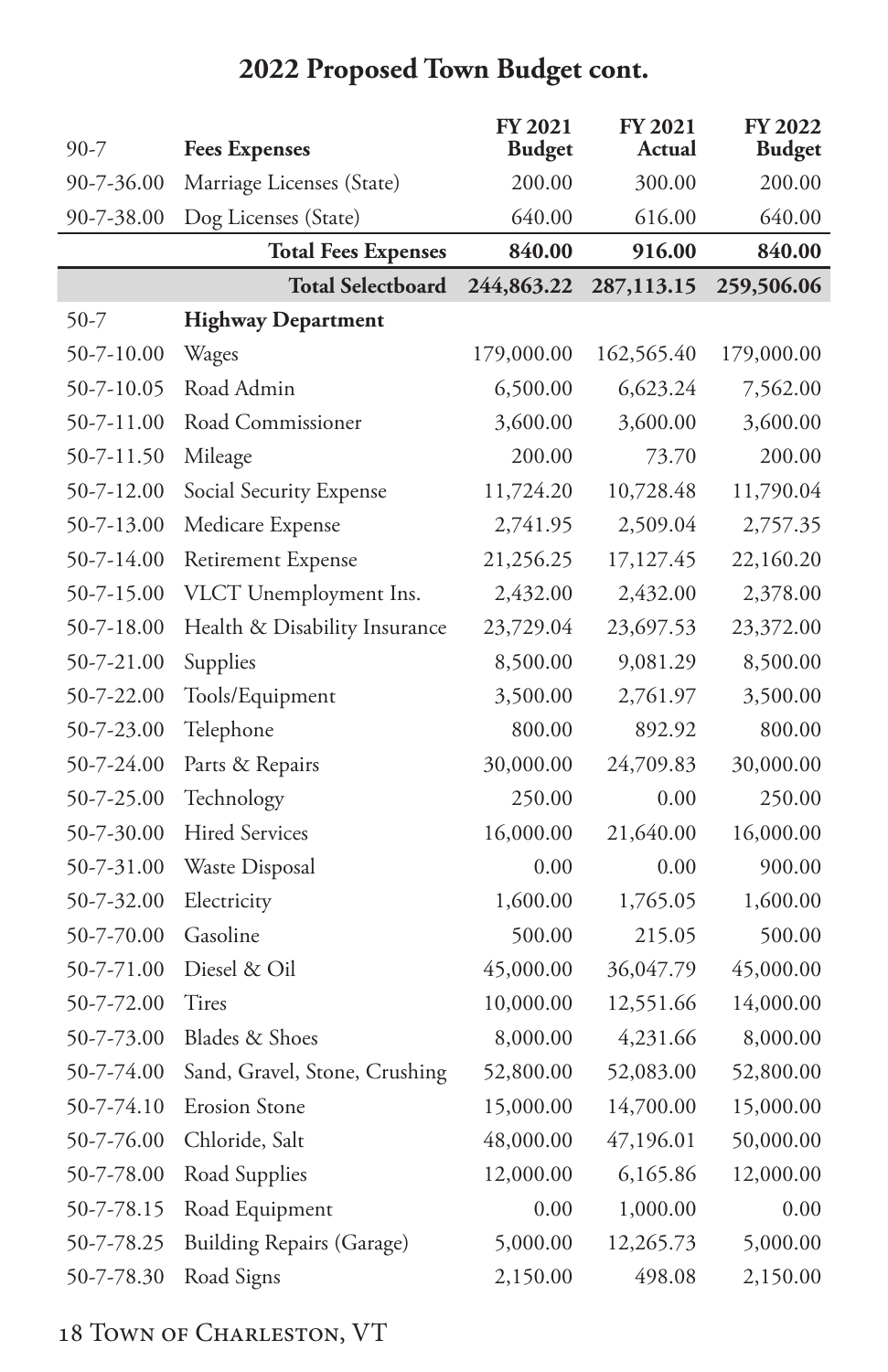|                  | <b>Highway Department Cont.</b>     | FY 2021<br><b>Budget</b> | <b>FY 2021</b><br>Actual | <b>FY 2022</b><br><b>Budget</b> |
|------------------|-------------------------------------|--------------------------|--------------------------|---------------------------------|
| 50-7-78.50       | Fire Wood/Propane                   | 2,500.00                 | 3,990.79                 | 5,400.00                        |
| 50-7-79.00       | Paving                              | 1,500.00                 | 56,782.32                | 1,500.00                        |
| 50-7-85.00       | Rd Equip Loan Payment               | 80,479.48                | 80,479.48                | 80,479.48                       |
| 50-7-87.00       | Equipment Rental                    | 2,500.00                 | 0.00                     | 2,500.00                        |
| 50-7-88.00       | Municipal Rds Gen Permit            | 1,350.00                 | 1,350.00                 | 1,350.00                        |
| 50-7-89.00       | <b>ARPA</b>                         | 0.00                     | 0.00                     | 0.00                            |
| 50-7-99.00       | Misc. Road Expenses                 | 1,000.00                 | 0.00                     | 1,000.00                        |
|                  | <b>Total Highway Department</b>     | 599,612.92               | 619,765.33               | 611,049.07                      |
| 54-7             | Class IV Highway Dept.              |                          |                          |                                 |
| 54-7-10.00       | Wages                               | 4,000.00                 | 251.00                   | 4,000.00                        |
| 54-7-30.00       | <b>Hired Services</b>               | 1,500.00                 | 700.00                   | 1,500.00                        |
| 54-7-74.00       | Sand & Gravel                       | 3,000.00                 | 1,155.00                 | 3,000.00                        |
| 54-7-99.00       | Misc Class IV                       | 3,500.00                 | 0.00                     | 3,500.00                        |
|                  | <b>Total Class IV Highway Dept.</b> | 12,000.00                | 2,106.00                 | 12,000.00                       |
|                  |                                     |                          |                          |                                 |
|                  | <b>Total Highway</b>                | 611,612.92               | 621,871.33               | 623,049.07                      |
| $60 - 7$         | <b>Cemetery Expenses</b>            |                          |                          |                                 |
| $60 - 7 - 10.00$ | Wages                               | 7,000.00                 | 8,985.00                 | 9,000.00                        |
| $60 - 7 - 12.00$ | Social Security Expense             | 434.00                   | 557.10                   | 558.00                          |
| 60-7-13.00       | Medicare Expense                    | 101.50                   | 130.29                   | 130.50                          |
| 60-7-21.00       | Flags                               | 175.00                   | 0.00                     | 175.00                          |
| 60-7-24.00       | New Equipment                       | 500.00                   | 0.00                     | 2,200.00                        |
| 60-7-28.00       | Repairs & Supplies                  | 2,500.00                 | 1,548.30                 | 1,000.00                        |
| $60 - 7 - 60.25$ | Perpetual Care                      | 0.00                     | 2,100.00                 | 0.00                            |
| 60-7-60.30       | Posts                               | 0.00                     | 315.00                   | 0.00                            |
| 60-7-70.00       | Gasoline & Oil                      | 600.00                   | 645.58                   | 800.00                          |
| 60-7-87.00       | Fencing                             | 100.00                   | 0.00                     | 100.00                          |
| 60-7-99.00       | Misc. Cemetery Expense              | 189.50                   | 0.00                     | 36.50                           |
|                  | <b>Total Cemetery</b>               | 11,600.00                | 14,281.27                | 14,000.00                       |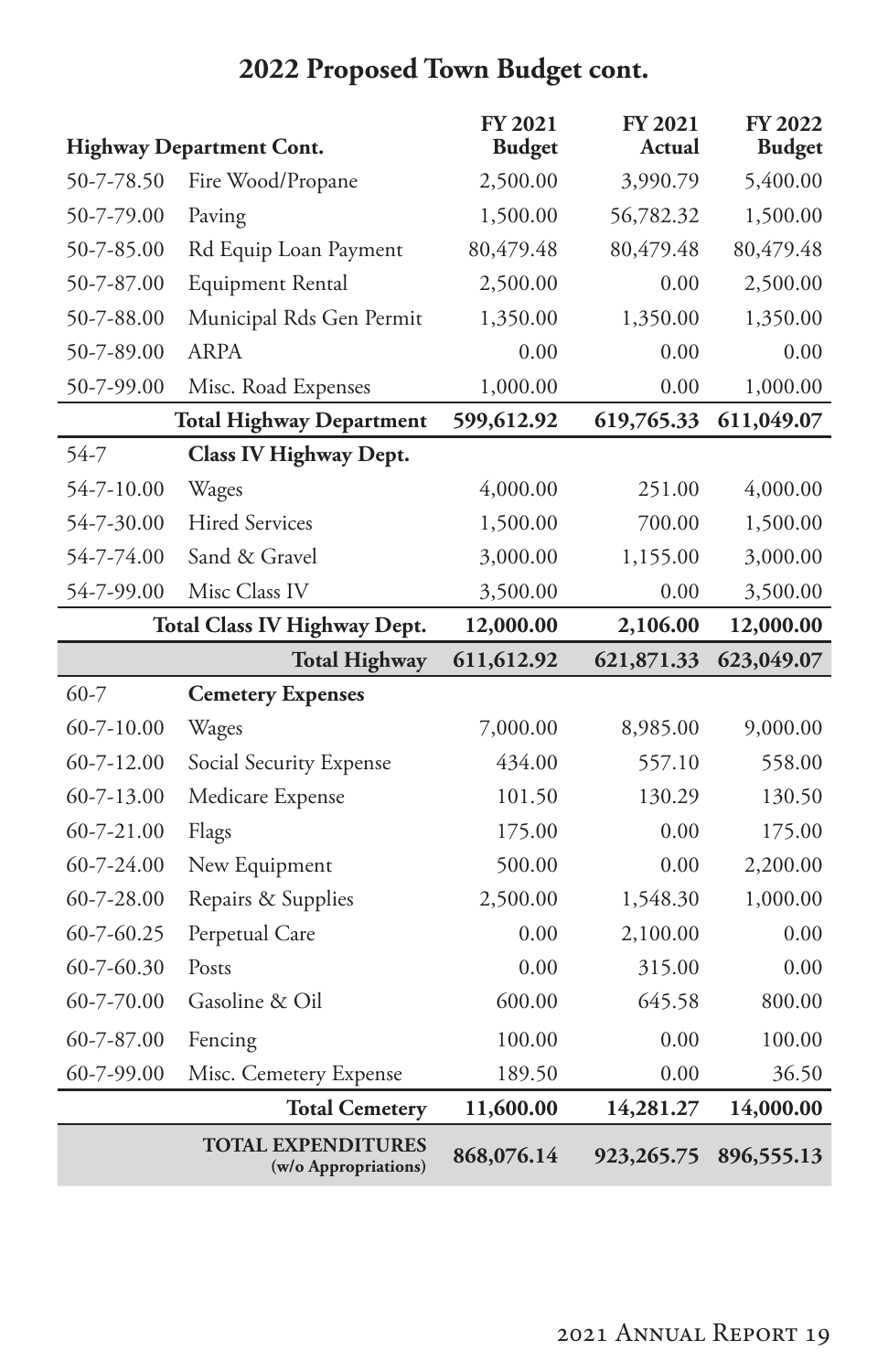<span id="page-21-0"></span>

|            |                                                  | <b>FY 2021</b><br><b>Voted</b> | <b>FY 2021</b><br>Actual | <b>FY 2022</b><br>Proposed |
|------------|--------------------------------------------------|--------------------------------|--------------------------|----------------------------|
| 85-7-95    | <b>Appropriations</b>                            |                                |                          |                            |
|            | Road Equipment Fund Articles                     | 0.00                           | 78,978.19                | 0.00                       |
| 85-7-95.10 | Volunteer Fire Dept.                             | 50,000.00                      | 50,000.00                | 50,000.00                  |
| 85-7-95.20 | <b>NEK Human Services</b>                        | 1,074.00                       | 1,074.00                 | 1,074.00                   |
| 85-7-95.25 | VNA & Hospice                                    | 3,000.00                       | 3,000.00                 | 3,000.00                   |
| 85-7-95.30 | Citizens Advocacy                                | 500.00                         | 500.00                   | 500.00                     |
| 85-7-95.35 | NEK Council on Aging                             | 600.00                         | 600.00                   | 600.00                     |
| 85-7-95.55 | Daily Memorial Library                           | 1,100.00                       | 1,100.00                 | 1,100.00                   |
| 85-7-95.70 | Umbrella                                         | 700.00                         | 700.00                   | 700.00                     |
| 85-7-95.75 | Charleston Historical<br>Society                 | 500.00                         | 500.00                   | 500.00                     |
| 85-7-95.80 | NorthWoods<br>Stewardship Center                 | 800.00                         | 800.00                   | 800.00                     |
| 85-7-95.85 | Rural Community<br>Transport                     | 1,650.00                       | 1,650.00                 | 1,650.00                   |
| 85-7-95.94 | VSO Symphony Kids                                | 100.00                         | 100.00                   | 100.00                     |
| 85-7-95.95 | Echo Lake Milfoil<br>Project                     | 1,000.00                       | 1,000.00                 | 1,000.00                   |
| 85-7-95.96 | VT Rural Fire Protection                         | 100.00                         | 100.00                   | 100.00                     |
| 85-7-95.97 | Pope Memorial Frontier<br>Animal Society         | 500.00                         | 500.00                   | 500.00                     |
| 85-7-95.98 | Island Pond Library                              | 700.00                         | 700.00                   | 700.00                     |
| 85-7-95.99 | Green UP Vermont                                 | 50.00                          | 50.00                    | 50.00                      |
|            | <b>Total Appropriations</b>                      | 62,374.00                      | 141,352.19               | 62,374.00                  |
|            | <b>TOTAL EXPENDITURES</b><br>(w/ Appropriations) | 930,450.14                     | 1,064,617.94             | 958,929.13                 |

# **2022 Proposed Appropriations**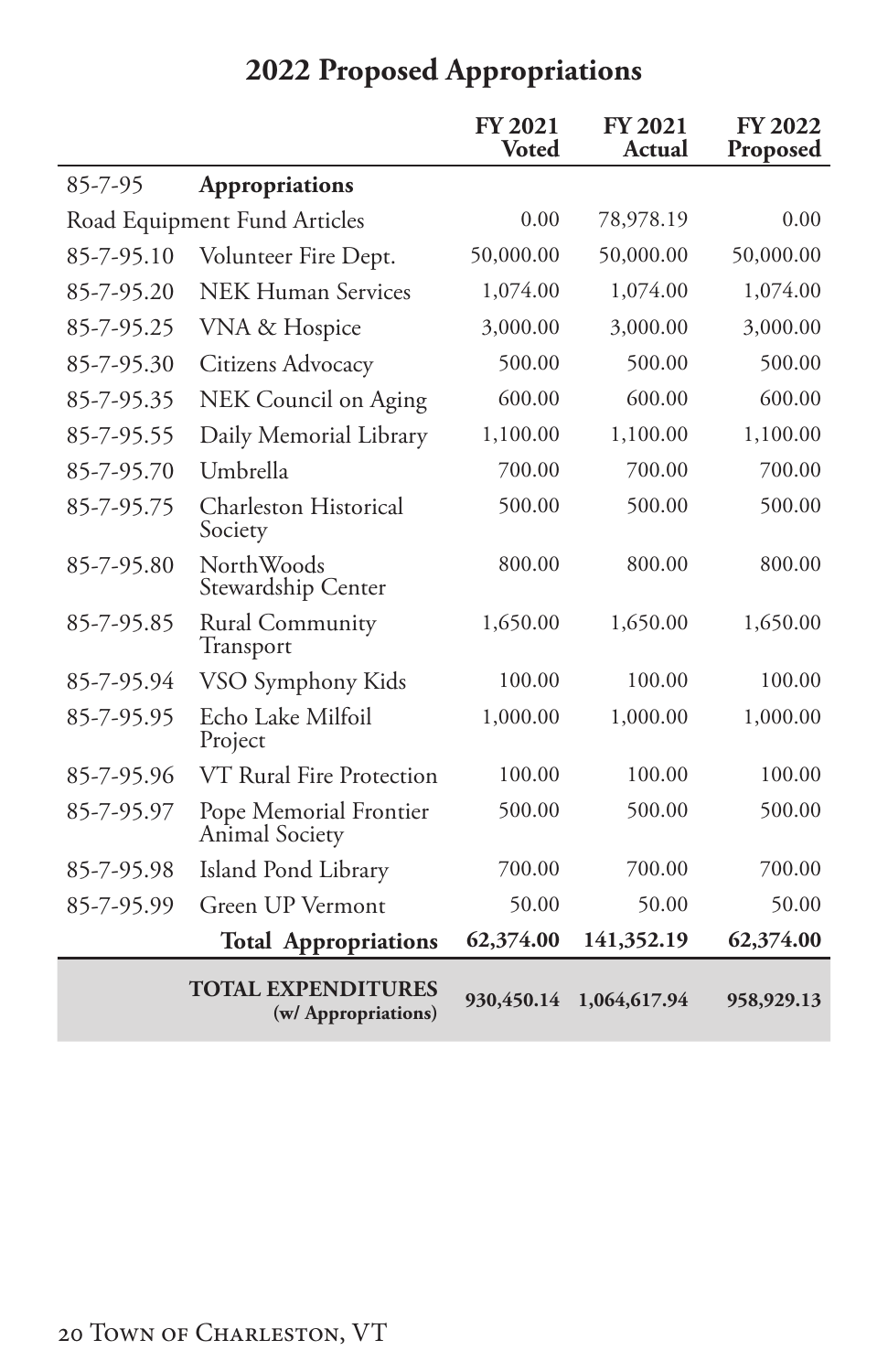### **Town & School District Virtual Informational Meeting Minutes**

#### March 1, 2021, Virtual

A virtual informational meeting was held jointly by the Charleston Selectboard and Charleston School District on Monday March 1, 2021 via Zoom. The meetings of the Selectboard and School Board were called to order at 6:02 by Town Moderator Jean Wilson, who welcomed and thanked attendees for helping to maintain an important town tradition. The Selectboard was represented by Selectpersons Peter Moskovites and Patrick Austin, with Town Clerk Teri Gray and Asst. Clerk Colleen Kellogg also attending. Charleston School District was represented by Directors Kristen Watson and Heather Wright, with Principal Christopher Lawson also attending.

A total of 26 meeting participants joined the meeting, with several of these representing multiple household or family members logged in together.

Ms. Wilson reviewed the purpose and procedure for the meeting. Being an informational meeting and not a town meeting, it would not follow Roberts Rules, there would be no voting or motions, and one need not be a registered voter to speak. Attendees were asked to follow along using the Warning on pages 12-13 of the town report and to keep discussion germane to the article considered. Each article would begin with a board member ready to say a few words and then be opened up to questions and comments. As the meeting was being recorded, speakers were asked to state their name and—if not a Charleston resident—their town.

The Town Clerk said that voting on the articles would take place by Australian ballot the following day at the Town Clerk's Office from 10am to 7pm, and reminded those who had already requested ballots to deliver them to the office before 7pm to be counted. She referred participants to the town website, charlestonvt.org, under Town Meeting & Voting, to view copies of the Town and School Reports, sample ballots, and where election night results would be posted.

Colleen Kellogg asked participants who would like to comment on a particular article to please raise their hand and wait to be called on by Selectboard. She reviewed the controls for raising a hand on computer and telephone, as well as how to unmute when called on.

Following the order of the ballot, the Moderator read School Article 5: **Shall the voters of the School District approve the school board to expend \$2,252,454.00 which is the amount the school board has determined to be necessary for the ensuing fiscal year? It is estimated that this proposed budget, if approved, will result in education spending of \$16,193.00 per equalized pupil. This projected spending per equalized pupil is 5.52% lower than spending in the current year.**

School Board Chair Kristen Watson said the proposed budget includes salary increases from the collective bargaining agreement occurring this year. Other changes include converting the part-time Math Intervention position to a full-time classroom teacher position to address increased enrollment. The budget also plans proactively for the future by beginning to fund replacement of student devices, one classroom set per year.

Due to a significant increase in enrollment over the past two years—to 130 students the school needs additional physical space to meet student needs. Based on parent and community feedback, the board proposes the purchase of a modular space with financing up to \$240,000 over 10 years. If the town votes to move forward, the school will be looking at grants to help offset those costs.

Dan Whipple asked how well and septic system needs will be affected by the modular space and additional population. Ms. Watson said the \$240,000 figure includes site work related to the septic but did not have information about the well. Mr. Lawson said an impact study hadn't been conducted, and there are options about building placement. If the project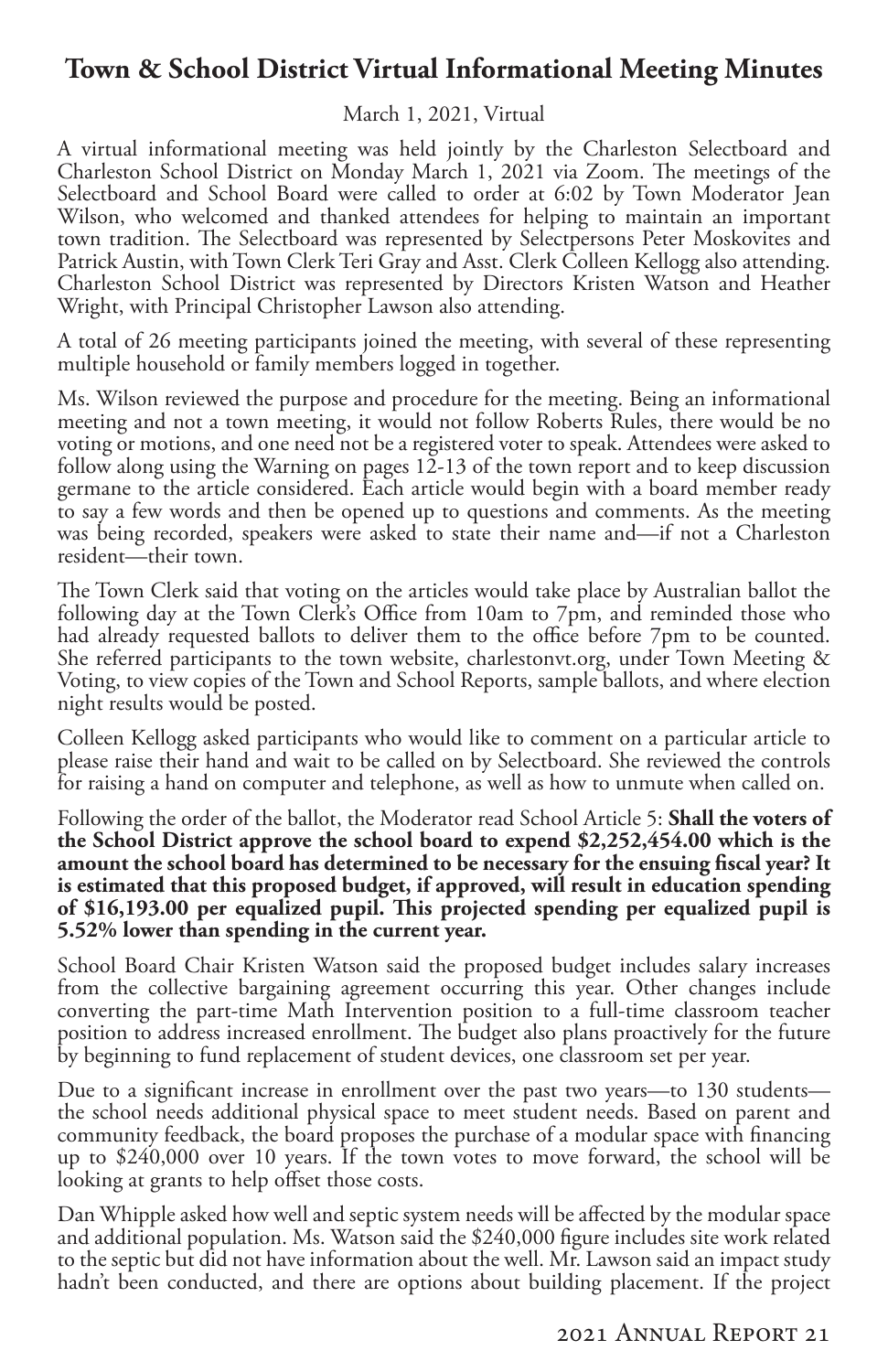### **Minutes**

moves forward, the school will work with an engineer to see what makes the most sense in terms of location and any facility modifications, and engineer costs are considered in the budget.

Peggy Stevens had read of a parent request to send seventh and eighth graders to the junior high and asked how that conversation factored in to a decision about the modular unit. Ms. Watson said there were preliminary meetings to gather feedback, and the school sent home a survey with various options to address space needs. The overwhelming opinion about what was best for students, in terms of social well-being and other factors, was to keep students local. The board also worked with the supervisory union to compare costs over ten years of 'tuitioning' students to the junior high versus the 10-year building financing. Both the financial perspective and community feedback pointed to keeping students in Charleston. Mr. Lawson said the meeting minutes and community survey results were posted on the school website.

Ms.Wilson read **School Article 6: Shall the voters of the School District authorize the Board of School Directors to make repairs and improvements to the Charleston Elementary School property in preparation for, and the purchase of, a two classroom modular building, in an amount not to exceed \$240,000.00, to be financed over a period of ten (10) years, subject to reduction by any available construction aid and grants received?**

Having spoken earlier to the need and support for the modular building, Ms. Wilson added that the building will allow for additional meeting spaces as well as much needed classroom space. Currently, meetings that need to occur at the school face space constraints.

Jim Barton said he was glad to hear that more kids will be going to Charleston Elementary. Mr. Austin concurred.

Mr. Moskovites asked if projected enrollment was expected to flatten, go up or down. Mr. Lawson said the smallest group is currently eighth grade, with 10 students. Other class sizes range from 10-17, with most in the teens. There is no indication of a decrease, and he expects next year's enrollment to be higher by a few kids. As COVID settles off and more Pre-K students are enrolled, Pre-K numbers will provide a good indicator of future enrollment. Right now, the expectation is for enrollment to stay over 130, which is a record over the last ten years or so. Some students opted for remote learning or home-school due to COVID. If all students were in the building, the total student population would be 135.

Nancy Engels hopes that plans for the modular will attend to ventilation and other upgrade needs that have come up due to COVID. Ms. Watson said that the project budget is for a newly built modular structure and takes into account those factors. The school is also addressing those needs in the rest of the school building. Mr. Lawson said the school secured \$122,000 in grants to replace air exchange units across the school. Every classroom's air exchange unit and thermostat has been replaced, and the school is slowly moving away from pneumatic controls in place for 50 years.

With no other discussion of School District Articles, the Moderator adjourned the School District Meeting at 6:25 pm and began discussion of Town articles.

Ms. Wilson read **Town Article 3: Shall the voters authorize the Treasurer to collect current taxes with a final due date of Friday, October 22, 2021, with the policy of turning over to the delinquent tax collector taxes not physically received by the Treasurer in the Town Clerk's office by 5:00 pm on October 22, 2021, with postmarks not accepted as timely payment?**

Selectboard Chair Peter Moskovites said the article was a pro-forma annual question that must be voted on so the town can collect property taxes. There was no further discussion.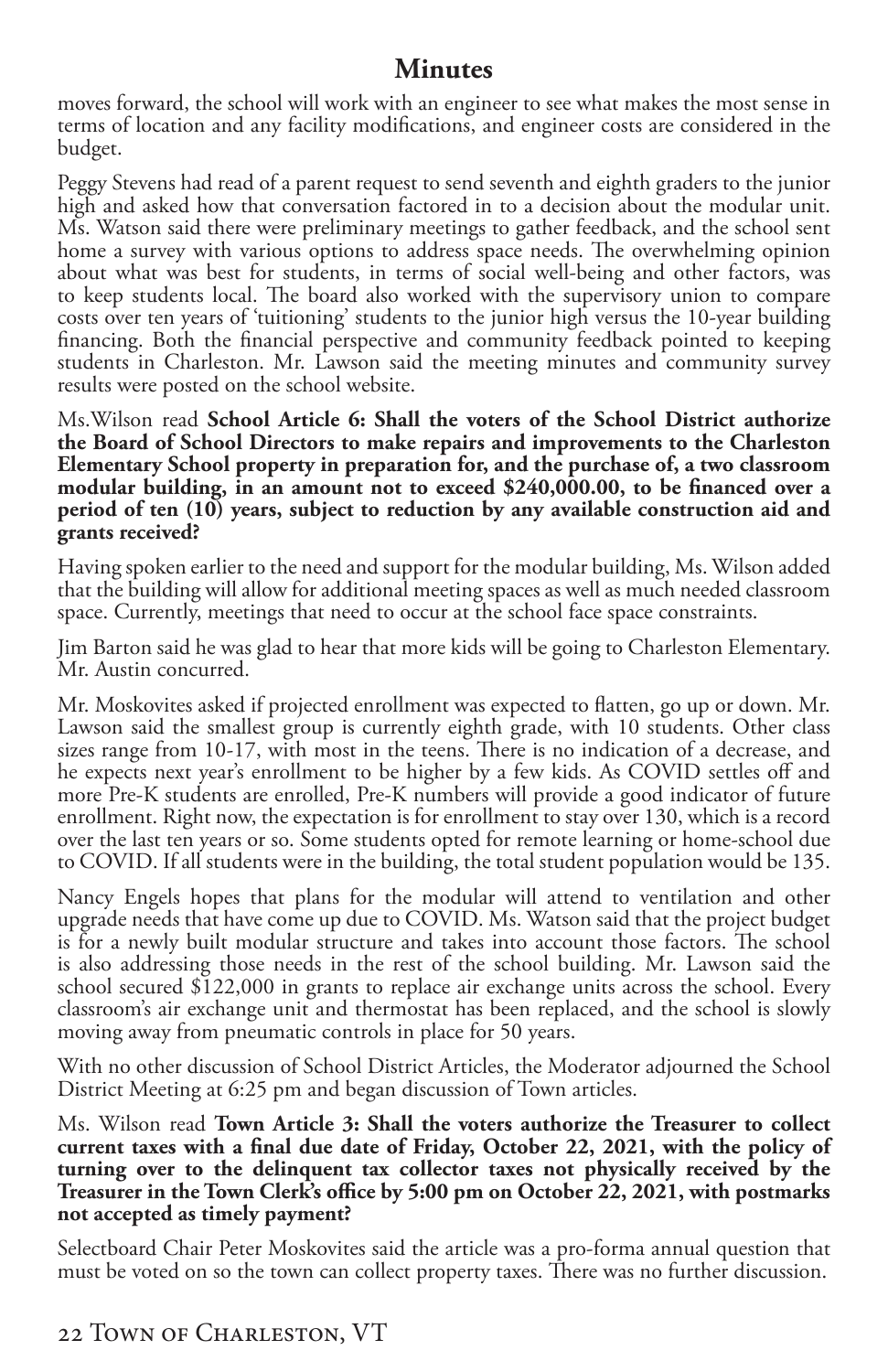### **Minutes**

Ms. Wilson read **Town Article 4: Shall the voters authorize total fund expenditures of \$868,076.14 for Selectboard, highway, and cemetery operating expenses for the year beginning Jan. 1, 2021, of which \$648,895.01 shall be raised by taxes and \$219,181.13 by non-tax revenue?**

Mr. Moskovites said the expense budget is \$6,000 less than 2020 and will result in an estimated tax rate of .65, which is lower than .6729 in 2020. It's basically a flat budget with specific line items shown in the town report. Patrick Austin said he is confident that this level-funded budget is a good one.

#### Ms. Wilson read **Town Article 5: Shall the voters authorize the Selectboard to expend \$50,000 of the 2020 Highway Surplus of \$128,978.19 to repave and upgrade Center School Road?**

Mr. Moskovites addressed major factors contributing to the highway surplus. In revenue, the town received an additional \$28,000 of state highway aid due to COVID, as well as a \$20,000 Better Roads grant awarded after the budget vote. On the expenditure side, the town did not use \$32,000 of \$52,000 for crushing gravel because the crushing was stopped early, and also did not use \$20,000 of the diesel budget.

Dan Whipple asked if the pavement extended beyond the existing paved area. The bridge is a popular put-in for boaters, and parking sometimes complicates fire department access to the dry hydrant and even general travel on a sunny weekend day. Widening could be considered.

Mr. Moskovites said the board is considering extending the paved section—this will depend on how bids come in and what aid is available. The board will plan the project over the next months, will discuss it with VTrans, and will provide more information to the community. Mr. Austin said related repairs like culverts will affect how far the money goes, but he is hopeful the paving can extend to the bridge to complement everything the school has done to be inviting to the community. The town needs to get through paving the main part of the road before taking on an additional project, but he is open to addressing the parking area in some way that doesn't negatively affect the neighbors or the school.

Jim Barton expressed support for the need to repave the road. Nancy Engels said that outdoor recreation grants made available during COVID might help with a parking area and access for boaters.

#### Ms. Wilson read Town **Article 6: Shall the voters authorize the Selectboard to transfer \$78,978.19 of the 2020 Highway Surplus of \$128,978.19 to the Road Equipment reserve fund?**

Mr. Moskovites explained that the \$78,000 figure is what's left of highway surplus after taking away \$50,000 for the school road. The fund presently has \$65,000, and the additional money will be a good cushion for truck and equipment replacement.

#### Ms. Wilson read **Town Article 7: Shall the voters appropriate the sum of \$50,000 to the Charleston Volunteer Fire Department and direct the Selectboard to assess a tax over and above the budget to meet the same?**

CVFD Treasurer Blair Moulton said the department chose to level fund the budget during COVID. A \$50,000 appropriation served the department well last year, and with Morgan's appropriation, the department can operate a comfortable budget for the year. He announced most of the department has received the first COVID-19 shot, and about 95% will be completely vaccinated next week. Dan Whipple thanked residents and property owners for their generous support for the fall fundraiser—one of the reasons they were able to level fund. He emphasized that CVFD is much more than a fire department and capable on many fronts. They have a fully functional snowmobile rescue setup, which has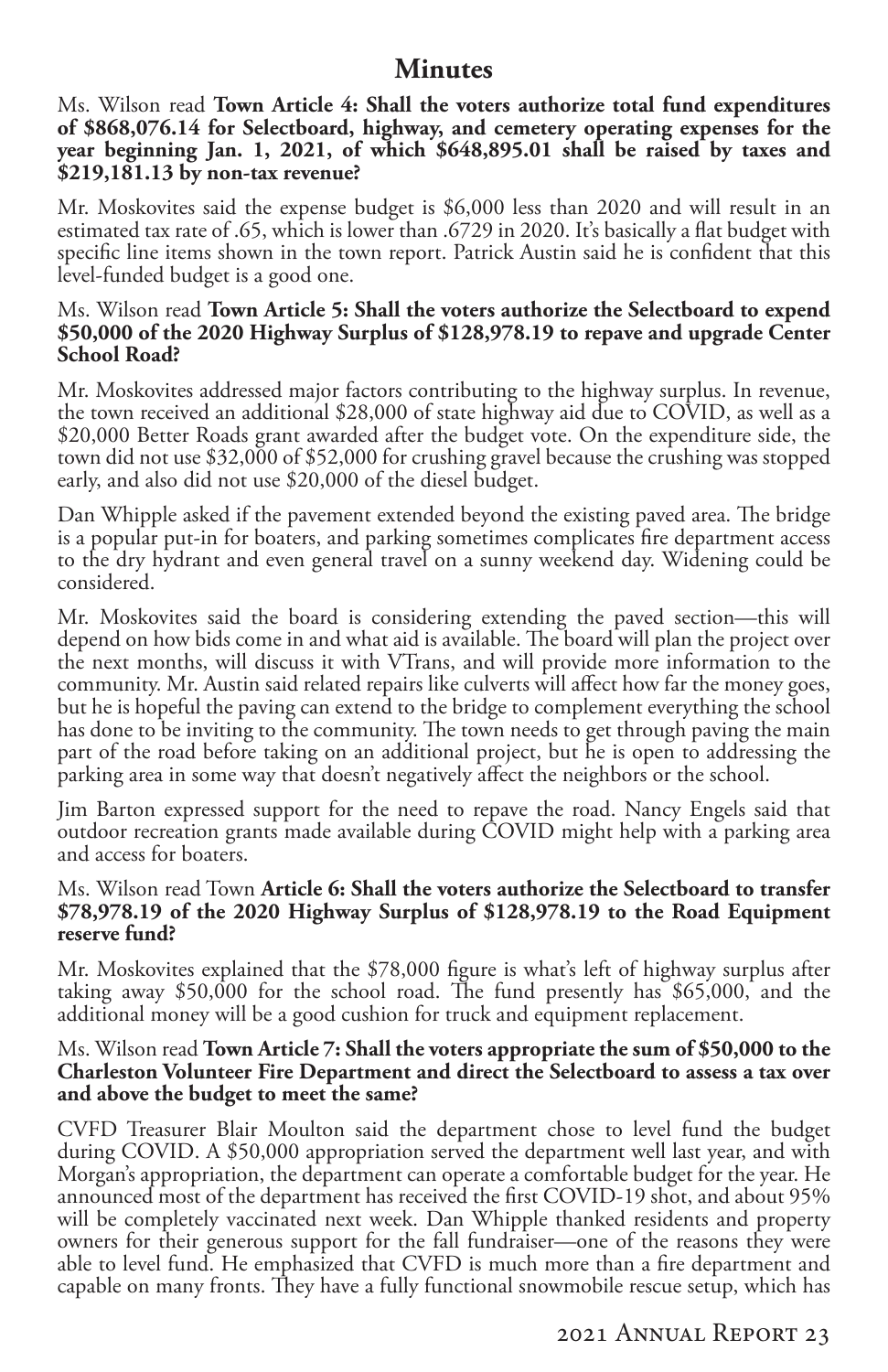been used twice this year to rescue a snowmobiler and a cross-country skier. One of the reasons they were able to get COVID shots is because the ambulance calls on CVFD for help almost every time the ambulance comes to town. The Ambulance services have scaled back their activities and don't send out many people. Mr. Austin thanked the department on behalf of the Selectboard.

Ms. Wilson read **Town Article 8: Shall the voters appropriate the sum of \$12,374.00 to the following organizations, which received appropriations of the same amount in 2020, and direct the Selectboard to assess a tax over and above the budget to meet the same? \$500 to Charleston Historical Society for support of the museum and collection; \$1,000 to Echo Lake Protective Association for milfoil prevention programs; \$800 to NorthWoods Stewardship Center for conservation and education services; \$1,100 to Dailey Memorial Library for services to residents; \$700 to Island Pond Library for services to residents; \$1,650 to Rural Community Transportation for transportation services to residents; \$500 to Orleans County Citizens Advocacy for mentoring individuals with developmental disabilities; \$600 to Northeast Kingdom Council on Aging for services to elder and disabled Vermonters; \$1,074 to Northeast Kingdom Human Services, Inc. for mental health, substance use, and intellectual disabilities services to residents; \$500 to Pope Memorial Frontier Animal Shelter for care of unwanted pets; \$3,000 to Orleans Essex VNA & Hospice for community nursing and health programs; \$50 to GreenUp Vermont for the statewide cleanup event and bags; \$100 to VT Rural Fire Protection Task Force for the Dry Hydrant Program; \$100 to Vermont Symphony Orchestra Symphony Kids for performances for local students; \$700 to Umbrella for domestic violence prevention and services to victims.** 

Asst. Clerk Colleen Kellogg said that reports and information provided by these agencies can be reviewed on the town website. There was no further discussion.

With no further questions or comments, the Moderator adjourned the Selectboard meeting at 6:43. Mr. Austin recognized that the virtual format is not ideal for a town meeting, and board members thanked participants for joining.

DATED THIS 1ST DAY OF MARCH 2021

Approved this 11th day of March 2021 by the Charleston Selectboard: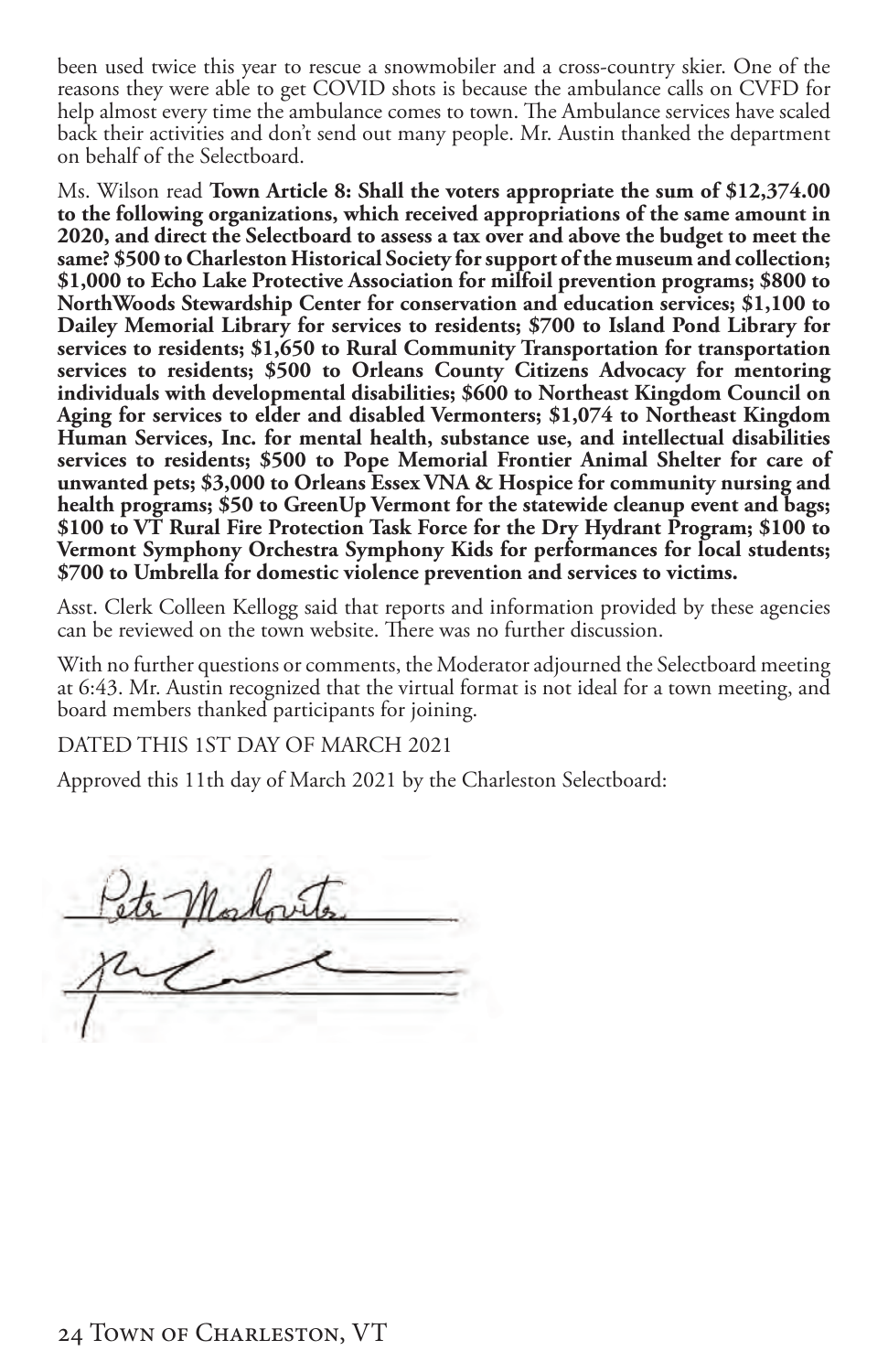### **Charleston Town Annual Meeting Election Results March 2, 2021**

Due to COVID-19 safety concerns, Charleston's Annual Town & School District Meeting election was held by Australian Ballot for one time only. 111 of Charleston's 720 registered voters cast ballots.

### **Officers**

All candidates ran unopposed and were elected to terms as follows:

- Jean Wilson, Town Moderator, 1 year
- Patrick Austin, Selectperson, 3 years
- Jean Wilson, Lister, 3 years
- Michael Morelli, Town Auditor, 3 years
- Grace Frizzell, Delinquent Tax Collector, 1 year
- Sarah Jenness, Second Constable, 1 year
- Darald Moulton, Cemetery Commissioner, 5 years
- Maurice "Mo" Cerutti, Cemetery Commissioner, 3 years
- Mary Esposito, School Director, 3 years
- Sarah Jenness, School Director, 1 year
- Teri Gray, School Treasurer, 1 year
- Peter Moskovites, North Country High School Director, 3 years
- The office of First Constable remained vacant

### **Other Articles**

School Article 5: Passed. 92 Yes; 18 No

School Article 6: Passed. 78 Yes; 30 No

Town Article 3: Passed. 99 Yes; 6 No

Town Article 4: Passed. 89 Yes; 15 No

- Town Article 5: Passed. 89 Yes; 15 No
- Town Article 6: Passed. 90 Yes; 15 No
- Town Article 7: Passed. 90 Yes; 14 No
- Town Article 8: Passed. 95 Yes; 8 No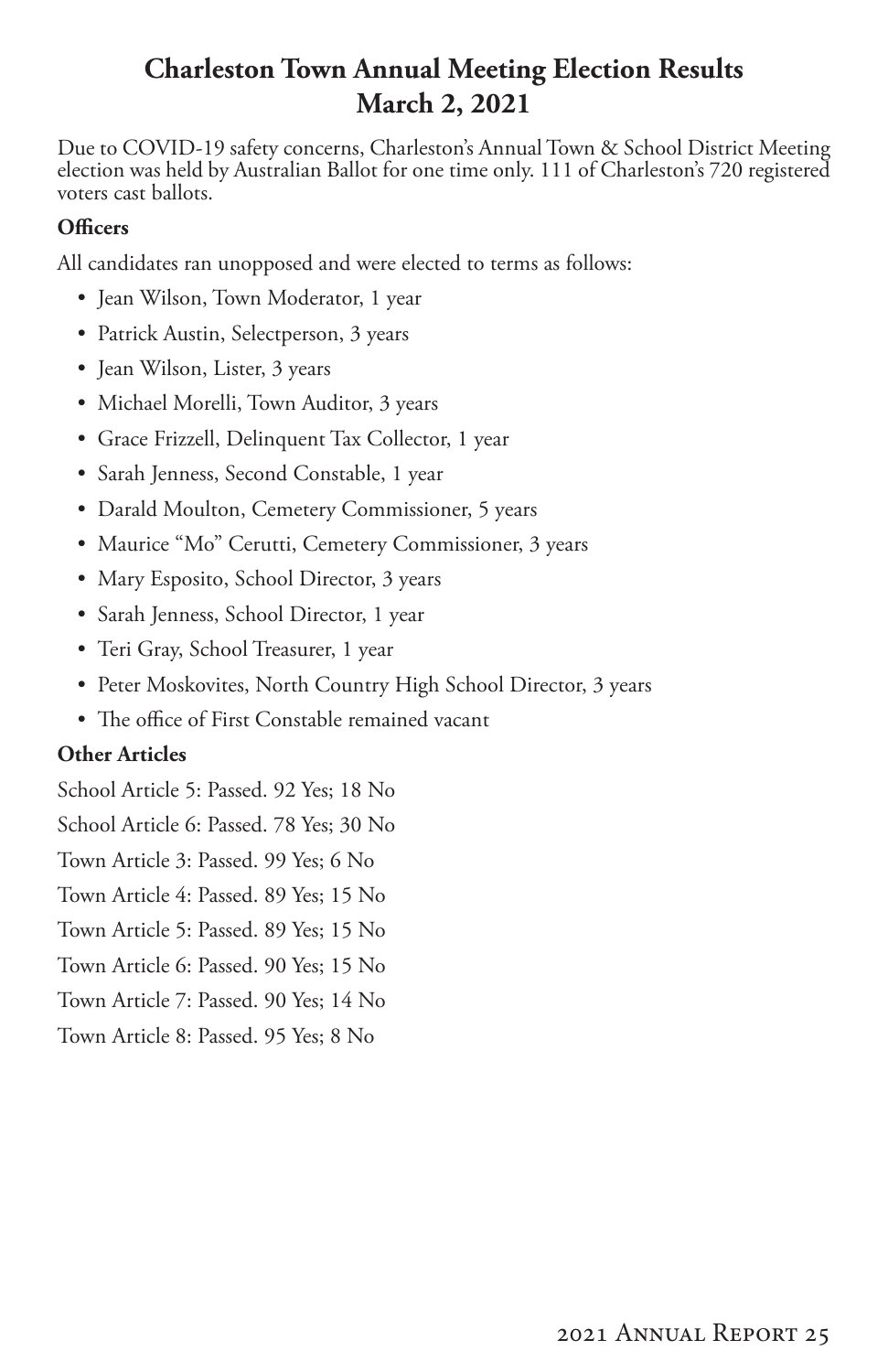### **Auditors Report**

<span id="page-27-0"></span>We have audited all Town Officers' books and find them correct as reported herein. As part of this audit, we reviewed revenues, disbursements, payroll records, and financial statements and all backup records for transactions. We believe this to be a correct statement of the condition of the Town of Charleston as of December 31, 2021. The reports will be mailed to all voter households and will be available from the Town Clerk.

Respectfully submitted this 18th day of January 2022 Town Auditors

| Janice L Corners | Grandmarchwardt In M. |                 |
|------------------|-----------------------|-----------------|
| Janice Bowen     | Diana Marckwardt      | Michael Morelli |

### **General Fund Comparative Statement**

| <b>Current Assets</b>                  | Dec. 31, 2020 | Dec. 31, 2021 |
|----------------------------------------|---------------|---------------|
| General Cash Account                   | 578,000.65    | 713,025.01    |
| Revenues not yet received              |               |               |
| <b>Delinquent Taxes</b>                | 53,779.06     | 31,572.12     |
| <b>TOTAL ASSETS</b>                    | 631,779.71    | 744,597.13    |
| <b>SURPLUS (Assets - Liabilities)</b>  | 631,779.71    | 744,597.13    |
| Increase in Surplus from previous year |               | 112,817.42    |
| <b>Encumbered Funds</b>                |               |               |
| Road Surplus                           | 128,978.19    | 61,596.12     |
| Records Preservation Fund              | 11,332.90     | 15,992.90     |
| Constable Fund                         | 6,035.29      | 3,618.82      |
| Cemetery Funds (due to CD)             | 550.00        |               |
| ARPA Funds (restricted use)            |               | 148,865.16    |
| Due to State, Dog License Fees         |               | 20.00         |
| Due to State, Marriage License Fees    |               | 100.00        |
|                                        | 146,896.38    | 230,193.00    |
| <b>Unencumbered Funds</b>              | 484,883.33    | 514,404.13    |
|                                        | 631,779.71    | 744,597.13    |

NOTE: The surplus is used by the General Fund for operating expenses until the current year's taxes come in.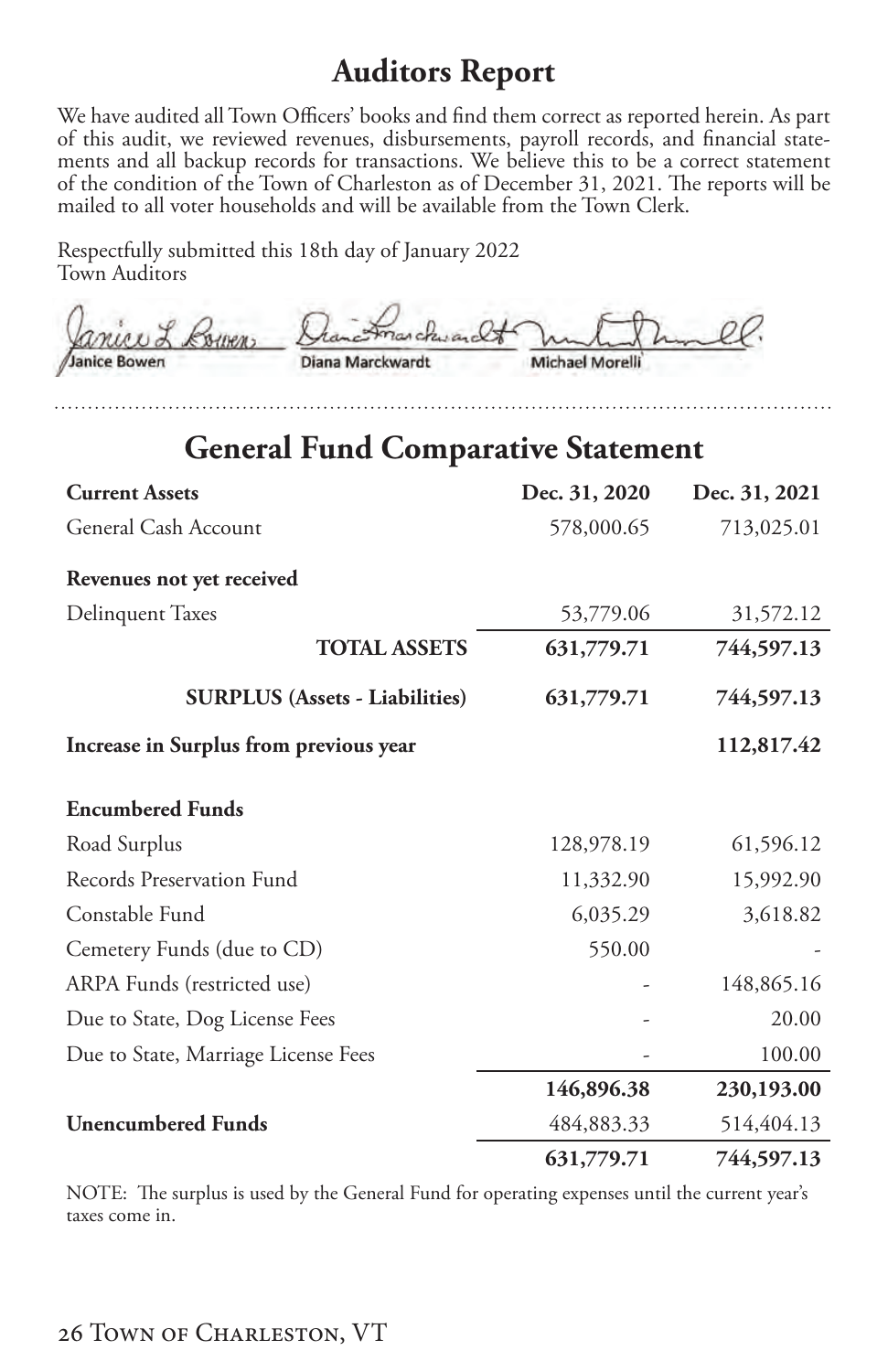# **Special Funds Balance**

<span id="page-28-0"></span>

| 64,976.79  |
|------------|
| 78,978.19  |
| 77.34      |
| 144,032.32 |
|            |
| 53,659.52  |
| 7,248.50   |
| 54.82      |
| 60,962.84  |
|            |

# **Statement of Indebtedness**

The Town now has the following loans with Community National Bank:

| Purpose<br>of Loan            | 2017 10-Wheel<br>Mack Truck,<br>Excavator & Trailer | 2020 Intl Truck<br>Loan | 2018 Solar<br>Installation<br>Loan | 2019<br>Loader<br>Loan |
|-------------------------------|-----------------------------------------------------|-------------------------|------------------------------------|------------------------|
|                               |                                                     |                         |                                    |                        |
| Date                          | 10/27/2015<br>refinanced 2018                       | 4/02/2019               | 11/20/2018                         | 3/26/2020              |
| Principal                     | 317,049.00<br>190,346.95 new                        | 125,089.00              | 286,845.33                         | 60,000.00              |
| <b>Interest Rate</b>          | 1.79%                                               | 3.00%                   | 3.875%                             | 1.99%                  |
| 2021 Payment                  | 29,354.38                                           | 19,864.55               | 20,873.62                          | 30,660.39              |
| <b>Next Payment</b><br>Date   | 10/27/2022                                          | 11/20/2022              | 11/20/2022                         | 11/1/2022              |
| <b>Next Payment</b><br>Amount | 29,354.38                                           | 19,864.55               | 20,873.62                          | 31,260.55              |
| <b>Balance</b><br>12/31/2021  | 111,097.51                                          | 73,835.32               | 255,835.32                         | 30,660.39              |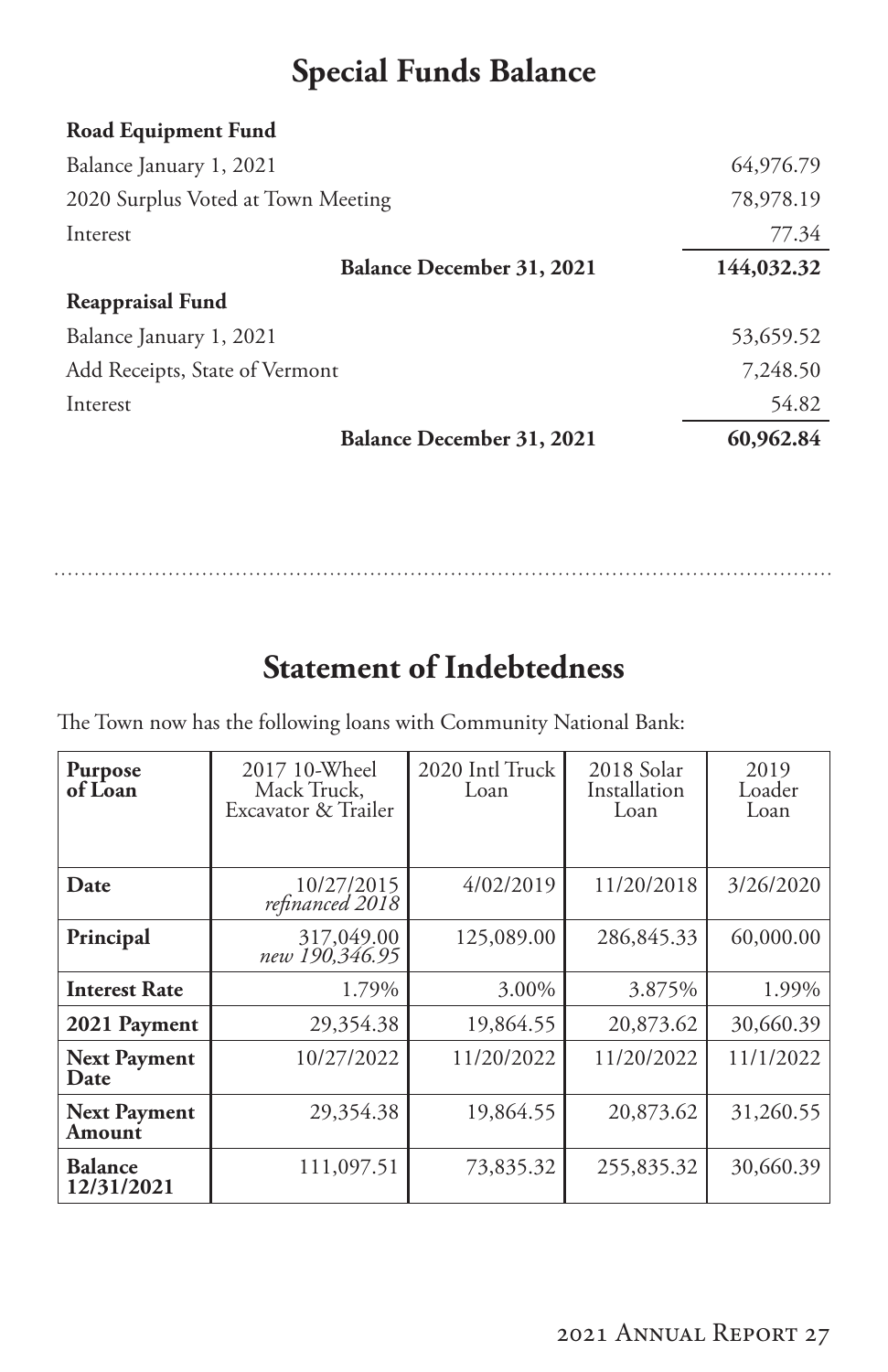# **Statement of Assets**

<span id="page-29-0"></span>The Selectboard reports the following assets of the Town of Charleston in addition to those reported in the Financial Statements:

| Asset                                | <b>Purchase Date</b> | <b>Original Cost</b> |
|--------------------------------------|----------------------|----------------------|
| Barton Gravel Pit                    | 2012                 | 400,000              |
| Town Garage                          | $\overline{a}$       | 246,000              |
| Town Clerk's Office & Equipment      |                      | 160,000              |
| Worth Gravel Pit                     | 2009                 | 200,000              |
| Town Farm (Westmore Acreage)         |                      | 55,400               |
| Town Farm (Charleston Acreage)       |                      | 104,800              |
| Cemeteries                           |                      | 44,200               |
| <b>Blake Lot</b>                     |                      | 5,000                |
| Loader (Volvo L60)                   | 2005                 | 120,000              |
| 2019 Loader (Volvo L90)              | 2020                 | 160,000              |
| 2017 Mack 10-wheel Truck             | 2016                 | 194,500              |
| 2015 Mack 10-wheel Truck             | 2014                 | 186,000              |
| 2020 International 6-wheel Truck     | 2019                 | 165,000              |
| 2017 Ford F-350 Diesel w/ Plow       | 2017                 | 57,755               |
| 2015 CAT Excavator w/ Attachments    | 2015                 | 103,000              |
| CAM Equipment Trailer                | 2015                 | 18,575               |
| John Deere Grader                    | 2009                 | 195,000              |
| 4 Snow Plows                         |                      | 12,000               |
| Hay wagon                            | 2020                 | 1,400                |
| Motorized Screen                     | 2007                 | 13,500               |
| Culvert Thawer                       | 2014                 | 7,500                |
| Small tools, etc.                    | $\frac{1}{2}$        | 11,000               |
| Custom Shoulder Retriever Attachment | 2018                 | 7,500                |
| <b>Grizzley Screen</b>               | 2013                 | 7,000                |
| 2 Way Radios                         | 2012, 2016           | 5,400                |
| Security Equipment                   | 2014                 | 3,600                |
| Wood Splitter                        |                      | 3,000                |
| <b>Tool Cabinets</b>                 |                      | 2,050                |
| York Rock Rake                       | 2021                 | 1,000                |
| Tire Safety Cage                     |                      | 500                  |
| Road Machine                         |                      | 100                  |
| 3⁄4 HP Drill Press                   | 2015                 | 400                  |
| Small Generator (donated)            | 2021                 | 400                  |
| Steel Chop Saw                       | 2014                 | 1400                 |
| 3⁄4 battery impact tools             | 2019                 | 725                  |
| Husqvarna power head & broom         | 2019                 | 645                  |
| 75 Gal Fuel Tank                     | 2015                 | 400                  |
| Fuel Transfer Pump                   | 2015                 | 300                  |
| Wedge Locks, pair                    | 2017                 | 600                  |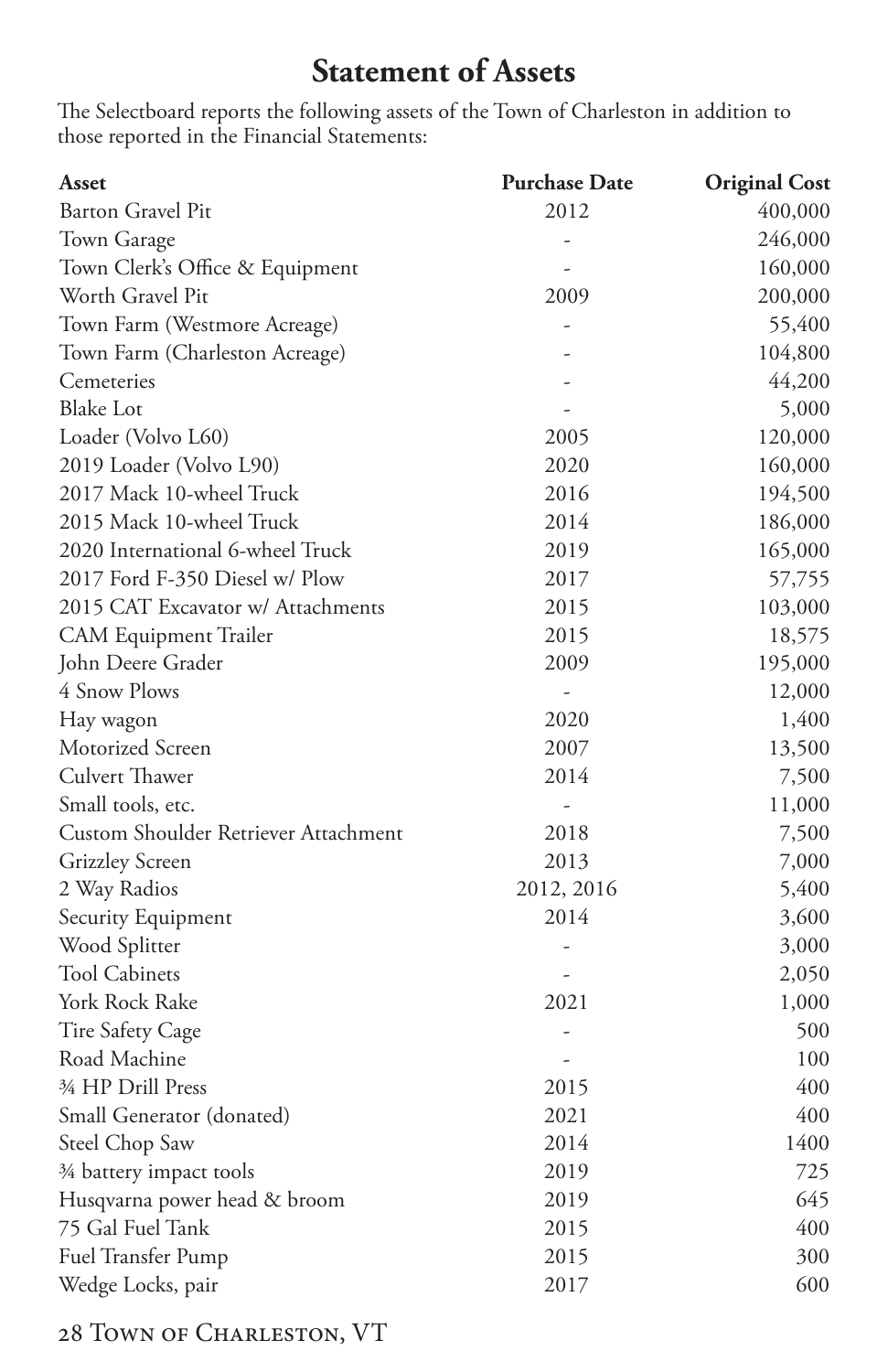# <span id="page-30-0"></span>**Treasurer's Report: 2021 Statement of Receipts & Disbursements January 1, 2021 - December 31, 2021**

#### **Tax Receipts**

| 2021 Property Taxes Collected                   | 2,098,587.78 |
|-------------------------------------------------|--------------|
| VT Property Tax Adjustment Payments             | 20,206.64    |
| 2021 Overpayments by Individuals                | 20,884.98    |
| Current Use Hold Harmless from State of VT      | 87,456.00    |
| Delinquent Taxes from Del. Tax Collector        | 92,671.63    |
| <b>Total Tax Receipts</b>                       | 2,319,807.03 |
| <b>Licenses</b>                                 |              |
| Liquor Licenses                                 | 140.00       |
| Dog Licenses                                    | 699.00       |
| Marriage Licenses                               | 80.00        |
| <b>Total Licenses</b>                           | 919.00       |
| <b>Fees Received</b>                            |              |
| Recording and Copies                            | 15,558.00    |
| Motor Vehicle Renewals                          | 42.00        |
| Fees for Records Preservation                   | 4,660.00     |
| <b>Total Fees</b>                               | 20,260.00    |
| <b>Transfers to State of Vermont</b>            |              |
| Fees for Dog Licenses                           | 636.00       |
| Fees for Marriage Licenses                      | 400.00       |
| <b>Total Transfer to State of Vermont</b>       | 1,036.00     |
| <b>Delinquent Tax Collector</b>                 |              |
| Interest on Delinquent Taxes                    | 4,467.27     |
| 8% Penalty on Delinquent Taxes                  | 7,449.83     |
| Overpayments                                    | 134.70       |
| <b>Total Deliquent Tax Collector</b>            | 12,051.80    |
| <b>Grants</b>                                   |              |
| State of VT, Hazard Mitigation Plan Grant       | 6,900.00     |
| Aquatic Nuisance / Watershed Grants (Echo Lake) | 8,453.60     |
| <b>Total Grants</b>                             | 15,353.60    |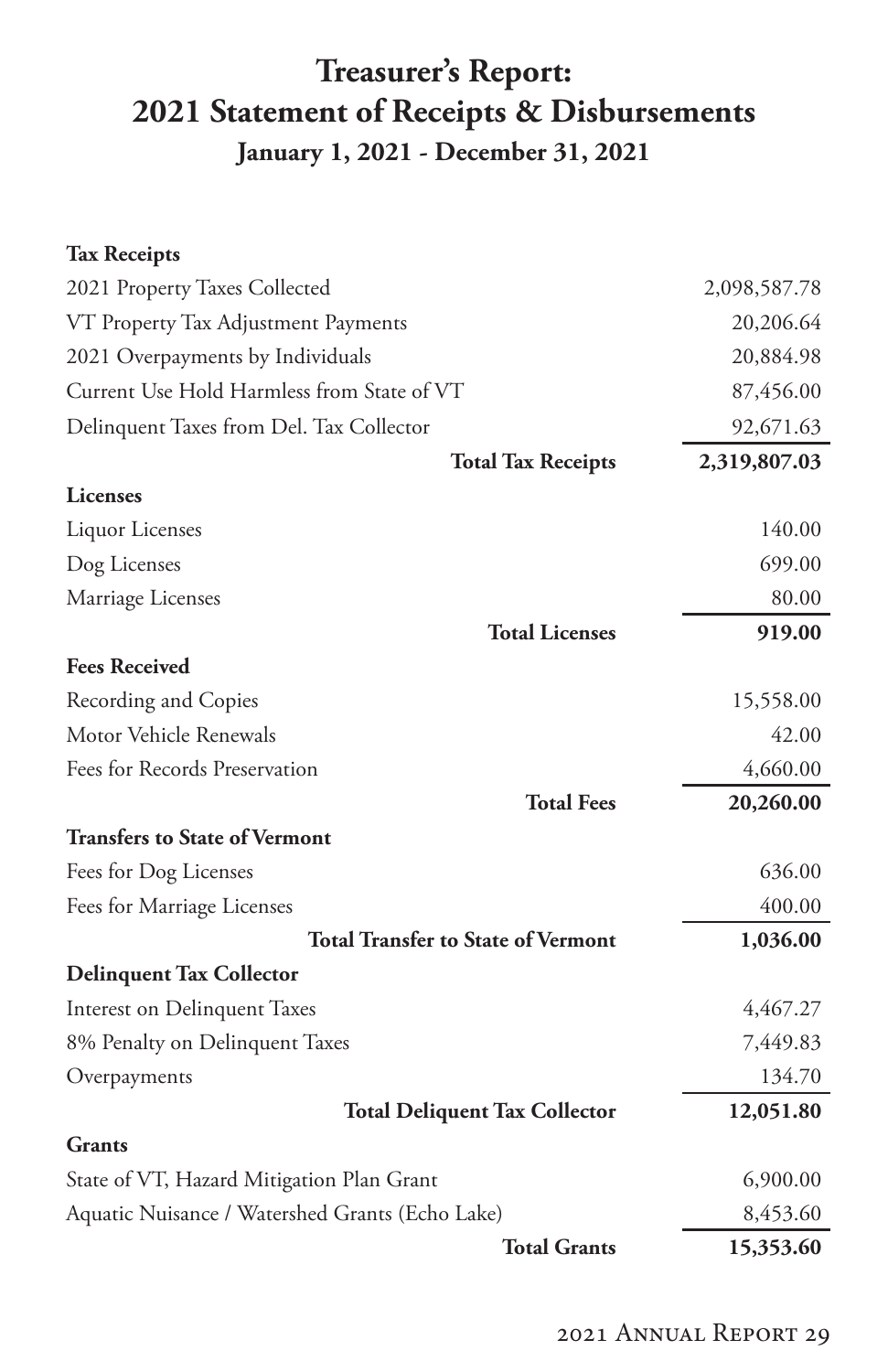# **Statement of Receipts & Disbursements cont.**

### **Miscellaneous**

| Charleston School District, financial services                | 3,750.00     |
|---------------------------------------------------------------|--------------|
| Charleston School, 2020 Education Tax Refund                  | 9,621.68     |
| NCUHS, 2020 Education Tax Refund                              | 3,627.69     |
| Community National Bank, NOW account interest                 | 3,874.98     |
| State of VT Reappraisal Fund, per-parcel payment              | 7,248.50     |
| State of VT, ARPA Funds                                       | 148,865.16   |
| State of VT, Current Use Change (2020 Tax Year)               | 50.37        |
| State of VT, Previous Year Hold Harmless                      | 644.00       |
| Solar Net Metering from School/CVFD                           | 15,721.96    |
| VLCT, Solar Panel Insurance Claim                             | 500.00       |
| State of VT, PILOT                                            | 1,181.13     |
| VLCT, Previous Year Insurance Credit                          | 1,215.00     |
| <b>Total Miscellaneous</b>                                    | 196,300.47   |
| Total 2021 Road Receipts less Taxes (see Road Report)         | 121,654.53   |
| Total 2021 Cemetery Receipts less Taxes (see Cemetery Report) | 4,618.13     |
|                                                               |              |
| Total                                                         | 2,692,000.56 |
| Transfer to School Account as voted                           | 1,492,358.26 |
| Total after transfer                                          | 1,199,642.30 |
| Add Balance, January 1, 2021                                  | 577,850.65   |
| <b>Total including January Balance</b>                        | 1,777,492.95 |
| <b>Deduct Disbursements:</b>                                  |              |
| Selectboard Orders                                            | 428, 465.34  |
| Road Dept Orders                                              | 621,871.33   |
| <b>Cemetery Orders</b>                                        | 14,281.27    |
| <b>Total Disbursements</b>                                    | 1,064,617.94 |
| <b>GENERAL FUND BALANCE DECEMBER 31, 2021</b>                 | 712,875.01   |
| <b>Accounted for as follows:</b>                              |              |
| Community National Bank NOW Checking account                  | 712,875.01   |
| Cash on hand                                                  | 150.00       |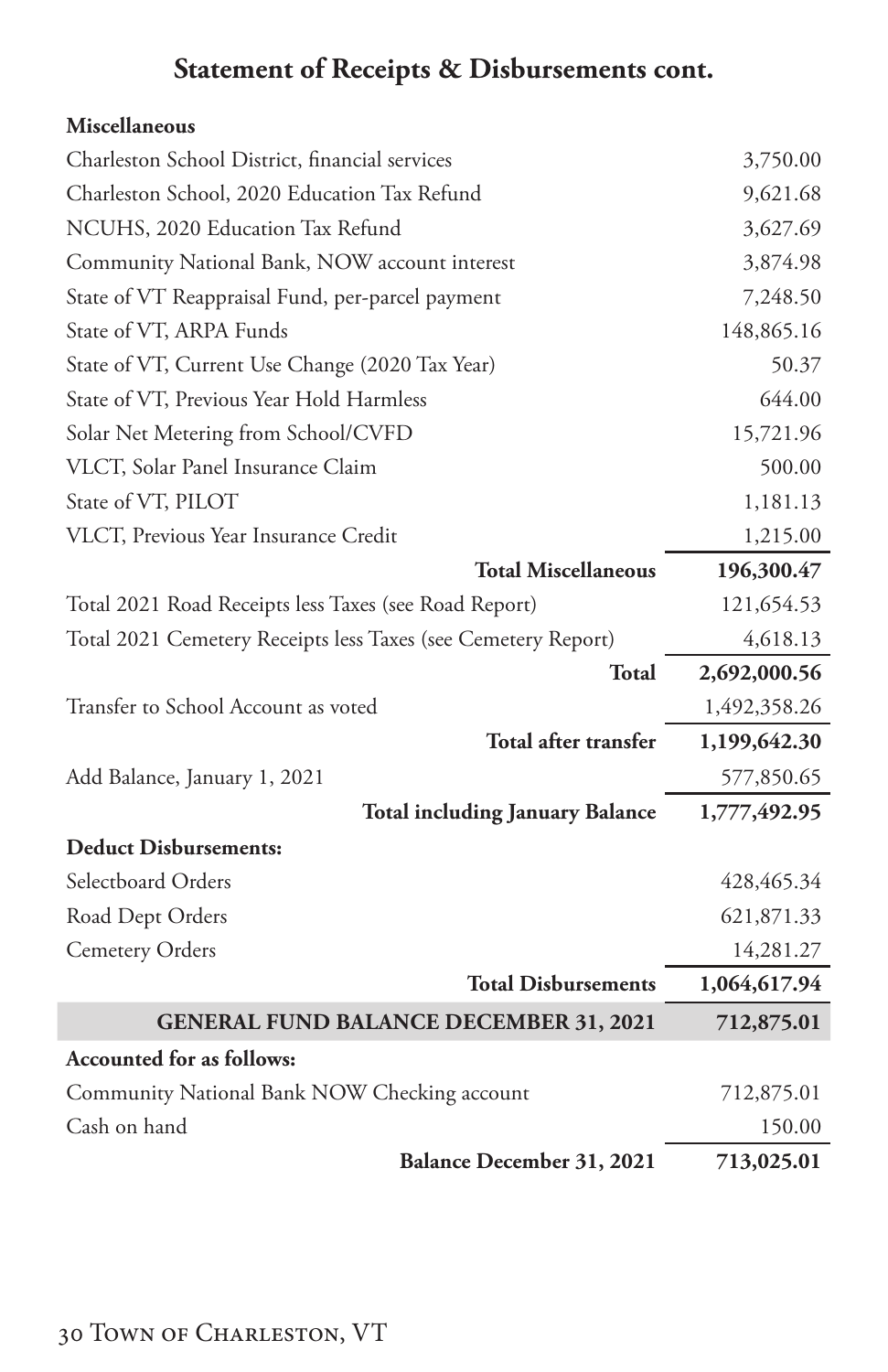# **Statement of 2021 Municipal Tax Rate**

<span id="page-32-0"></span>

| General                                 |           | 127,082.09              |
|-----------------------------------------|-----------|-------------------------|
| Roads                                   |           | 511,812.92              |
| Cemetery                                |           | 10,000.00               |
| Veterans Exemption                      |           | 4,099.05                |
| Appropriations                          |           | 62,374.00               |
| Charleston Historical Society           | 500.00    |                         |
| Charleston Volunteer Fire Department    | 50,000.00 |                         |
| Dailey Memorial Library                 | 1,100.00  |                         |
| Echo Lake Protective Association        | 1,000.00  |                         |
| Green Up                                | 50.00     |                         |
| Island Pond Library                     | 700.00    |                         |
| Northeast Kingdom Council on Aging      | 600.00    |                         |
| Northeast Kingdom Human Services        | 1,074.00  |                         |
| NorthWoods Stewardship Center           | 800.00    |                         |
| Orleans/Essex VNA & Hospice             | 3,000.00  |                         |
| <b>Orleans County Citizens Advocacy</b> | 500.00    |                         |
| Pope Memorial Animal Society            | 500.00    |                         |
| Rural Community Transportation          | 1,650.00  |                         |
| VSO Symphony Kids                       | 100.00    |                         |
| VT Rural Fire Protection                | 100.00    |                         |
| Umbrella                                | 700.00    |                         |
| <b>TOTAL BUDGET TO BE RAISED</b>        |           | 715,368.06              |
|                                         |           |                         |
| Municipal Grand List                    |           | 1,107,312.00<br>0.64604 |
| <b>Tax Rate for Municipal</b>           |           |                         |
| <b>AMOUNT TO BE RAISED BY TAXES</b>     |           | 715,368.06              |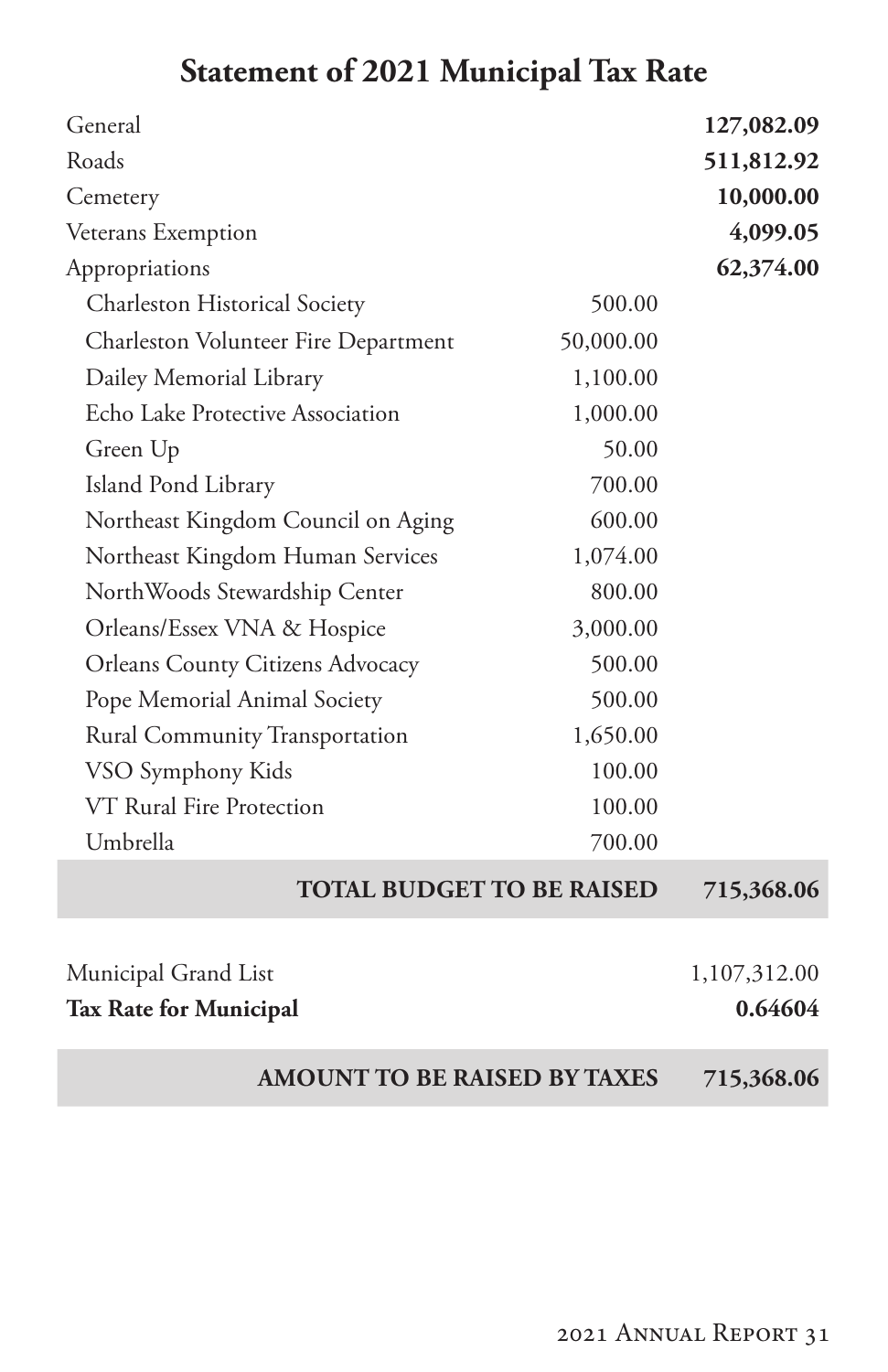# **Statement of Taxes Raised**

<span id="page-33-0"></span>

| <b>Taxes Billed</b>                                      | <b>Grand List</b>         | <b>Tax</b><br>Rate        | <b>Total Raised</b> |
|----------------------------------------------------------|---------------------------|---------------------------|---------------------|
| Non-Homestead Education                                  | 578,080.00                | 1.6339                    | 944,524.94          |
| Homestead Education                                      | 534,428.00                | 1.4603                    | 780,425.28          |
| General                                                  | 1,106,021.00              | 0.1148                    | 126,970.89          |
| Roads                                                    | 1,106,021.00              | 0.4622                    | 511,202.83          |
| Cemetery                                                 | 1,106,021.00              | 0.0091                    | 10,064.99           |
| Veterans Exemption                                       | 1,106,021.00              | 0.0037                    | 4,092.39            |
| Fire Department Appropriation                            | 1,106,021.00              | 0.0451                    | 49,881.65           |
| Svc Org Appropriations                                   | 1,106,021.00              | 0.0111                    | 12,276.88           |
|                                                          |                           | <b>Total Taxes Billed</b> | 2,439,439.85        |
| <b>Adjustments to Original Billings</b>                  |                           |                           |                     |
| Late Homestead penalty (Waived for 2021)                 |                           |                           | 0.00                |
|                                                          |                           | <b>Final Taxes Billed</b> | 2,439,439.85        |
| Taxes accounted for as follows:                          |                           |                           |                     |
| Property Taxes Collected by Treasurer                    |                           |                           | 2,118,794.42        |
| State Payment to School                                  |                           |                           | 249,717.97          |
| Delinquent Taxes Turned Over to Delinquent Tax Collector |                           |                           | 70,927.46           |
|                                                          |                           |                           | 2,439,439.85        |
| <b>Distribution of Treasurer's Collections</b>           |                           |                           |                     |
| General Fund                                             |                           |                           | 626,436.16          |
| School Fund                                              |                           |                           | 1,492,358.26        |
|                                                          | <b>Total Distribution</b> |                           | 2,118,794.42        |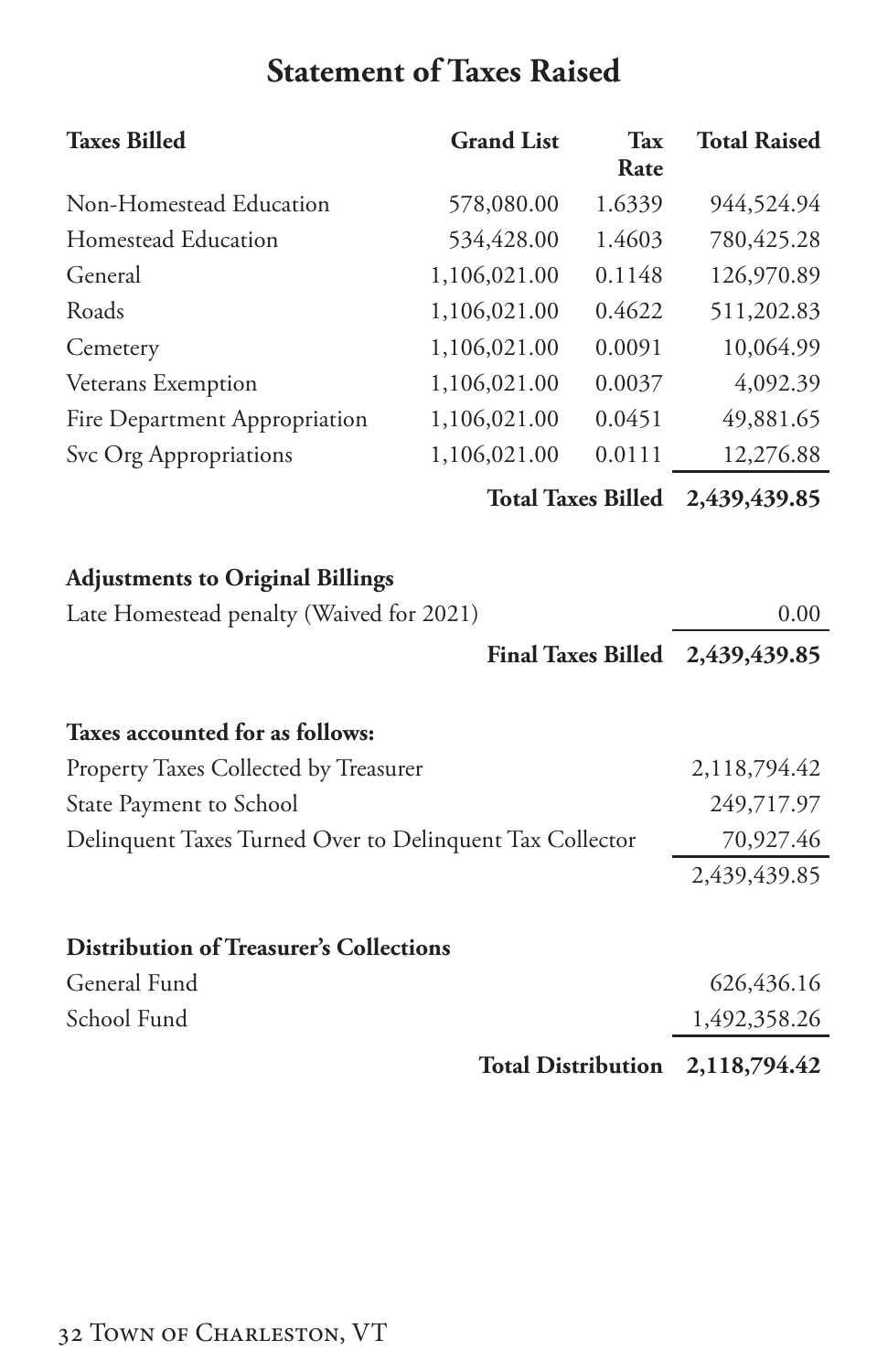# **Selectboard Report**

.

<span id="page-34-0"></span>

| <b>EXPENSES</b>                                            |           |
|------------------------------------------------------------|-----------|
| <b>Town Officers &amp; Employees</b>                       |           |
| Total Wages paid to Officers & Employees                   | 78,923.17 |
| Social Security paid                                       | 4,893.24  |
| Medicare paid                                              | 1,144.38  |
| <b>VMERS</b> Retirement                                    | 7,826.06  |
| Health Insurance, Asst. Clerk                              | 3,931.44  |
|                                                            | 96,718.29 |
| <b>Insurance</b>                                           |           |
| VLCT/PACIF, Commercial Package                             | 15,487.00 |
| VLCT, Workers Comp. Insurance                              | 11,754.00 |
|                                                            | 27,241.00 |
| <b>Printing &amp; Advertising</b>                          |           |
| Repro Vermont, Town Reports                                | 751.25    |
| Kelsey Evans, Town Report layout                           | 250.00    |
| The Chronicle, Newspaper Notices                           | 55.50     |
| <b>Newport Daily Express</b>                               | 203.00    |
| Caledonian-Record                                          | 160.00    |
|                                                            | 1,419.75  |
| <b>Other Expenses</b>                                      |           |
| <b>Election Supplies</b>                                   | 2,060.51  |
| Clerk & Treasurer Supplies                                 | 1,910.40  |
| Clerk & Treasurer Postage                                  | 1,802.80  |
| Clerk & Treasurer Professional Development                 | 20.00     |
| Listers' Expenses (IT, postage, supplies, tax maps, misc.) | 3,579.23  |
| Listers' Mileage                                           | 205.70    |
| Listers' Professional Development                          | 0.00      |
| Listers' Reappraisal Expenses (transfer to Reserve)        | 7,248.50  |
| Tax Collector's Expenses                                   | 175.00    |
| Law Enforcement mileage                                    | 355.58    |
|                                                            | 17,357.72 |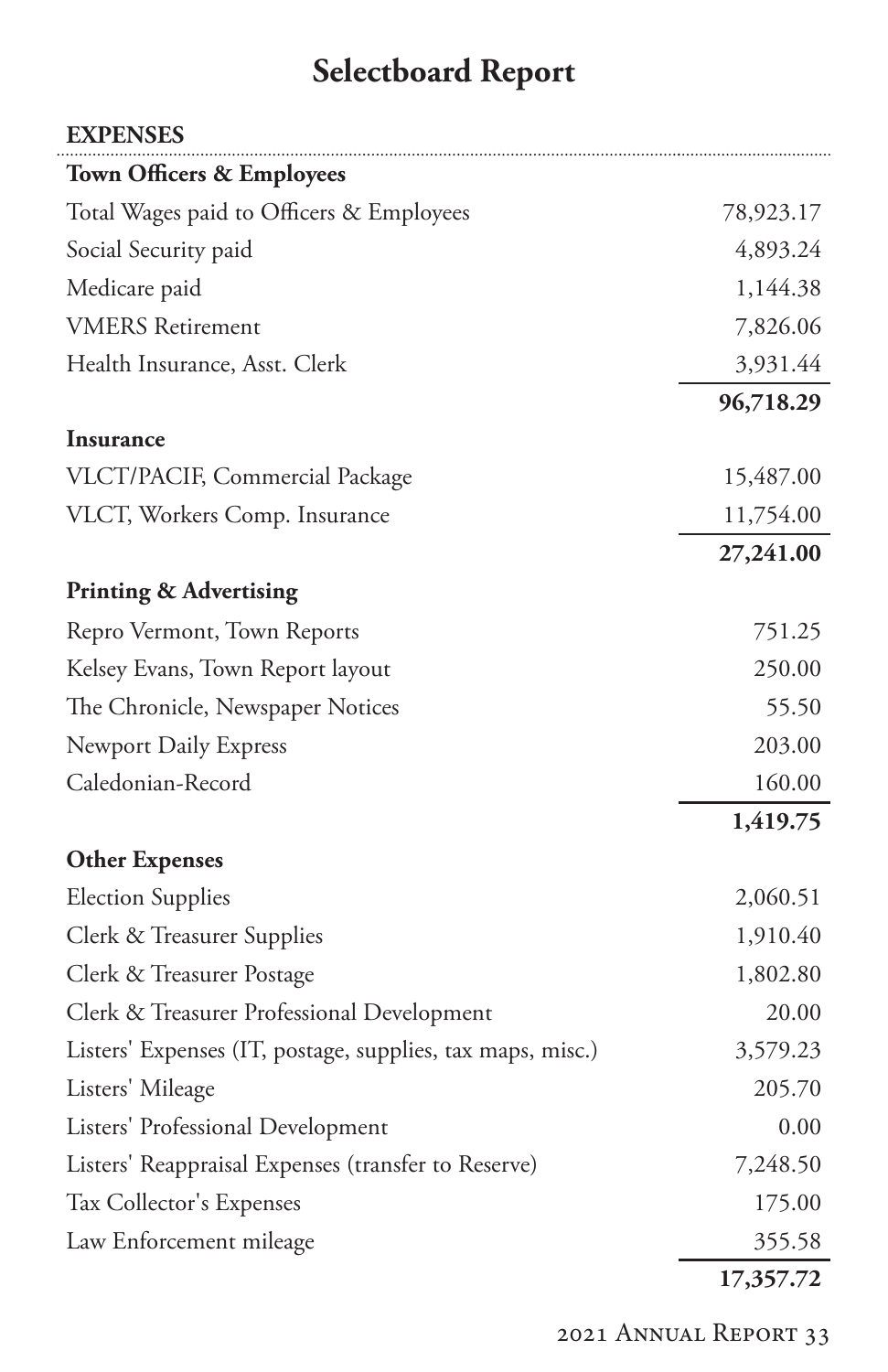# **Selectboard Report cont.**

### **Utilities & Upkeep**

| Electricity                              | 1,835.34  |
|------------------------------------------|-----------|
| <b>Street Lights</b>                     | 2,200.16  |
| <b>Community Solar</b>                   | 22,206.79 |
| Telephone                                | 1,355.57  |
| Solid Waste/Recycling                    | 961.62    |
| Lawn Care                                | 500.00    |
| Records Preservation                     | 665.65    |
| Equipment & Repairs                      | 750.91    |
| <b>Building Upkeep/Repairs</b>           | 3,436.48  |
| Town Office Janitorial                   | 510.18    |
| 911 Road Signs                           | 560.04    |
|                                          | 34,982.74 |
| <b>Taxes Paid Out</b>                    |           |
| Orleans County Treasurer, County Tax     | 17,394.65 |
| Town of Westmore, Town Farm Property Tax | 147.95    |
| Town of Barton, Gravel Pit Property Tax  | 1,948.83  |
|                                          | 19,491.43 |
| Miscellaneous                            |           |
| Newport Ambulance Service                | 42,055.92 |
| VT State Treasurer, Marriage Licenses    | 300.00    |
| VT State Treasurer, Dog Licenses         | 616.00    |
| VLCT, dues                               | 2,339.00  |
| VMCTA, dues                              | 55.00     |
| NVDA, dues                               | 767.00    |
| Legal fees                               | 252.00    |
| OPH Consulting, Hazard Mitigation Plan   | 6,900.00  |
| Tax refunds                              | 21,017.54 |
| NEMRC, computer support/contract         | 5,530.45  |
| Kevaco, website hosting                  | 495.00    |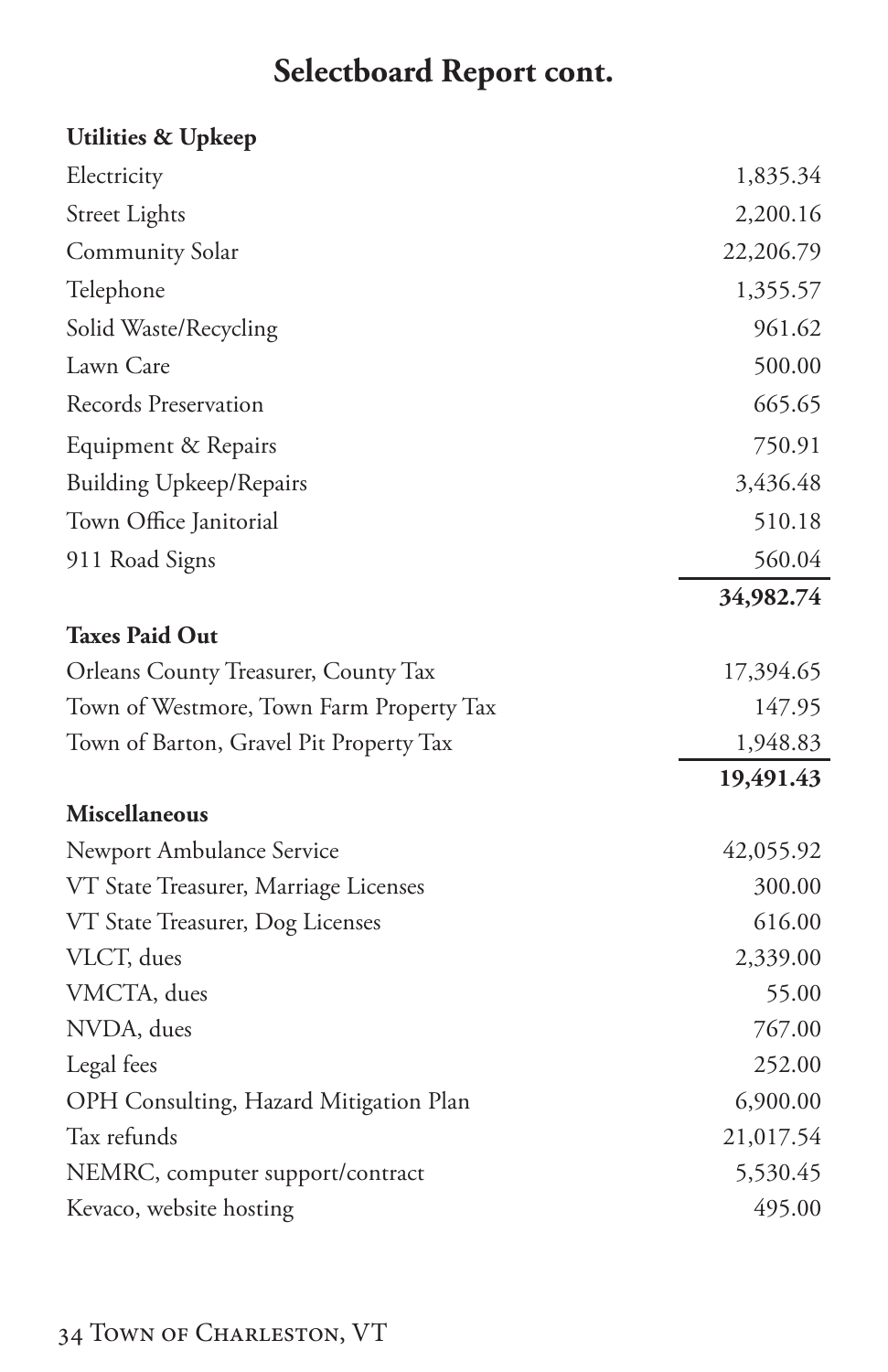# **Selectboard Report cont.**

| Teri Gray, Microsoft Office Renewal     | 95.39       |
|-----------------------------------------|-------------|
| Colleen Kellogg, Zoom Reimbursement     | 158.90      |
| Clerk/Treasurer & Selectboard mileage   | 816.42      |
| <b>Animal Control Training Fees</b>     | 50.00       |
|                                         | 81,448.62   |
| <b>Grant Expenses</b>                   |             |
| Echo Lake Protective Association        | 8,453.60    |
|                                         | 8,453.60    |
| TOTAL SELECTBOARD BUDGET EXPENDITURES   | 287,113.15  |
|                                         |             |
| <b>Voted at Town Meeting</b>            |             |
| Road Equipment Surplus Transfer         | 78,978.19   |
| NEK Council on Aging                    | 600.00      |
| Charleston Historical Society           | 500.00      |
| Charleston Volunteer Fire Dept.         | 50,000.00   |
| Dailey Memorial Library                 | 1,100.00    |
| Green Up Vermont                        | 50.00       |
| Island Pond Public Library              | 700.00      |
| <b>NEK Human Services</b>               | 1,074.00    |
| NorthWoods Stewardship Center           | 800.00      |
| <b>Orleans County Citizens Advocacy</b> | 500.00      |
| OEVNA & Hospice                         | 3,000.00    |
| <b>Rural Community Transport</b>        | 1,650.00    |
| Pope Memorial Frontier Animal Society   | 500.00      |
| Echo Lake Protective Association        | 1,000.00    |
| VSO Symphony Kids                       | 100.00      |
| VT Rural Fire Protection                | 100.00      |
| Umbrella                                | 700.00      |
|                                         | 141,352.19  |
| <b>TOTAL SELECTBOARD DISBURSEMENTS</b>  | 428, 465.34 |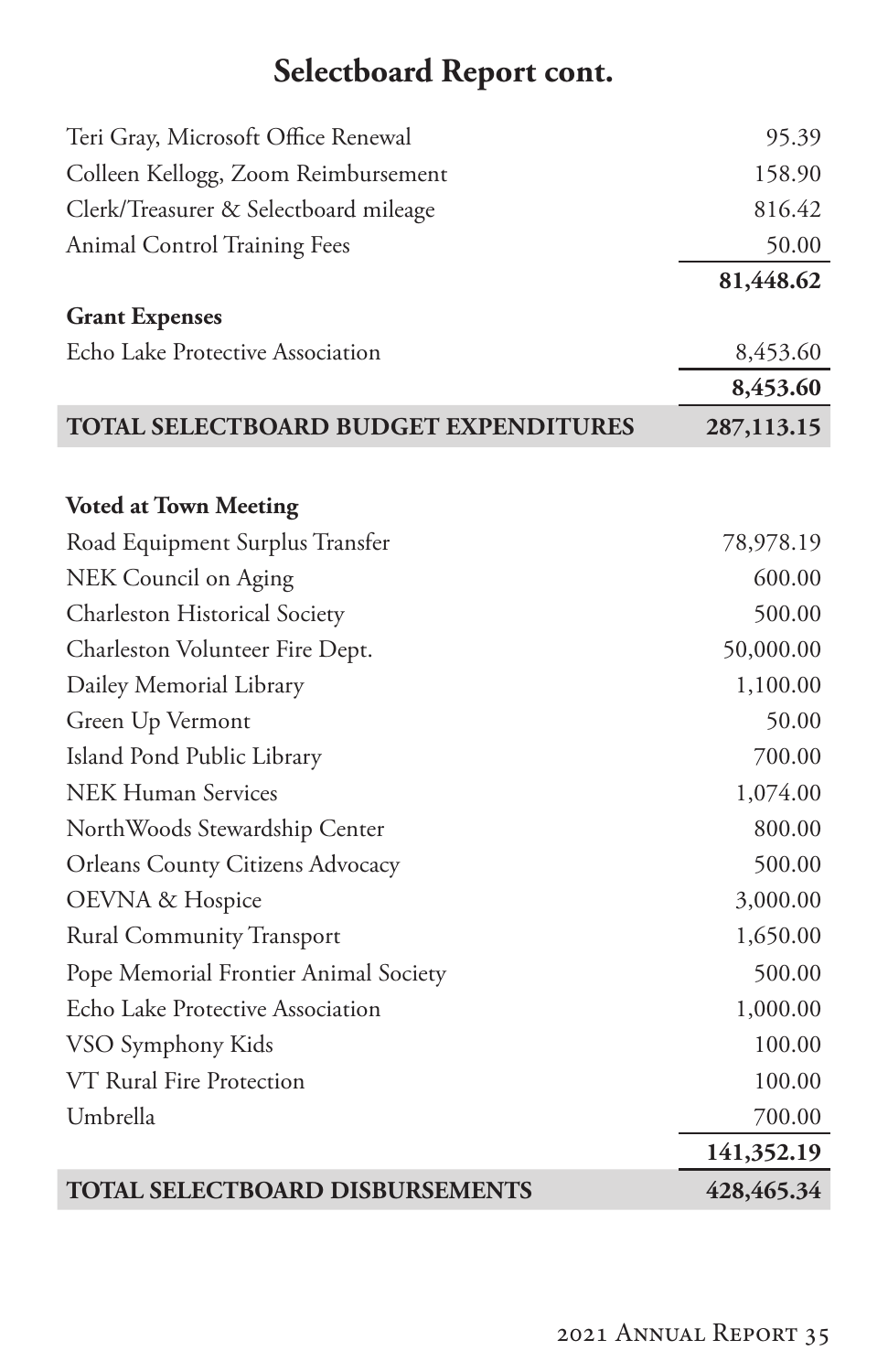# **Road Department Report**

<span id="page-37-0"></span>

| <b>SUMMARY</b>                                           |            |
|----------------------------------------------------------|------------|
| <b>Road Dept Receipts</b>                                |            |
| State Aid, Class 2 & 3 Highways                          | 96,512.15  |
| VT Better Roads Grant (Mad Brook Rd)                     | 20,000.00  |
| M. Davis, Reimbursement for driveway culvert             | 310.80     |
| Firewood Sale                                            | 2,000.00   |
| Scrap Metal Sale                                         | 2,747.00   |
| Mad Brook Farm, Reimbursement for Caution sign           | 84.58      |
| <b>Total Road Receipts</b>                               | 121,654.53 |
| Voted for 2021 Road Budget (Taxes)                       | 511,812.92 |
| Voted 2020 Surplus for Center School Rd Paving           | 50,000.00  |
| <b>Total Voted for Roads</b>                             | 561,812.92 |
| <b>TOTAL ROAD REVENUES</b>                               | 683,467.45 |
| <b>Deduct Disbursements</b>                              |            |
| Highways                                                 | 619,765.33 |
| Class IV                                                 | 2,106.00   |
| <b>Total Disbursements</b>                               | 621,871.33 |
| <b>Surplus</b>                                           | 61,596.12  |
| <b>EXPENDITURES</b>                                      |            |
| <b>Highway Department</b>                                |            |
| Wages & Stipends                                         | 172,788.64 |
| Social Security paid                                     | 10,728.48  |
| Medicare paid                                            | 2,509.04   |
| Retirement                                               | 17,127.45  |
| VLCT Unemployment Ins.                                   | 2,432.00   |
| Health & Disability Insurance                            | 23,697.53  |
| Supplies                                                 | 9,081.29   |
| Tools/Equipment                                          | 2,761.97   |
| Telephone                                                | 892.92     |
| Parts & Repairs                                          | 24,709.83  |
| Hired Svcs - Patenaude Bush Hogging (roadside mowing)    | 18,865.00  |
| Hired Svcs - David White Trucking (pavement sweeping)    | 2,250.00   |
| Hired Svcs - JBL Hauling & Excavating (Center School Rd) | 525.00     |
| Electricity & Solar Loan                                 | 1,765.05   |
| Diesel, Oil, Gas                                         | 36,262.84  |
|                                                          |            |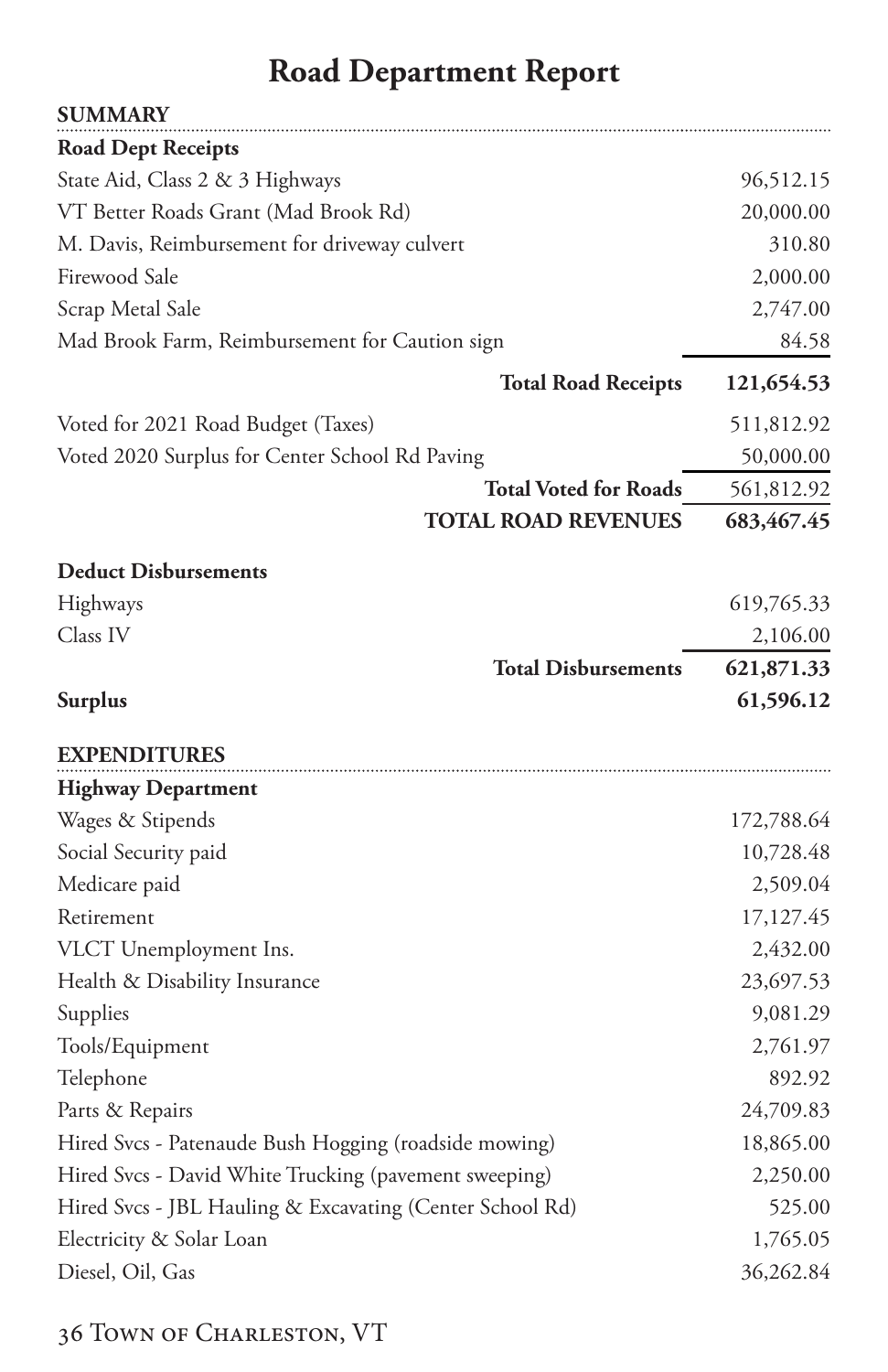## **Road Department Report cont.**

### **Expenditures cont.**

| <b>TOTAL ROAD EXPENDITURES</b>                 | 621,871.33 |
|------------------------------------------------|------------|
| <b>Class IV Total</b>                          | 2,106.00   |
| Dupuis Sand & Gravel                           | 1,155.00   |
| Patenaude Brush Hogging (mowing)               | 700.00     |
| Wages                                          | 251.00     |
| Class IV Highway Dept.                         |            |
| <b>Summer/Winter Road Total</b>                | 619,765.33 |
| Mileage, Highway Crew                          | 73.70      |
| VT DEC, MRGP (annual)                          | 1,350.00   |
| Gray's Paving - Center School Rd               | 56,782.32  |
| Bourne's Energy (propane)                      | 1,590.79   |
| Firewood - Currie Logging & Lamarre's Sawmill  | 2,400.00   |
| Road Signs - Eberl Iron Works (posts)          | 363.15     |
| Road Signs - Eastern Metal Signs (freight)     | 13.04      |
| Road Signs - VT Offender Work Programs         | 121.89     |
| Garage Building Repairs                        | 12,265.73  |
| Road Equipment loan payment (annual)           | 80,479.48  |
| Dupuis Sand & Gravel - york rake               | 1,000.00   |
| Road Supplies (culverts, seed, hay)            | 6,165.86   |
| Salt - Cargill                                 | 5,218.57   |
| Chloride - Innovative Surface                  | 41,977.44  |
| Erosion Stone - Dupuis                         | 14,700.00  |
| Sand, Gravel, Stone & Crushing - J.A. McDonald | 30,000.00  |
| Sand, Gravel, Stone & Crushing - Dupuis & IRD  | 22,083.00  |
| Blades & Shoes                                 | 4,231.66   |
| Tires                                          | 12,551.66  |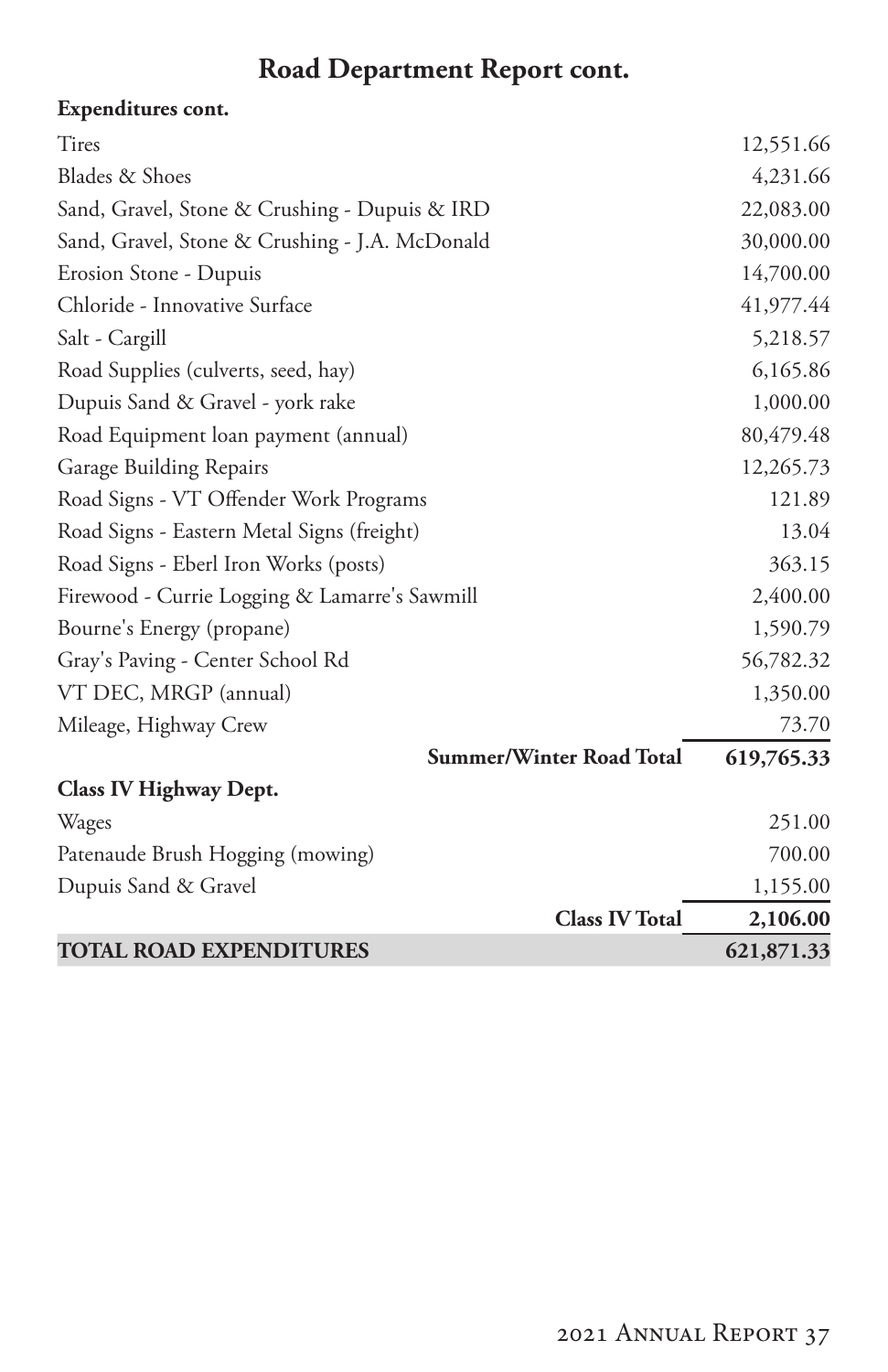### **Cemetery Commissioners' Report**

<span id="page-39-0"></span>

| Receipts                                                                    | <b>Total</b> |
|-----------------------------------------------------------------------------|--------------|
| Hillside - Dividend from Dominion Resources                                 | 45.36        |
| Hillside - CD Int from Community National Bank                              | 1,034.68     |
| West Village - CD Int from Community National Bank                          | 738.09       |
| $Lot(s)$ sold                                                               | 2,800.00     |
| Voted at Town Meeting for Cemetery Dept.                                    | 10,000.00    |
| <b>Total Receipts</b>                                                       | 14,618.13    |
| <b>Disbursements</b>                                                        |              |
| Wages Paid for Labor                                                        | 8,985.00     |
| Social Security & Medicare                                                  | 687.39       |
| Heritage Memorials, corner posts                                            | 315.00       |
| Driver's Outdoor Power Equipment, Repairs/Supplies                          | 1377.77      |
| Brad Peters, shed repair                                                    | 105.00       |
| Charleston Corner Store, gas                                                | 645.58       |
| Darald Moulton, supplies/fence posts                                        | 65.53        |
| Perpetual Care, paid to CDs                                                 | 2,100.00     |
| <b>Total Disbursements</b>                                                  | 14,281.27    |
| <b>Receipts Less Disbursements</b>                                          | 336.86       |
| <b>Cemetery Trust Funds</b>                                                 | <b>Total</b> |
| Hillside: Community Natl Bank CD @2.25% matures 8/1/2023                    | 45,905.84    |
| West Village & Bly et al: Community Natl Bank CD @2.25% matures<br>8/1/2023 | 34,188.01    |
| Total Trust Funds, December 31, 2021                                        | 80,093.85    |
| Note: Bly et al = Bly, Crawford, Buck & Morrill Cemeteries                  |              |

#### **Policies of the Cemetery Commissioners:**

No graves are to be opened after November 15th or before April 15th. No shrubs or bushes will be planted on lots in any cemetery. All flowers will be removed before the first cutting in the spring. Green burial is not permitted. The Town does not finance lots. Prices are as follows: Full lot \$1,000; half-lot \$800; \$500 cremation lot.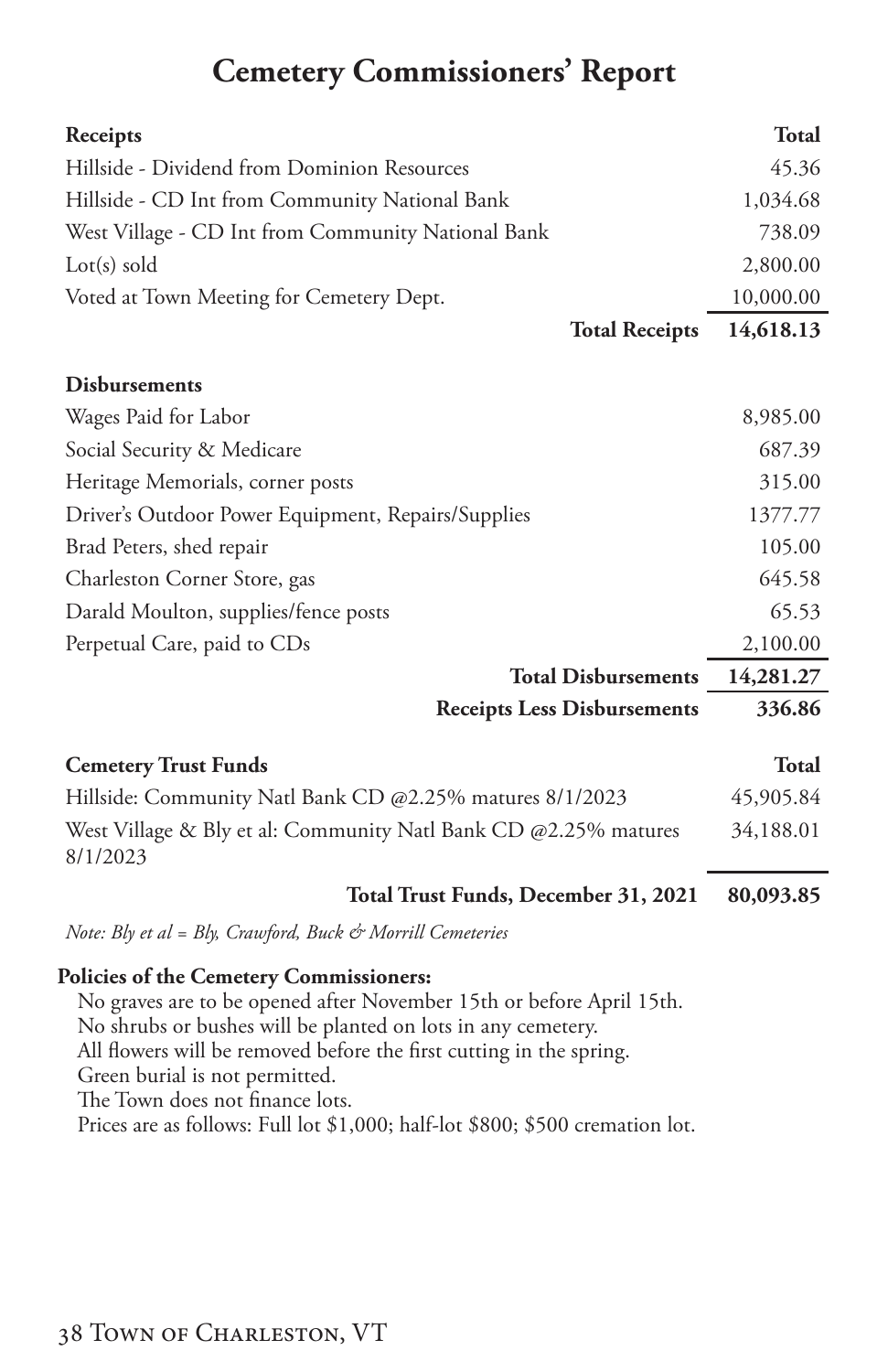### **Listers' Report & Property Tax Exemptions**

<span id="page-40-0"></span>It has been almost 3 years since the completion of the town wide reappraisal. Since that time, the market has changed and properties on average have been selling higher than listed values. The new Equalization Study results show the common level of appraisal (CLA) at 90.82% and the coefficient of dispersion at 10.84%. The data includes 3 years of property sales as the basis. The Listers have appealed this determination as they believe invalid property sales were included. The CLA should improve.

The following breakdown is available for your information and review:

| <b>Property Type</b>                | # of Parcels | <b>Listed Value</b> |
|-------------------------------------|--------------|---------------------|
| Residential                         | 357          | 58,377,000          |
| Mobile Homes                        | 85           | 5,222,000           |
| Seasonal                            | 56           | 5,490,400           |
| Lake Properties                     | 102          | 29,642,100          |
| Commercial                          | 8            | 693,300             |
| Utilities                           | 3            | 5,848,400           |
| Farms                               | 25           | 12,478,000          |
| Open Land                           | 108          | 7,410,300           |
| PP Cable (education tax only)       | 1            | 648,700             |
| <b>Totals</b>                       | 745          | 125,810,200         |
| Less exemptions*                    |              | (15,208,100)        |
| <b>Total Grand List (municipal)</b> |              | 110,602,100         |

### **Charleston 2021 Municipal Grand List Summary**

*\*Exemptions include: Current Use: \$14,081,900, Veterans: \$360,000; Contracts: \$766,200*

Town Residents are reminded to file their HOMESTEAD DECLARATION (form HS 122) by April 15<sup>th</sup>:

For more information or to file online, visit www.tax.vermont.gov.

Respectfully Submitted, Charleston Board of Listers

2021 Annual Report 39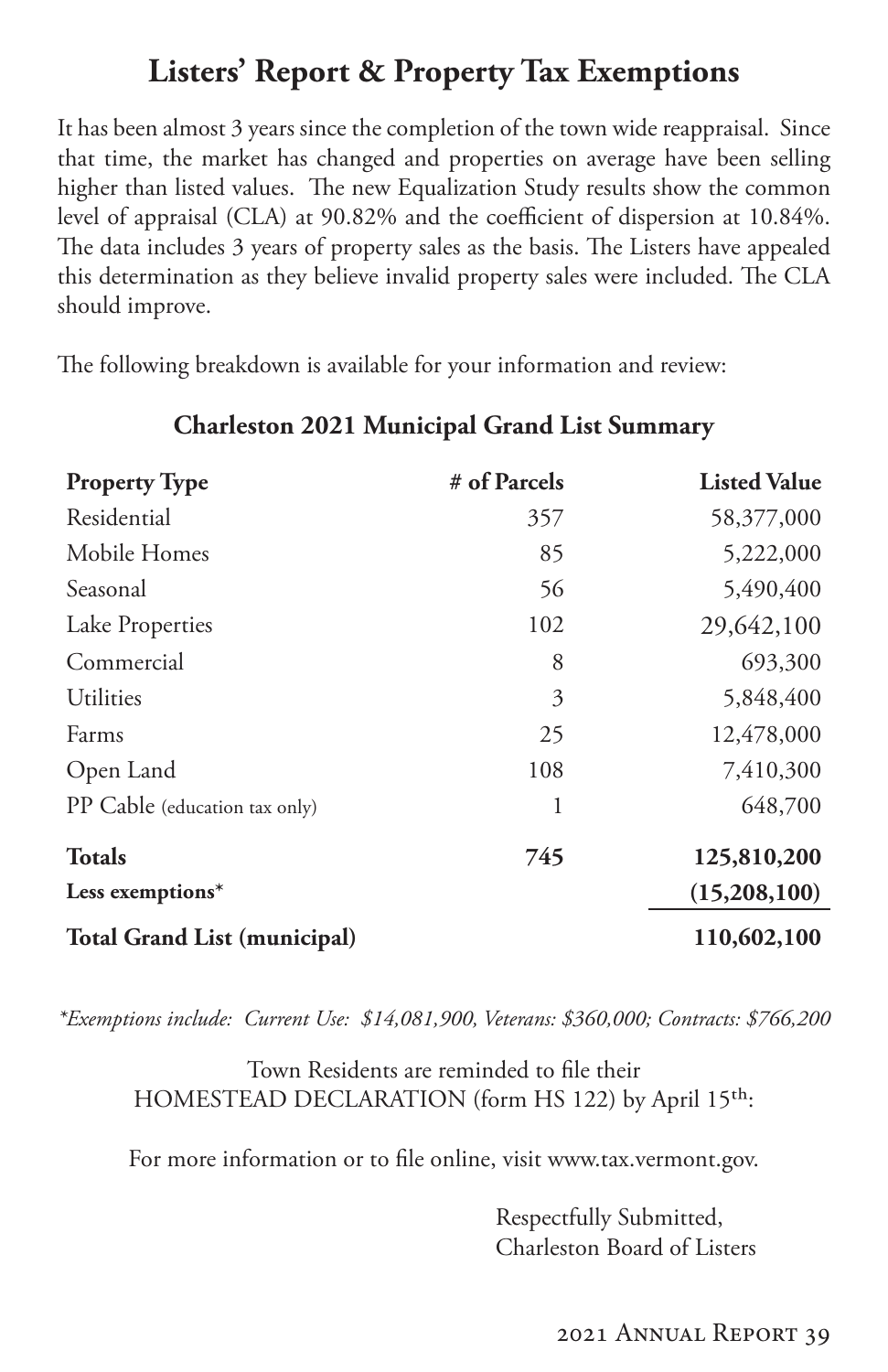### **Delinquent Tax Collector's Report Jan 1, 2021 – Dec 31, 2021**

| <b>Tax Year</b>                | 2019       | 2020       | 2021       |
|--------------------------------|------------|------------|------------|
| <b>Uncollected Taxes</b>       | 5,463.68   | 48,315.38  | 70,927.46  |
| Uncollected as of              | 12/31/2020 | 12/31/2020 | 10/22/2021 |
| Collected in 2021              | 5,463.68   | 47,852.61  | 39,355.34  |
| 2020 Tax Abatement             |            | 462.77     |            |
| Uncollected as of $12/31/2021$ | 0.00       | 0.00       | 31,572.12  |
| 2021 Delinquent Tax Revenue    |            |            |            |
| 2019 Taxes Collected           |            |            | 5,463.68   |
| 2020 Taxes Collected           |            |            | 47,852.61  |
| 2021 Taxes Collected           |            |            | 39,355.34  |
|                                |            |            | 92,671.63  |

### **2021 Delinquent Taxes**

| Owner                                                    | <b>Unpaid Tax</b> | Owner                     | <b>Unpaid Tax</b> |
|----------------------------------------------------------|-------------------|---------------------------|-------------------|
| Bemis, David R                                           | 2,475.98          | Jensen, Thomas            | 1,438.82          |
| Bennett, John W.                                         | 948.44            | Johnson, Benjamin         | 818.48            |
| Carpenter, Sarah                                         | 12.52             | Malmude, Anna             | 1,632.41          |
| Chandler, June, Life Estate                              | 1,019.11          | Mariani, Enrico II        | 72.95             |
| Connor, Michael & Vickie                                 | 396.70            | Morse, Rene & Amber       | 2,024.46          |
| Cote, Kelli                                              | 3,427.19          | Moulton, Dwight & Shirley | 1,758.47          |
| Desanto, Derrick                                         | 1,958.43          | Mount, Jeffrey            | 987.20            |
| Flynn, Shawn R.                                          | 1,664.33          | Nettleton, Darren         | 797.97            |
| Gray, Rachel                                             | 57.00             | Plankey, Larry & Frances  | 1,019.11          |
| Griffin, Francis E.                                      | 757.92            | Skinner, Todd             | 1,598.21          |
| Hart, Angiemarie                                         | 220.17            | Tanguay Homes, Inc.       | 1,988.07          |
| Hastings, Kevin & Jennifer                               | 1,397.51          | The 674 Crawford Hill Rd  | 2,950.19          |
| <b>Realty Trust</b><br>150.48<br>Jensen, Mildred, Estate |                   |                           |                   |
|                                                          |                   | <b>Total</b>              | 31,572.12         |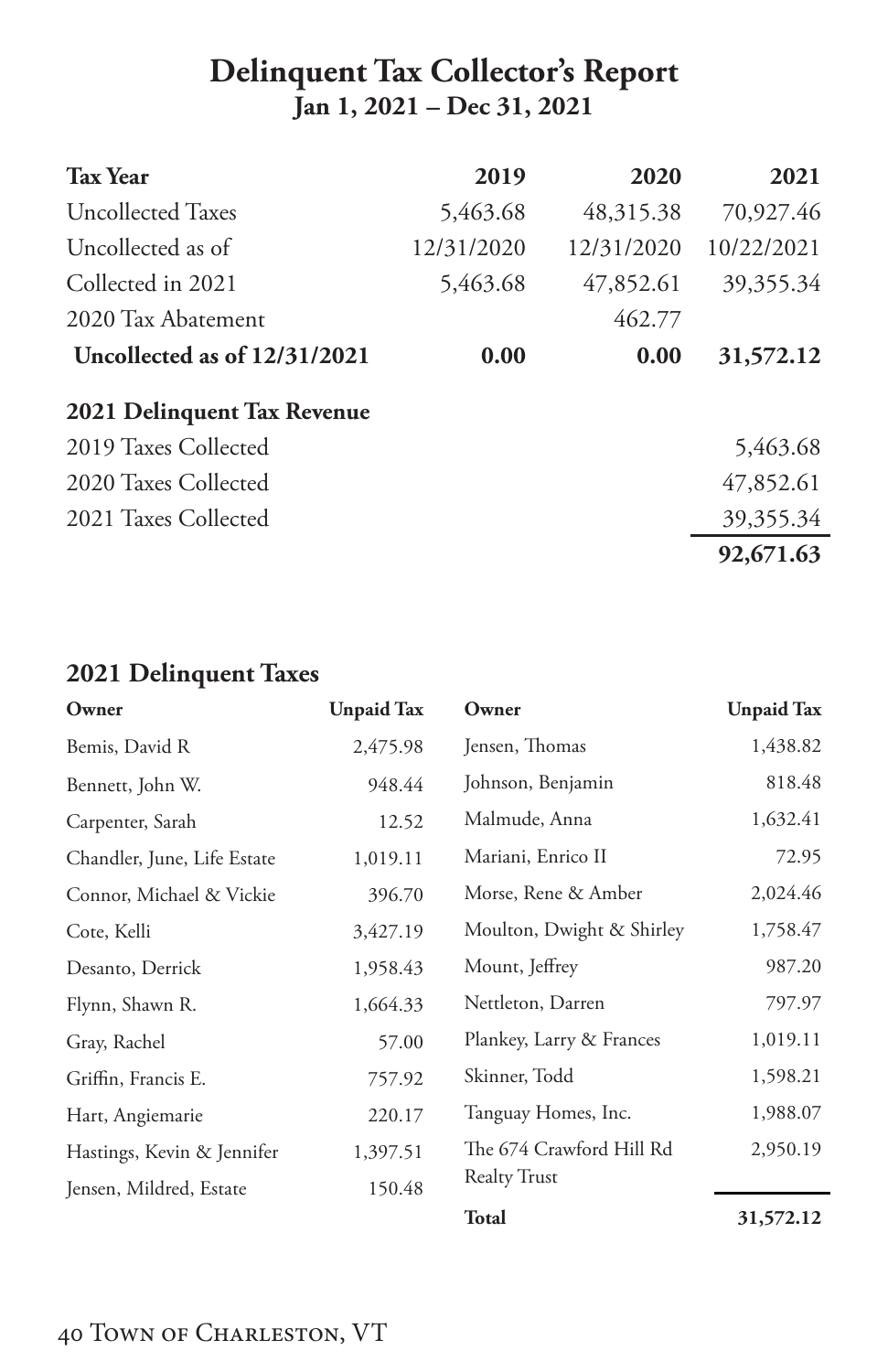### **Charleston Volunteer Fire Department, Inc.**

<span id="page-42-0"></span>P.O. Box 106 East Charleston, VT 05833 (802)723-5029

#### **Fire Department Report to the Town of Charleston Year Ending 2021**

The year 2021 marks the 67 th year for the Charleston Volunteer Fire Department. Similarly to 2020, 2021 proved challenging due to pandemic concerns. 2021 saw the department called out a total of 36 emergency calls. The breakdown of the calls included structure/chimney fires, ambulance/medical assists, motor vehicle accidents, fire or carbon monoxide (CO) activations, brush/debris fires and mutual aid calls for area departments. 2021 did have a significantly higher percentage of motor vehicle accidents than 2020.

2021 saw the CVFD continue investing in equipment, including purchases of air new hoses and tooling. Other equipment including personal turn-out gear for new members and other safety gear. By continuing to maintain gear, tools and equipment, we keep our ability to respond at its utmost efficiency. Of note, the air packs that we have used for the past 15 or so years are starting to approach their service life. As a result, we are planning to start a replacement over the next few years.

Our regular membership for 2020 reflected an increase of members and stands at 27 senior members and 2 junior members. We at CVFD have been very lucky to have community members willing to serve.

For the second year in a row, the COVID-19 pandemic dictated that the 67 th annual oyster supper would be cancelled. This decision was particularly disappointing considering it was the second year we were compelled to cancel. With that said, the CVFD continued with a fundraiser in place of the oyster supper. The Charleston community was incredibly generous and we received many donations as a result. We sincerely thank all those from the community and those outside the community for their generosity. We absolutely plan to have to have this event next year and we plan on it for the first Saturday in October.

This year's budget CVFD submits a budget request of \$50,000. The request reflects a level fund for 2021 (\$38,245 as our regular budget and \$11,755 to the annual tanker payment). The board has functioned with a level funded budget since 2012 and is grateful to the community for the help with the tanker funding.

The CVFD still has a limited number of smoke and carbon monoxide (CO) detectors available for residents that need them but might not be able to purchase them. If anyone knows of someone that needs one, please contact Chief Duane Moulton.

As always, the commitment of CVFD members to their community is voluntary, with no members being financially reimbursed for their time. All dollars which the department receives, goes directly to defray cost of operation.

We thank the Charleston community for their continued support.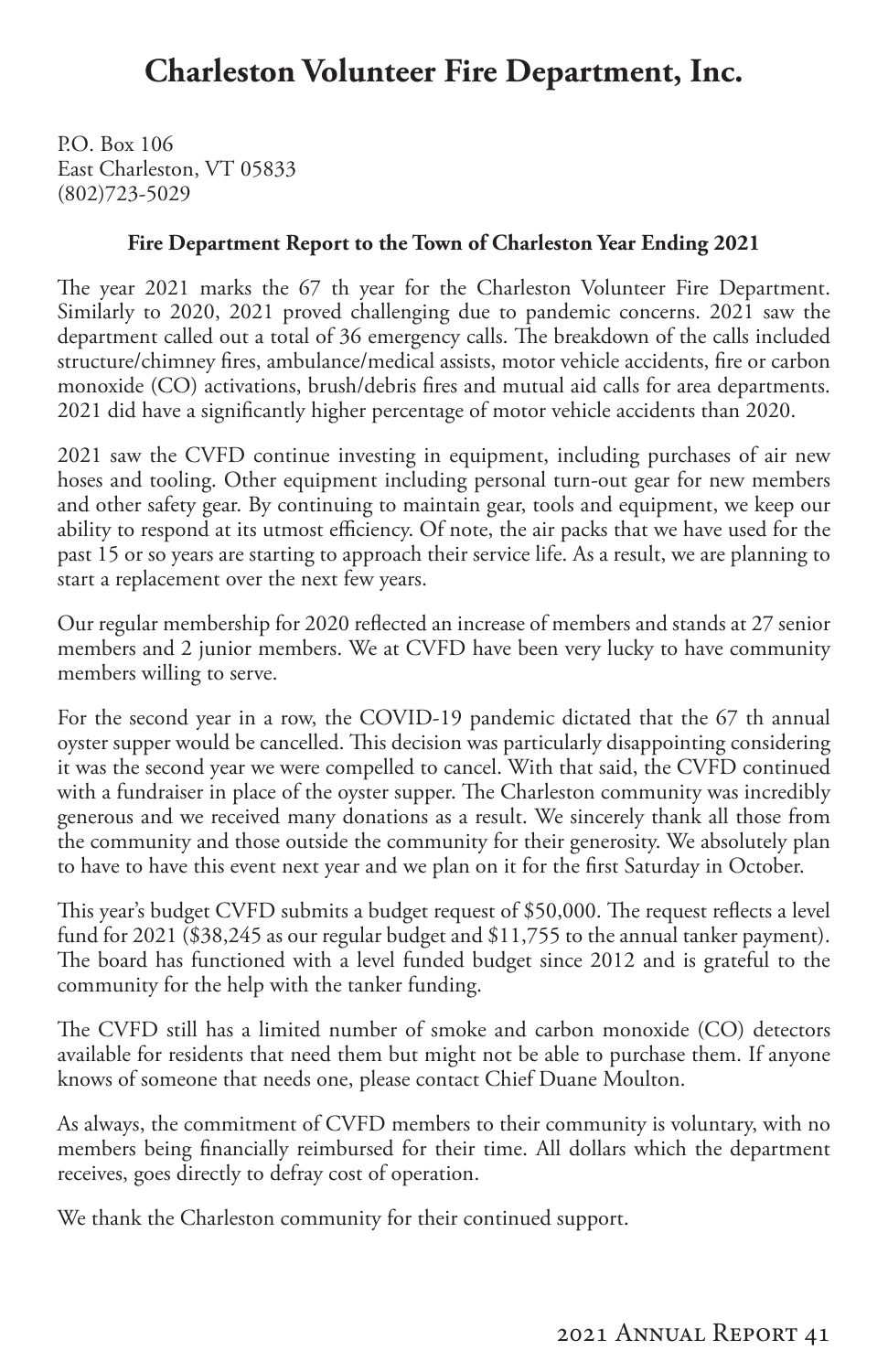#### **Charleston Vol. Fire Dept.inc** Profit & Loss January through December 2021

| Ordinary Income/Expense                                  | Jan - Dec 21           |  |
|----------------------------------------------------------|------------------------|--|
| Income                                                   |                        |  |
| Devaney BBQ                                              | 7,246.50               |  |
| Donations                                                |                        |  |
| <b>Geraldine Moulton Memorial</b><br>Donations - Other   | 275.00<br>13,830.00    |  |
| <b>Total Donations</b>                                   | 14,105.00              |  |
| Interest income                                          | 62.59                  |  |
| <b>Town of Charleston</b><br><b>Town of Morgan</b>       | 50,000.00<br>18,200.00 |  |
| <b>Total Income</b>                                      | 89,614.09              |  |
| <b>Gross Profit</b>                                      | 89,614.09              |  |
| Expense                                                  |                        |  |
| <b>Bob Frizzell</b>                                      | $-660.00$              |  |
| Communication                                            | 2,661.00               |  |
| <b>Dues</b>                                              |                        |  |
| <b>NEIMA</b>                                             | 100.00                 |  |
| Dues - Other                                             | 432.00                 |  |
| <b>Total Dues</b>                                        | 532.00                 |  |
| E Dispatch                                               | 1,548.00               |  |
| <b>Equip Rental and Maintenance</b>                      | 1,195,23               |  |
| Gear                                                     | 2,395.66               |  |
| Insurance                                                |                        |  |
| W/C insurance                                            | 1,219.00               |  |
| Insurance - Other                                        | 11,809.00              |  |
| <b>Total Insurance</b>                                   | 13,028.00              |  |
| office equip                                             | 144.14                 |  |
| Oyster supper expenses                                   | 97.48                  |  |
| Personnel expenses                                       |                        |  |
| Plowing                                                  | 287.22                 |  |
|                                                          | 560.00                 |  |
| Postage, Mailing Service<br><b>Professional services</b> | 612.00<br>859.00       |  |
| <b>Repairs</b>                                           |                        |  |
| <b>Equipment Repair</b>                                  | 192.57                 |  |
| <b>SCBA Repair</b>                                       | 1,136.03               |  |
| <b>Station Repairs</b>                                   | 420.10                 |  |
| <b>Truck Repair</b>                                      | 3,653.09               |  |
| Repairs - Other                                          | 4,062.85               |  |
| <b>Total Repairs</b>                                     | 9,464.64               |  |
| Secretarial                                              | 218.45                 |  |
| <b>Supplies</b>                                          |                        |  |
| Small Tools                                              | 555.53                 |  |
| <b>Station supplies</b>                                  | 387.00                 |  |
| Supplies - Other                                         | 3,341.34               |  |
| <b>Total Supplies</b>                                    | 4,283.87               |  |
| tanker payment                                           | 14,841.38              |  |
| Training                                                 | 250.00                 |  |
| <b>Truck fuel</b>                                        | 60.35                  |  |
| <b>Utilities</b>                                         |                        |  |
| Electric                                                 | 585.11                 |  |
| <b>Heating Oil</b>                                       | 3,768.35               |  |
| Utilities - Other                                        | 2,205.90               |  |
| <b>Total Utilities</b>                                   | 6,559.36               |  |
| <b>Total Expense</b>                                     | 58,937.78              |  |
| Net Ordinary Income                                      | 30,676.31              |  |
|                                                          |                        |  |
| Net Income                                               | 30,676.31              |  |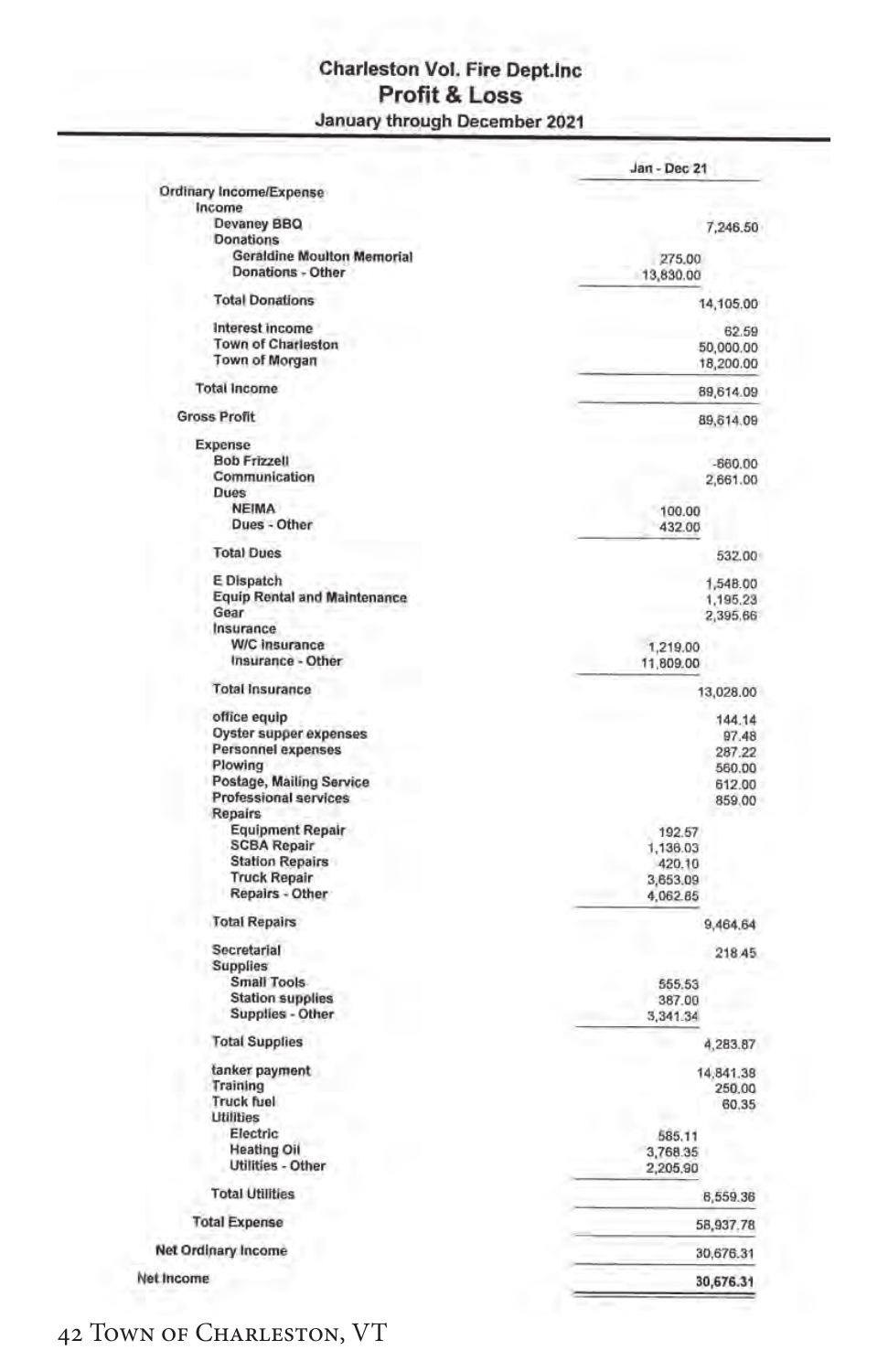

Newport Ambulance Service Inc, P.O. Box 911 Newport, Vermont 05855

### **Town of Charleston 2021 Report**

Dear Citizens of Charleston,

Newport Ambulance has had its struggles along with every other agency during the COVID 19 Pandemic. In 2021 fortunately our call volume increased to 3052 calls in 2021 from a total of 2538 in 2020. In 2021 Newport Ambulance responded to 129 emergency calls in Charleston and transported 11 Charleston residents from North Country Hospital to receive care in other facilities. We have also responded to 128 calls for mutual aid.

Our Crews have been working close with the Vermont Dept. of Health and Vermont Emergency Medical Services to assist with the statewide COVID 19 testing and Vaccine sites throughout the state. We have delivered over 1000 vaccines to homebound patients throughout Orleans and Essex County. We currently are serving as a drive through COVID-19 testing site at our 830 Union Street location 4 days a week.

Newport Ambulance has been fortunate to receive funding from the Coronavirus Emergency Outbreak Testing & Vaccination Administration Grant. This funding will be used to help offset the losses suffered during the early statewide shut down of the COVID-19 pandemic.

Currently the ambulance service has 3 crews providing 24/7 service. This service presently has 5 ambulances, and a Paramedic first response car that are stocked and available to respond, at the Advanced Life Support level, at any time.

Newport Ambulance substation in Morgan and is running a crew there 24/7. This will help serve parts of Derby, Holland, Morgan, Charleston, and Brighton.

Newport Ambulance facilities are located at 830 Union St, Newport and 8437 RTE 111, Morgan.

Newport Ambulance Service thanks you for your support and looks forward to serving you and your town.

Respectfully,

Jeffrey J. Johansen, Executive Director Newport Ambulance Inc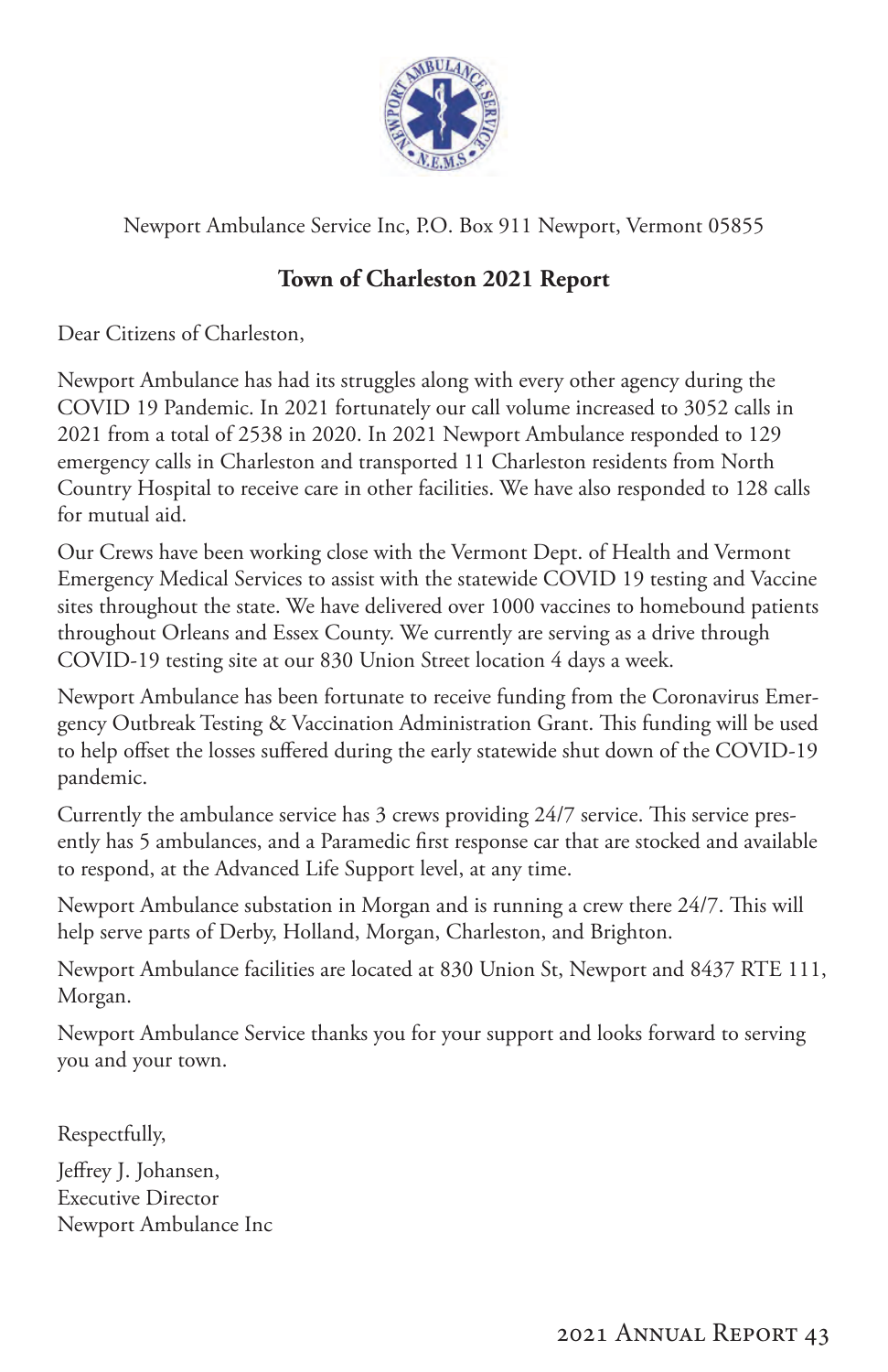| <b>Newport Ambulance Service Budget</b>                  |                | Sub Station 2020       | 2021                     | 2022                     |
|----------------------------------------------------------|----------------|------------------------|--------------------------|--------------------------|
| 4000 · Town Contracts                                    |                | \$153,485.00           | \$159,541.00             | \$164,392.00             |
| 4001.01 Cares Relief Act                                 |                | \$0.00                 | \$0.00                   |                          |
| 4001.02 Hazard pay Grant                                 |                | \$0.00                 | \$0.00                   |                          |
| 4001.03 Ems stabilization grant                          |                | \$0.00                 | \$0.00                   |                          |
| 4001.05 SBA Payroll Protection                           |                | \$0.00                 | \$0.00                   |                          |
| 4005 Donations                                           |                | \$150.00               | \$250.00                 | \$250.00                 |
| 4007 covid testing                                       |                |                        |                          | \$13,981.00              |
| 4009 - Service Ambulance Runs                            |                | \$225,000.00           | \$225,000.00             | \$235,000.00             |
| 4018 ambulance coverage time                             |                |                        |                          | \$1,500.00               |
| 4012 · Intercept Income                                  |                | \$0.00                 | \$500.00                 | \$0.00                   |
|                                                          |                |                        |                          |                          |
| 5000 · Billing Services Expense                          |                | \$7,717.00             | \$7,717.00               | \$7,717.00               |
| 5001.01 · 02.03.04 .17Payroll                            |                | \$24,440.00            | \$20,553.00              | \$14,508.00              |
| 5001.05 · Nas 11 R&M                                     |                | \$260.00               | \$156.00                 | \$130.00                 |
| 5001.06 · Nas 11 Fuel                                    |                | \$130.00               | \$130.00                 | \$140.00                 |
| 5001.07 · Postage                                        |                | \$26.00                | \$26.00                  | \$25.00                  |
| 5001.08 · CPA                                            |                | \$130.00               | \$130.00                 | \$130.00                 |
| $5001.10 \cdot$ Office Supplies                          |                | \$150.00               | \$330.00                 | \$150.00                 |
| $5001.11 \cdot$ Telephone<br>$5001.12 \cdot$ Cell Phones |                | \$798.00<br>\$598.00   | \$396.00                 | \$600.00<br>\$550.00     |
| $5001.13 \cdot Dues$                                     |                | \$50.00                | \$520.00<br>\$0.00       | \$0.00                   |
| 5001.14 · Health Insurance                               |                | \$1,196.00             | \$1,243.00               | \$785.00                 |
| $5001.15 \cdot$ Pension                                  |                | \$683.00               | \$1,247.61               | \$1,261.00               |
| 5001.17 board of directors                               |                |                        |                          | \$2,730.00               |
| 5006 · Rubbish Removal Expense                           |                | \$800.00               | \$800.00                 | \$264.00                 |
| 5007 · Diesel Fuel/Gas Expense                           |                | \$6,000.00             | \$6,000.00               | \$5,000.00               |
| 5008.01 · Insurance Package                              |                | \$4,115.00             | \$4,115.00               | \$4,996.00               |
| 5008.03 · Health Insurance Expense                       |                | \$15,488.00            | \$15,675.00              | \$12,000.00              |
| 5008.05 · Workers Comp. Insurance Exp                    |                | \$19,640.00            | \$14,820.00              | \$20,224.00              |
| 5009 · Bank Charges/CC Fees Expense                      |                | \$500.00               | \$100.00                 | \$100.00                 |
| 5010 · Interest Expense                                  |                | \$4,985.00             | \$5,000.00               | \$10,339.00              |
| 5011 · Staff & Squad Training                            |                | \$1,000.00             | \$1,000.00               | \$1,000.00               |
| 5012 · Payroll Expenses                                  |                | \$240,000.00           | \$250,000.00             | \$275,000.00             |
| 5016.01 · Meals Expense                                  |                | \$0.00                 | \$50.00                  | \$50.00                  |
| 5016.02 · Travel Expense<br>5017 - Pension Plan Expense  |                | \$0.00<br>\$10,000.00  | \$50.00<br>\$18,300.00   | \$50.00<br>\$8,000.00    |
| 5017.1 TPA                                               |                | \$300.00               | \$325.00                 | \$325.00                 |
| 5018.01 · NAS #3 R&M                                     |                | \$6,000.00             | \$6,000.00               | \$5,000.00               |
| 5018.10 · Misc. Ambulance R&M                            |                |                        |                          | \$100.00                 |
| 5019.1 building repair                                   |                |                        |                          | \$1,000.00               |
| 5023 · Building grounds                                  |                | \$2,000.00             | \$2,000.00               | \$3,000.00               |
| $5021.01 \cdot$ Office Supplies                          |                | \$400.00               | \$0.00                   | \$0.00                   |
| 5021.03 · Med Supplies/Equip. Expense                    |                | \$2,000.00             | \$3,000.00               | \$3,000.00               |
| 5021.04 · General Supplies                               |                | \$500.00               | \$500.00                 | \$600.00                 |
| 5021.05 · Equipment Batteries                            |                | \$400.00               | \$400.00                 | \$400.00                 |
| 5024 · Oxygen Expense                                    |                | \$500.00               | \$500.00                 | \$500.00                 |
| 5025 · Employee Recognition Expense                      |                | \$200.00               | \$500.00                 | \$500.00                 |
| 5027 · Paging Expense                                    |                | \$338.00<br>\$1,200.00 | \$338.00                 | \$338.00                 |
| 5028.03 · Internet/phone/cable                           |                | \$1,400.00             | \$1,000.00<br>\$1,400.00 | \$1,600.00<br>\$1,700.00 |
| 5029 · Electricity Expense<br>5030 · Heating Expense     |                | \$1,400.00             | \$3,600.00               | \$3,000.00               |
| 5033 Furniture Expense Non Cap                           |                | \$0.00                 | \$200.00                 |                          |
| 5034 · Radio Expense Non Capitalized                     |                | \$0.00                 | \$0.00                   | \$200.00                 |
| 5038 Dispatch                                            |                | \$10,300.00            | \$10,600.00              | \$10,900.00              |
| 5040 · Squad Uniforms                                    |                | \$500.00               | \$600.00                 | \$400.00                 |
| 5043 - Public Relations                                  |                | \$200.00               | \$200.00                 | \$200.00                 |
| 5045 · Equipment Replacement Fund                        |                | \$0.00                 | \$3,600.00               | \$0.00                   |
| 5049 Property Taxes                                      |                |                        | \$2,518.00               | \$2,518.00               |
| NAS <sup>4</sup>                                         |                | \$12,756.00            | \$12,179.00              | \$0.00                   |
| Provider Tax                                             |                | \$4,000.00             | \$4,440.00               | \$6,552.00               |
| Sub Station mortgage                                     |                | \$12,000.00            | \$6,483.00               | \$7,541.00               |
|                                                          | Income         | \$378,635.00           | \$384,791.00             | \$415,123.00             |
|                                                          | <b>Expense</b> | \$395,100.00           | \$408,741.61             | \$415,123.00             |
|                                                          |                | $-$16,465.00$          | $-$ \$23,950.61          | \$0.00                   |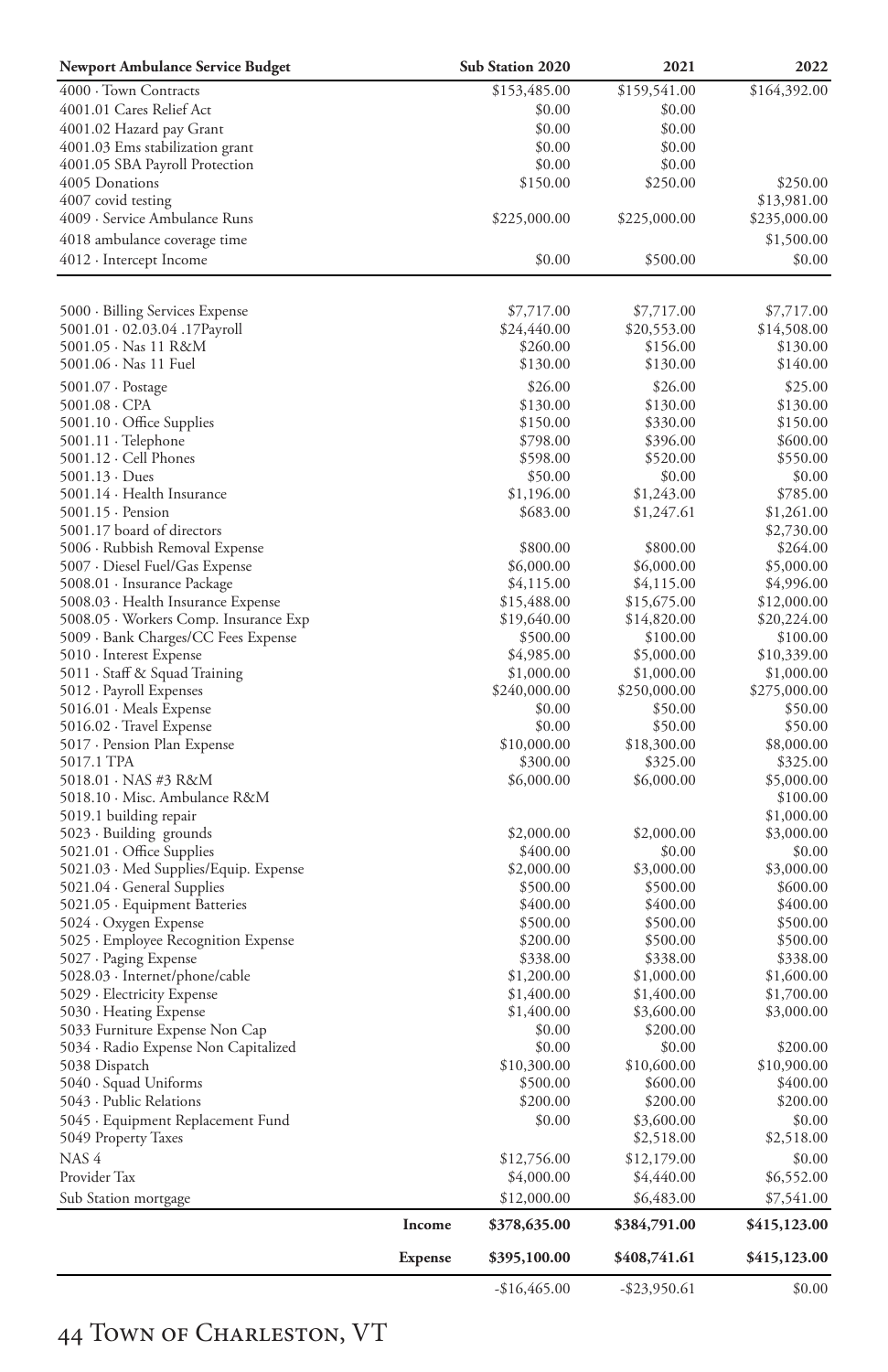# **The 2021 Annual Report is dedicated to** *Robert Frizzell (1944-2021)*



Robert Homer Frizzell was born September 7, 1944. He lived in Vermont all his life, moving to East Charleston in October 1972 where he and his wife built a home. They raised their three children there and they attended the Charleston Elementary School.

Robert regularly attended the school functions of his children and served as a volunteer coach for the Charleston Little League team for several years.

He joined the Charleston Volunteer Fire Department in 1974, was a member for over 30 years. Serving as President from 1986-1992.

Being passionate about what's best for the town, Robert

faithfully attended the Annual Town Meeting. He was elected lister in March 1977 and served one term. When that term expired, he was elected Selectman and served until March 1992.

Robert was a member of several local organizations including the Masonic Lodge of Island Pond, Mt. Sinai Shriners, Northeast Kingdom Fire Brigade, Charleston Historical Society, Cars of Yesteryear, Vermont Fish and Wildlife Conservation Group, Plymouth Congregational Church and Orleans Snow Stormers.

Robert retired from Kennemetal in Lyndonville in 2007. He passed away at his home September 14, 2021. The town lost another good community member and he will be greatly missed by all who knew him.



*Photo was taken at Town Meeting March 3, 1992. From left to right: Rudy Gratton, Dale Maxwell, Joan Craig, Robert Frizzell.*